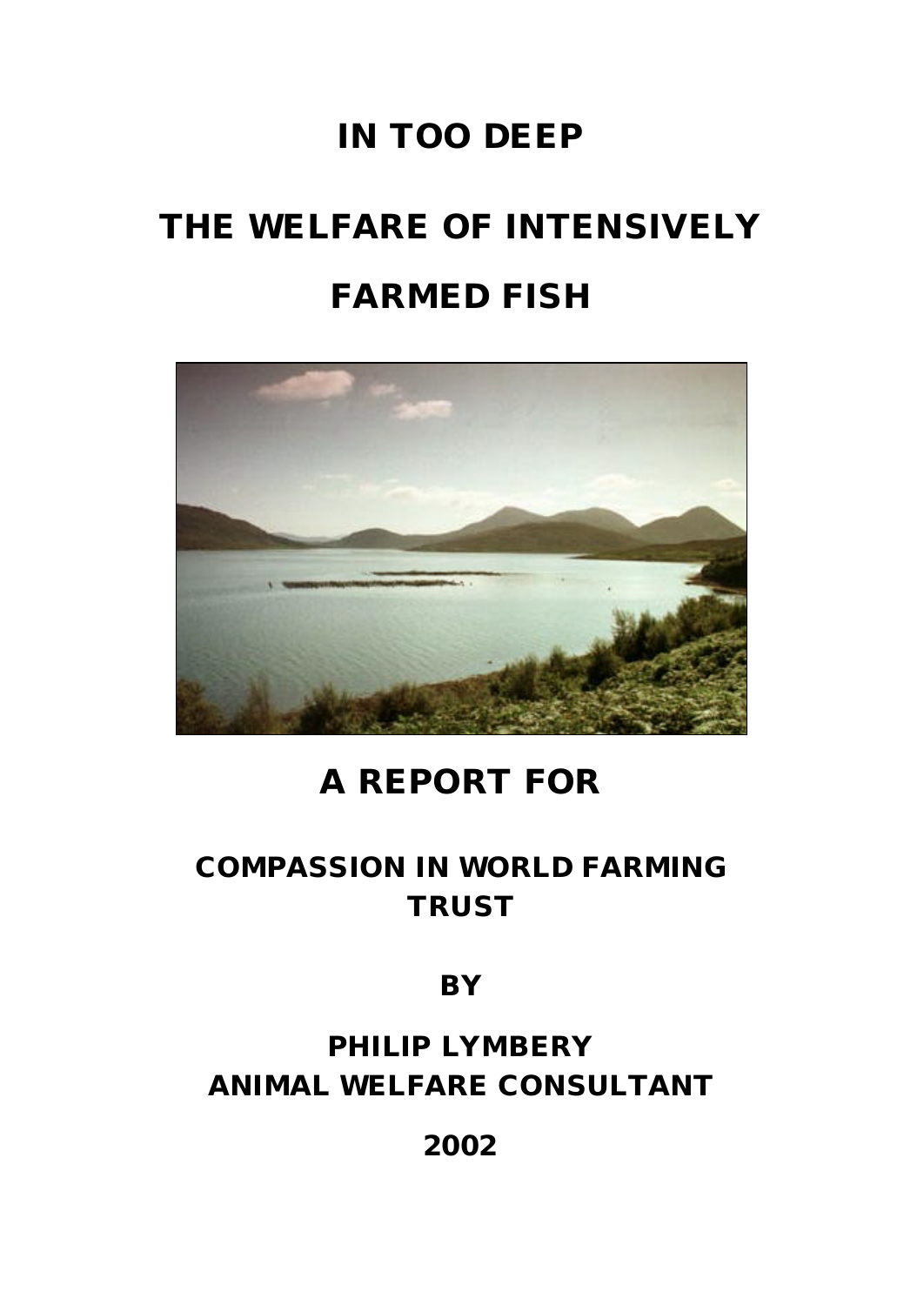#### **ABOUT THE AUTHOR**

Philip Lymbery is an international animal welfare consultant. In 1992, his report, The Welfare of Farmed Fish, was the UK's first to look at the welfare issues in salmon and trout farming. This was written whilst working for Compassion In World Farming (1990-2000), where he spent the last 7 years as Campaigns Director. Maintaining a special interest in fish welfare, Philip submitted both written and oral evidence to the subsequent investigation of the industry by the Government's advisory Farm Animal Welfare Council. He has also been advisor to the Aquaculture Standards Committee of organic farming body, the Soil Association.

Philip Lymbery can be contacted at:

Turnstone Campaigns 2 Meon Close Petersfield Hampshire GU32 3DW United Kingdom Tel: +44 (0)1730 231534 Email: philip@turnstones.com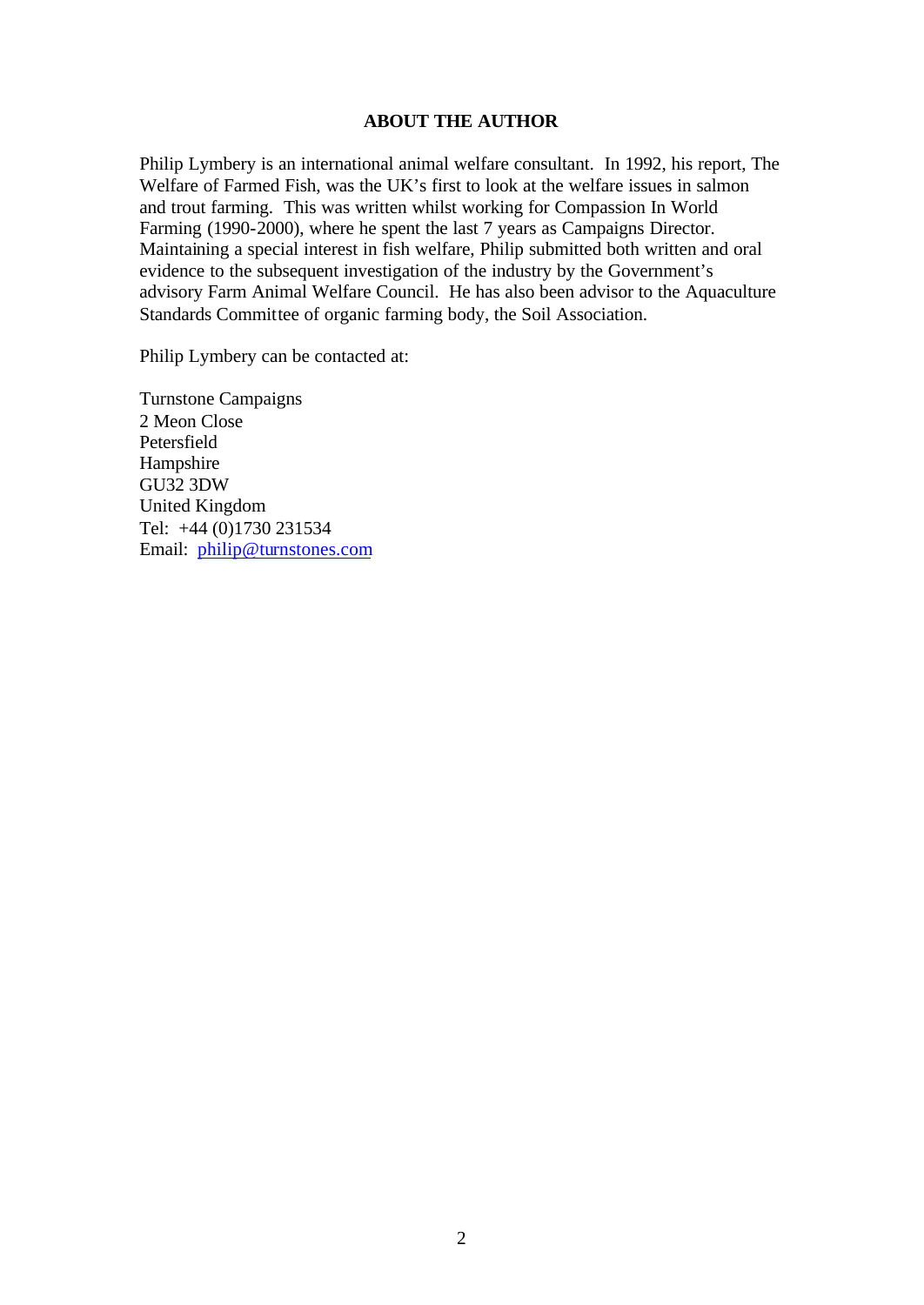# **CONTENTS**

| <b>Executive Summary</b>                               | 4  |
|--------------------------------------------------------|----|
| <b>Scope of the Report</b>                             | 10 |
| <b>Introduction</b>                                    | 12 |
| The Life Cycle of Farmed Fish                          | 14 |
| The Structure of the Industry                          | 16 |
| <b>Fish Rearing and Welfare</b>                        | 18 |
| Sea Lice                                               | 23 |
| <b>Other Management Procedures</b>                     | 28 |
| Grading                                                | 28 |
| Transport                                              | 28 |
| <b>Predators and Predator Attack</b>                   | 29 |
| Sex Reversal, Sterilisation & Genetic Engineering      | 31 |
| Sex Reversal and Triploid Fish                         | 32 |
| <b>Slaughter of Farmed Fish</b>                        | 35 |
| Salmon Slaughter Methods                               | 35 |
| <b>Trout Slaughter Methods</b>                         | 37 |
| Pre-Slaughter Starving of Fish                         | 39 |
| <b>The Role of Retailers</b>                           | 41 |
| <b>Fish Feed, Colorants &amp; Sustainability</b>       | 43 |
| <b>Environmental Impacts of Intensive Fish Farming</b> | 45 |
| <b>Toward a Welfare-Friendly Alternative</b>           | 48 |
| <b>Organic Fish Farming</b>                            | 48 |
| Sea Ranching: A Free Range Alternative to Cages?       | 51 |
| <b>Consumers - It's Your Choice</b>                    | 53 |
| <b>Other Farmed Fish Species</b>                       | 55 |
| <b>Summary of Recommendations</b>                      | 58 |
| <b>Appendices</b>                                      | 60 |
| <b>References</b>                                      | 62 |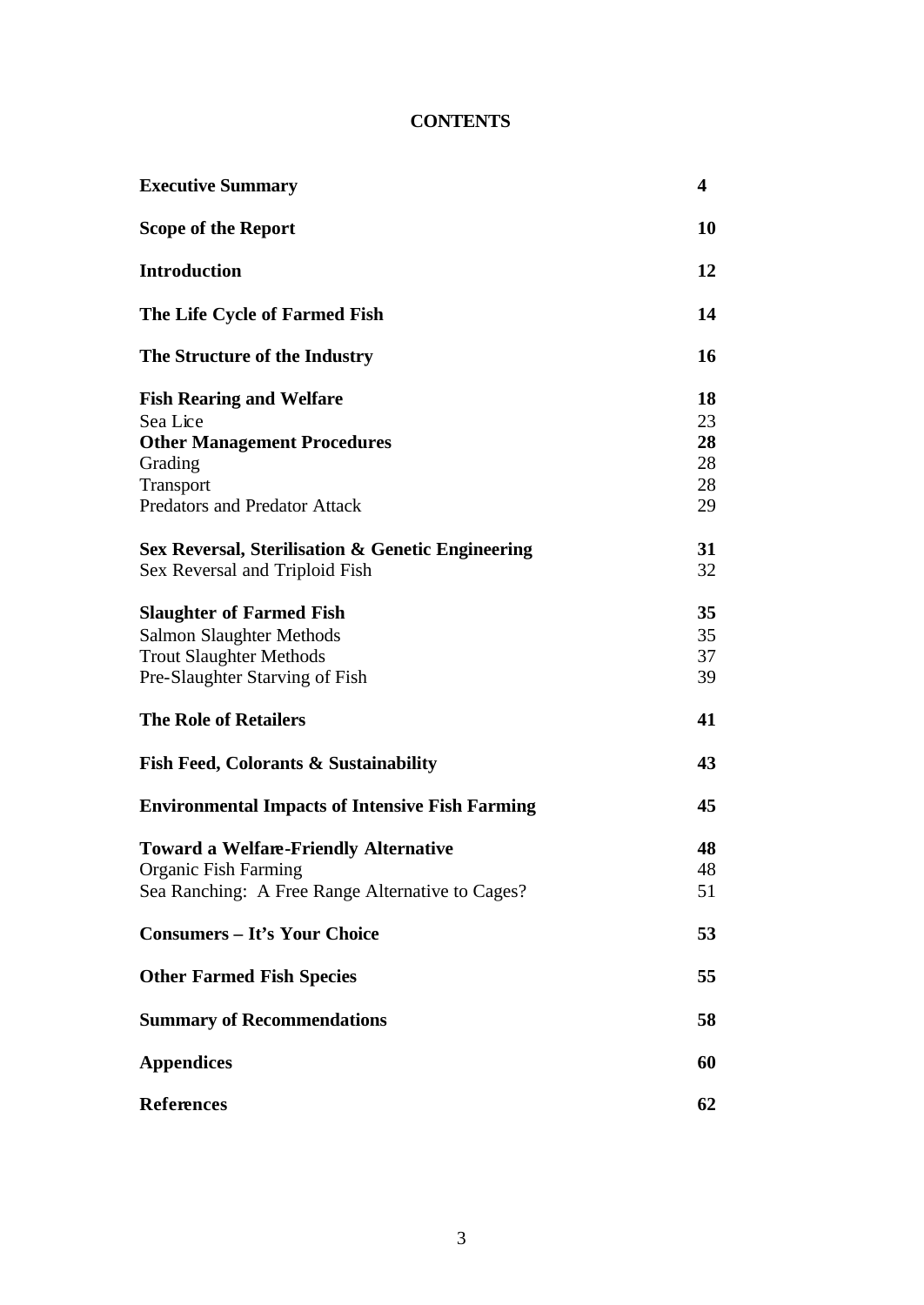#### **EXECUTIVE SUMMARY**

Farmed fish now represent the UK's second largest livestock sector after broiler chickens. The vast majority of the 70 million farmed fish produced annually in the UK are reared intensively. Intensive fish farming, whereby large numbers of fish are confined in a small area, causes serious welfare problems that need to be addressed urgently to prevent further widespread suffering.

# **Caged & Crowded**

Up to 50,000 salmon are confined in each sea cage. They are reared at stocking densities equivalent to each three quarters of a metre long (2.5 ft) salmon being allocated a bathtub of water. Packed this tightly, these natural wanderers of the ocean swim as a group, or shoal, in incessant circles around the cage, like the pacing up and down of caged zoo animals. Fins and tails become worn and damaged as the fish rub against the cage sides or each other.

The stress of crowding and confinement can manifest itself in increased susceptibility to disease. The eye of a fish is highly sensitive to disease or stress. In recent years, high incidences of severe cataracts have been found in intensively farmed salmon and other species. These often cause blindness. Researchers have described these cataracts as a "production disease" potentially affecting any industrial scale intensive fish farm. They go on to say that "Perhaps more important than the economical losses are the animal welfare aspects, which in the long term may arouse doubts on the ethical standards of industrial fish farming among consumers".

Salmon farming has also been hit by waves of serious disease outbreaks, such as Furunculosis and Infectious Salmon Anaemia, causing the deaths of millions of fish. Farmed salmon suffer high rates of mortality. Average losses of 10-30% of fish are experienced during the sea-rearing phase alone. Such high mortality rates would raise serious alarm bells in other farm animal species.

Norwegian farmed salmon can be affected by "humpback" where fish have deformed backs, all too often causing their bodies to look like carp rather than the sleek, elongated shape of a healthy salmon.

Trout are stocked at even higher densities. Generally reared in freshwater raceways or earth ponds, trout can be stocked at densities of 60 kg of fish per cubic metre of water (60 kg/m<sup>3</sup>). That is equivalent to 27 trout, each measuring a foot (30 cm) long, being allocated a bathtub of water. More normal rates are  $30\n-40$  kg/m<sup>3</sup>. This compares with  $15{\text -}20$  kg/m<sup>3</sup> on Scottish sea cage farms for salmon. Tight stocking of trout again leads to them suffering high levels of injuries to fins and tails, adversely affecting their welfare.

The prevalence of fin and tail injuries, disease outbreaks, blinding cataracts, deformities, abnormal behaviours, serious infestation of salmon by sea lice, and high rates of mortality make it clear that current commercial stocking densities for farmed fish are too high. Maximum stocking densities of 10 kg/m<sup>3</sup> for juvenile salmon at sea, and 20 kg/m<sup>3</sup> for trout reared in freshwater should be introduced urgently through legislation. Further reductions should be considered in the light of future practical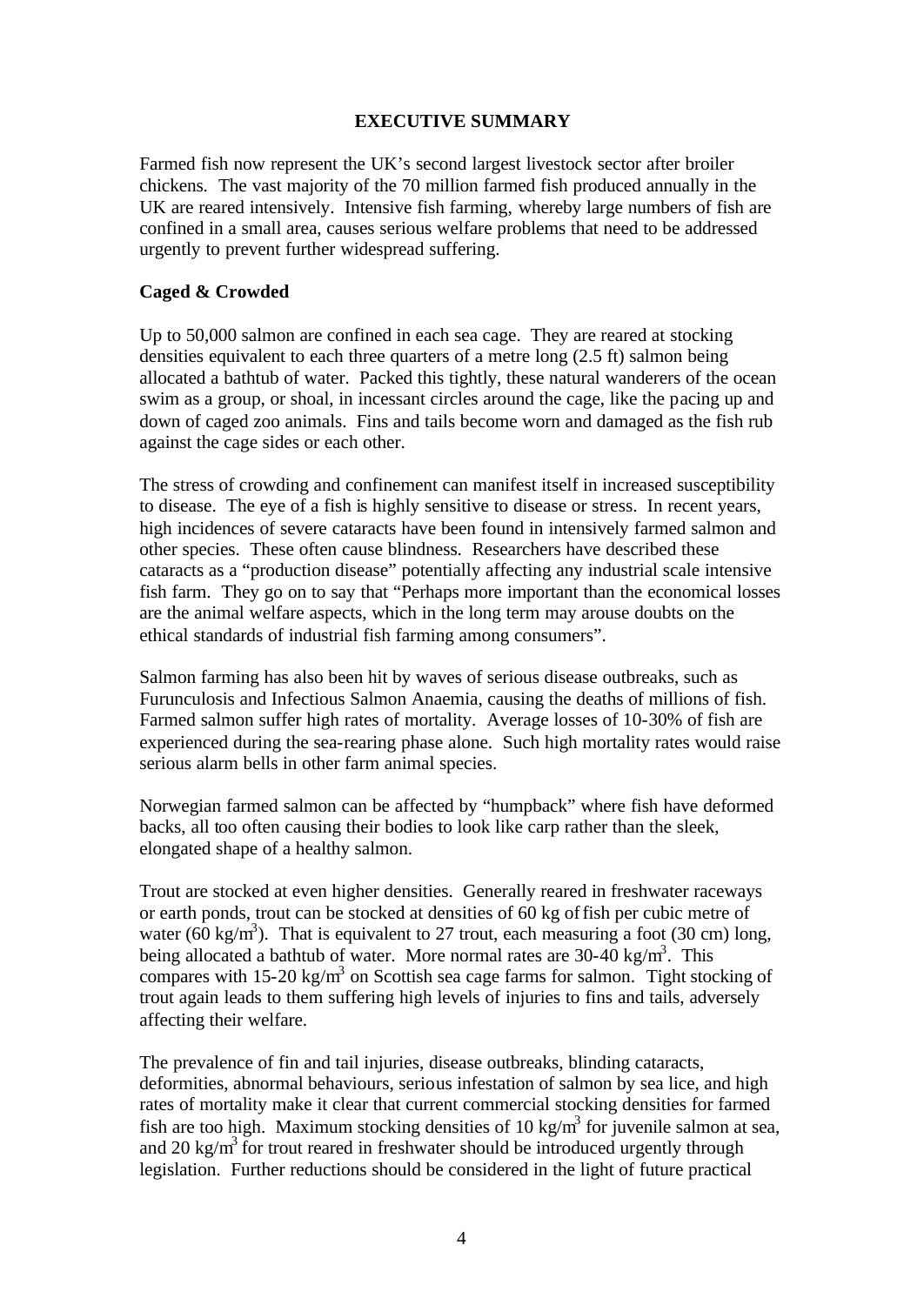and scientific evidence, taking full account of welfare indicators such as abnormal behaviour, injuries, disease, parasitic attack, and mortality.

# **Parasite Infestation**

Intensive farming has led to sea lice becoming the greatest single problem for farmed salmon in many areas. Sea lice are small parasitic crustaceans that feed on their host causing fish to lose skin and scales. Lice damage around the head can be so severe that the bone of the living fishes' skulls can be exposed – a condition known as the "death crown". Sea lice infestation is a serious welfare problem, which if untreated, can lead to considerable suffering and death in affected fish.

Large numbers of tightly confined fish, together with poorly chosen farm sites, can exacerbate problems with these parasites. Sea lice should be dealt with by moving away from high stocking densities and intensive management, and through careful site selection. Sites should have clean, fast-flowing water to reduce the likelihood of serious parasitic attack.

However, current treatments centre on the use of strong nerve toxins that have possible environmental effects. Organophospates and synthetic pyrethroids are used to bath fish that are crowded together in a small amount of water. The procedure itself causes the fish a great deal of stress. A new generation of in-feed treatments for sea lice are now becoming available. These avoid the need for subjecting the fish to stressful crowding and bathing in chemicals, as the chemical treatment is incorporated in the feed. However, residues from these oral treatments are feared to pose a potential danger to wildlife on the seabed.

Some methods of treating sea lice are seen as environmentally friendly. Bathing of fish in hydrogen peroxide, for example, and the use of wrasse, a group of species known as "cleaner" fish because they eat lice directly off the salmon. Both methods have serious animal welfare drawbacks. Crowding fish together is stressful in itself. Subsequently bathing them with a chemical irritant, hydrogen peroxide, is highly aversive to the fish, even causing some to die. Using wrasse as "cleaner" fish is far from welfare-friendly for the wrasse and is questionable on environmental grounds. In 1996, some 3 million wrasse, were taken from the wild for use against sea lice on Norwegian salmon farms. Wrasse often suffer high mortalities from starvation, bullying, being eaten by larger salmon, or dying from the stress of capture and transport to the farm, representing a serious animal welfare problem. Therefore, hydrogen peroxide and wrasse for treating sea lice are both unacceptable on welfare grounds.

# **Grading for Size**

Fish grow at varying rates. Under confined conditions, larger fish may bully smaller ones, or even cannibalise them. This is minimised on the farm by periodic 'grading' or sorting into different sizes. Grading is a stressful management procedure for fish and may be carried out 3-5 times during the rearing cycle. It usually entails fish being netted or pumped out of their aquatic environment over a series of bars or slats. They drop through the bars according to size. Comparative work is needed to assess the welfare aspects of different grading methods using non-invasive techniques. This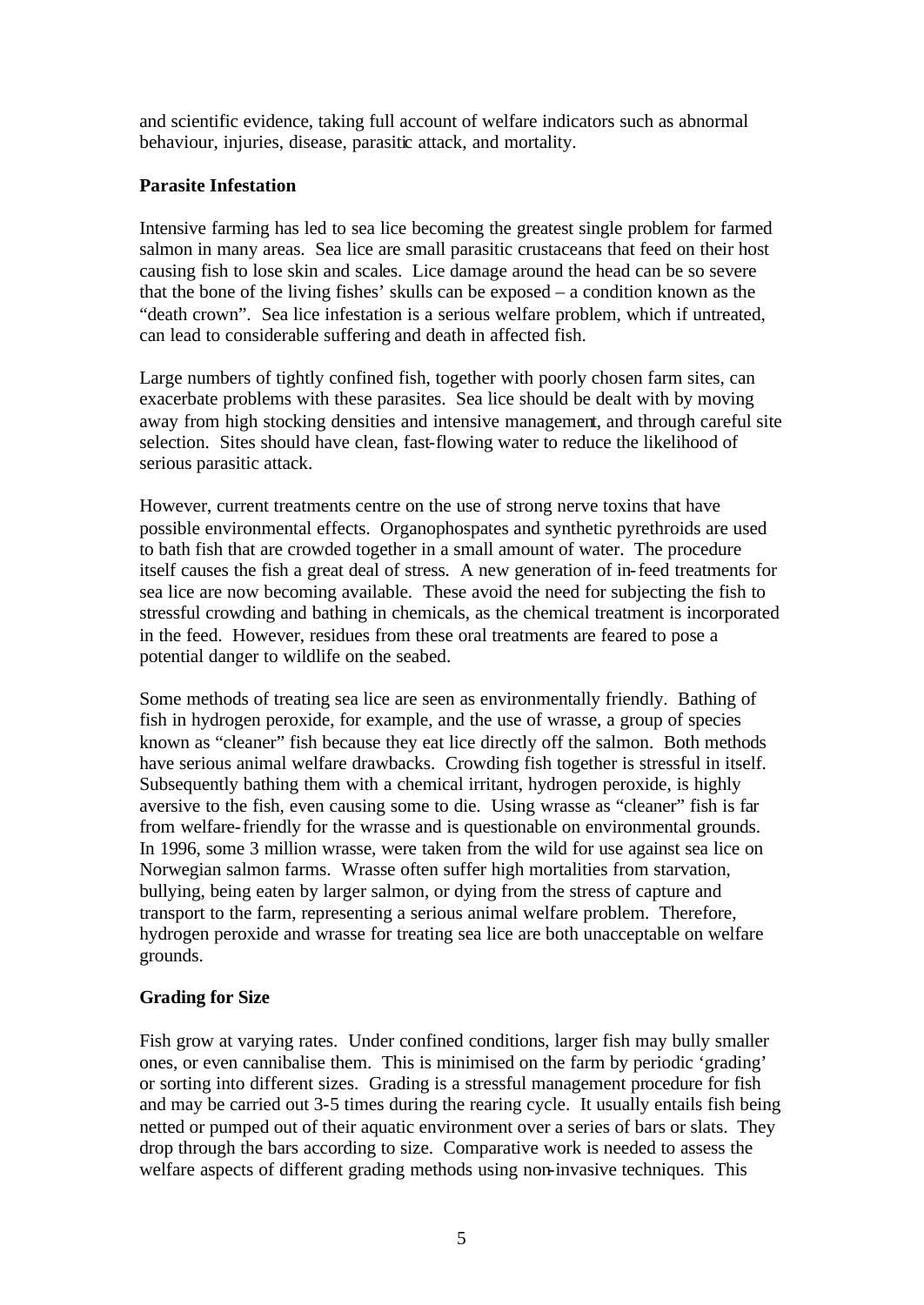work should compare the levels of stress caused by the different grading systems, looking at how much physical damage they cause to the fish (e.g. scale loss and abrasions), the length of time fish go off their feed, and the post-grading 'growth check' – the drop in growth rate in the days immediately after grading. The stress caused to the fish by grading should be minimised.

# **Transport**

Salmon fry are generally reared in freshwater tanks, cages or ponds. In the spring, they undergo physical changes that allow them to tolerate seawater. These 'smolts', or juvenile salmon, are then transferred to sea farms with the help of lorries, helicopters and well boats. Similarly, trout may be transported from the hatchery to the rearing farm or for slaughter. Most trout are transported on flatbed lorries. Movement and transfer can be a frightening experience for fish, and has been described by industry experts as causing "considerable" stress. To protect fish welfare, transport times should be reduced to the absolute minimum. Water conditions for the fish in transit, such as oxygen levels, carbon dioxide, and pH, should be monitored at frequent intervals.

# **Biotechnology, Sex-Reversal & Genetic Engineering**

Biotechnology to produce chromosome-manipulated fish known as "triploid" is widely used in the UK trout industry. Newly fertilised eggs are subjected to heat or pressure shock so that cells carry three sets of chromosomes instead of the normal two. This causes the resulting fish to be sterile, thereby delaying sexual maturity and the resulting reduction in flesh quality, as well as increasing their efficiency in converting feed into flesh. It also causes a range of health and welfare problems. Triploid fish have been found with higher levels of spinal deformities, breathing difficulties, low blood haemoglobin levels, a lowered ability to cope with stressful situations, and higher rates of mortality.

The triploidy process is usually used in conjunction with a technique to induce allfemale fish through sex reversal. This involves feeding the male sex hormone, testosterone, to young female brood fish, and using their eventual sperm to produce later maturing female only fish, allowing them to be reared for longer without adversely affecting flesh quality. Tens of millions of trout eggs are produced annually in Britain this way. CIWF Trust believes that biotechnology techniques involving chromosome manipulation (e.g. sex reversal and triploidy) should be prohibited. These are already prohibited under UK organic standards for fish farming.

Current industrial fish farming is highly intensive. Genetic engineering using transgenic methods (e.g. putting human or animal growth hormone genes into fish) threatens to increase the level of intensification still further, potentially causing even more suffering to farmed fish. Genetic engineering can also cause welfare problems in itself, with transgenic salmonids for example, having difficulties breathing, feeding, and developing normally. Fish, in common with other farm animals, are sentient beings that can experience suffering. Genetic engineering should not be used to further relegate them to the status of animal machines. The use of genetically engineered fish for farming should be prohibited.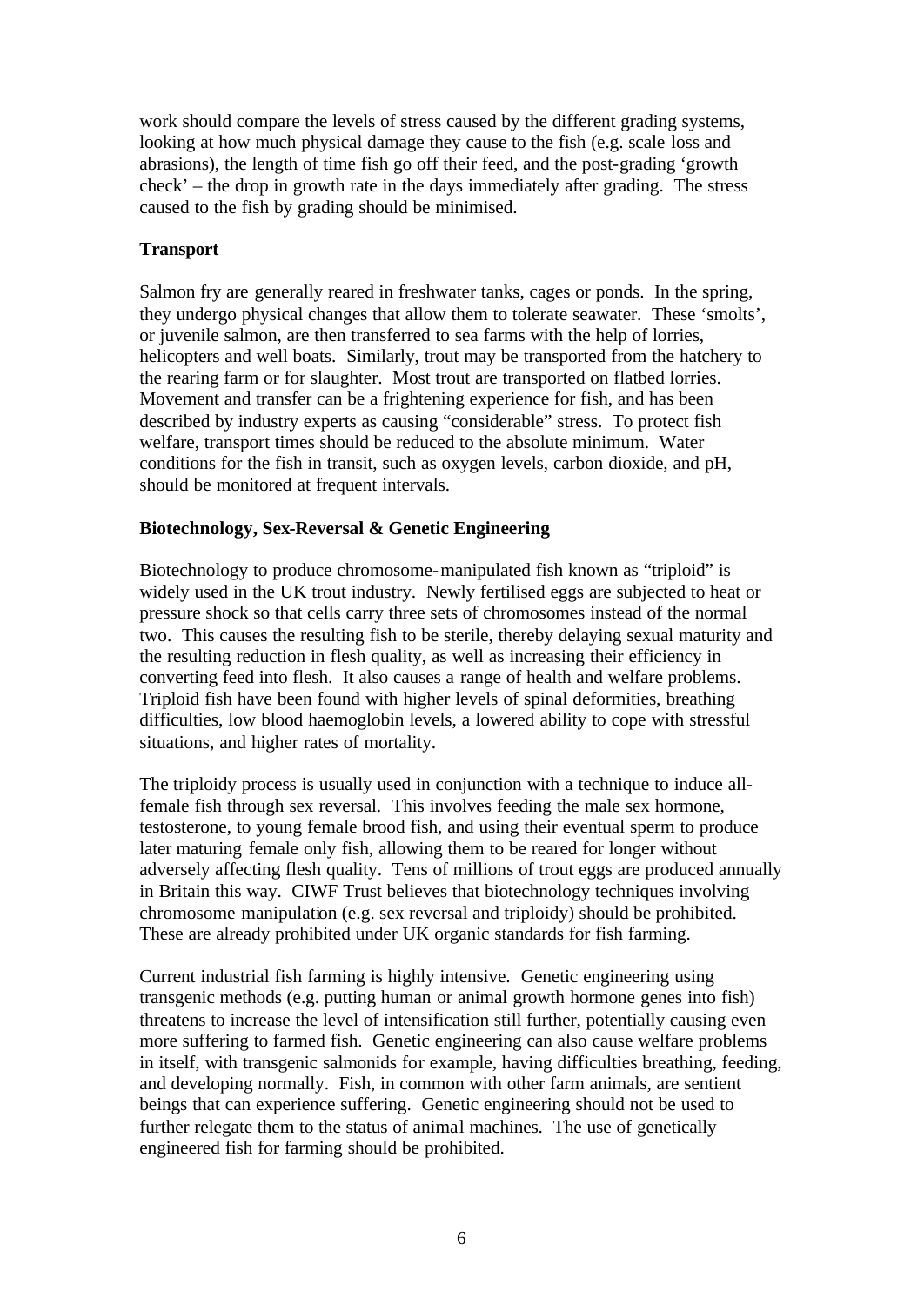#### **Starvation & Slaughter**

Farmed fish are normally starved for about 7-10 days before slaughter. It is said that this is to empty their gut and minimise the risk of the flesh becoming contaminated when gutted. However, gut clearance only takes 24-72 hours. Farmed fish are conditioned over months and years to expect frequent and plentiful feed. To suddenly cut off that feed is highly likely to be detrimental to their welfare. CIWF Trust believes that starvation periods of longer than 72 hours should be prohibited.

About 35 million each of salmon and trout are slaughtered annually in the UK. That represents more animals than all the pigs, sheep, cattle and turkeys killed altogether. Some widely used slaughter methods for farmed fish cause appalling suffering. So much so that the perpetrators would be prosecuted if they were slaughtering other farm animals in a similar way. Widely used slaughter methods in the trout industry, for example, include the suffocation of fish in air or on ice. In the latter method, the cooling effect of the ice prolongs the time it takes for the fish to become unconscious. The fish are able to feel what is happening to them almost 15 minutes after being taken out of the water. The Government's advisory Farm Animal Welfare Council (1996) condemned this killing method, recommending that it be prohibited. Five years on and it is still in widespread use.

Another inhumane slaughter method often used for salmon and trout is the use of carbon dioxide stunning. The bath of carbon dioxide saturated water causes the fish to thrash around the killing container. They stop moving after 30 seconds, but do not lose consciousness for 4-9 minutes. Salmon usually have their gills cut after stunning and are allowed to bleed to death. The prolonged procedure is inhumane in itself. However, as carbon dioxide causes immobility long before unconsciousness, there is a real danger that fish remain conscious but unable to move as they bleed to death.

Inhumane and totally unacceptable slaughter methods, that can take a long time for fish to lose consciousness and die, should be prohibited urgently. These include suffocating fish in air or on ice, bleeding to death without pre-stunning, and the use of carbon dioxide for stunning.

Only slaughter methods that cause an instant death or render the fish instantly insensible to pain until dead should be permitted. These include percussive stunning techniques whereby fish are rendered instantly unconscious when carried out efficiently. Also electrocution methods where properly designed and carried out effectively. In the case of electrocution, the electric current must be sufficient to stun and kill the fish otherwise considerable suffering could result.

#### **The Role of Retailers**

A recent survey of the UK's top-10 biggest retailers found that most supermarket trout and some salmon were slaughtered using methods that are totally unacceptable on welfare grounds. Suffocation in air or on ice, both methods that cause a prolonged time to unconsciousness, are widely used to kill trout sold in supermarkets. Some salmon destined for major multiples are stunned using carbon dioxide before bleeding, another method condemned on welfare grounds.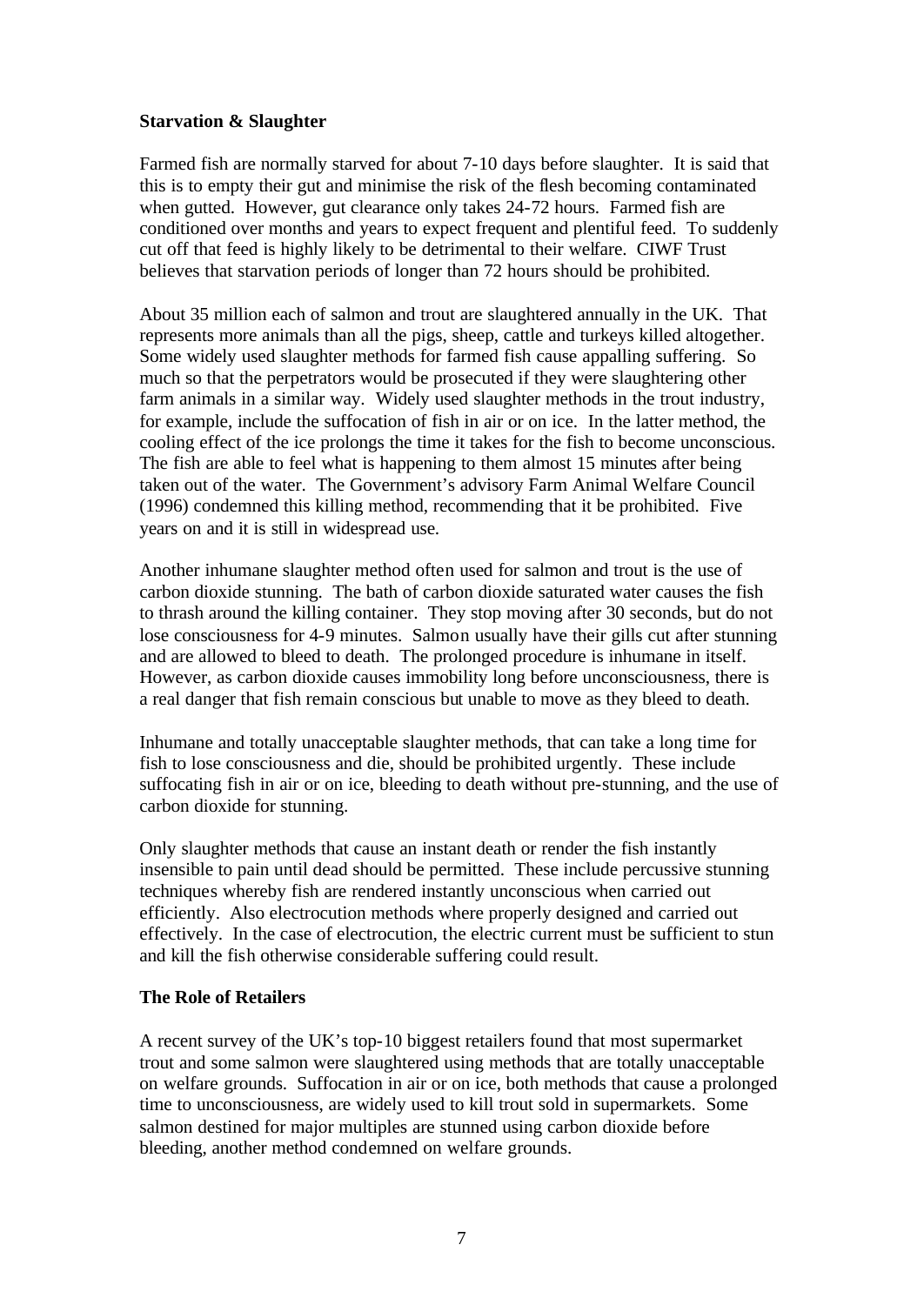The same survey found that salmon on sale in supermarkets have often been starved for 7-14 days before slaughter. Most standard sea cage-reared supermarket salmon will be kept at a maximum stocking density of 15-20 kg of fish per cubic metre of water. Freshwater-reared standard trout are generally kept at maximum densities of 30 kg fish/ $m<sup>3</sup>$  of water, but some can be kept at double this density.

Supermarkets have enormous influence over the animal welfare standards used to produce the fish they sell.CIWF Trust calls on those supermarkets selling farmed fish to raise their welfare standards by demanding that suppliers rear fish at greatly reduced stocking densities, use only humane slaughter methods, and stop the practice of prolonged pre-slaughter starvation.

#### **Dead Seals & Declining Salmon**

Intensive fish farming has resulted in cheap salmon and trout being readily available at the supermarket checkout. However, the true cost includes the suffering of the fish themselves, and the damage inflicted on the environment. Huge numbers of fish in one place form an irresistible attraction to wildlife such as fish eating birds, seals, mink and otters. Some farmers have seen the killing of wild animals as a legitimate part of predator control. So much so, that the real price of farmed salmon includes the killing of an estimated 3,500 seals around Scottish fish farms each year. CIWF Trust believes this appalling destruction of wildlife is entirely unacceptable. Wildlife should not be shot, drowned or otherwise harmed as an anti-predator measure.

CIWF Trust believes that every precaution should be taken to avoid predators gaining access to stock through the use of anti-predator nets and other non-lethal deterrents.

It is often claimed that fish farming may take the pressure off stocks of wild-caught fish by providing an alternative. However, the reverse is true. The farming of carnivorous fish such as salmon, trout, halibut and cod adds to the pressure on wild fish stocks and is therefore environmentally unsustainable. Over 3 tonnes of wildcaught fish are needed to produce 1 tonne of farmed salmon. Each tonne of farmed trout takes nearly 2.5 tonnes of wild fish to produce. For the newly farmed marine species such as halibut and cod, the ratio is over 5 times the weight of wild fish to produce an equivalent amount of farmed fish.

Escapes from fish farms have become a fact of life. During 2000, 411,000 salmon escaped from fish farms, approaching twice the number from the previous year. The situation with farm escapes, coupled with a decline in wild salmon, has become so bad that escaped farmed salmon now outnumber catches of wild salmon by seven to one. 'Genetic pollution' from escapees breeding with wild salmon can have a detrimental effect on the survival of wild populations. This is because wild fish are genetically adapted to life in their local environment. Any genetic mixing can reduce their ability to cope and survive. This is compounded by wild fish becoming infested with sea lice from salmon farms, causing increased death rates. The link between farmed salmon and declines in wild fish stocks is now recognised as being at nearcrisis level. CIWF Trust believes that action must be taken to drastically reduce the impact of farmed fish and farm escapes on wild fish populations.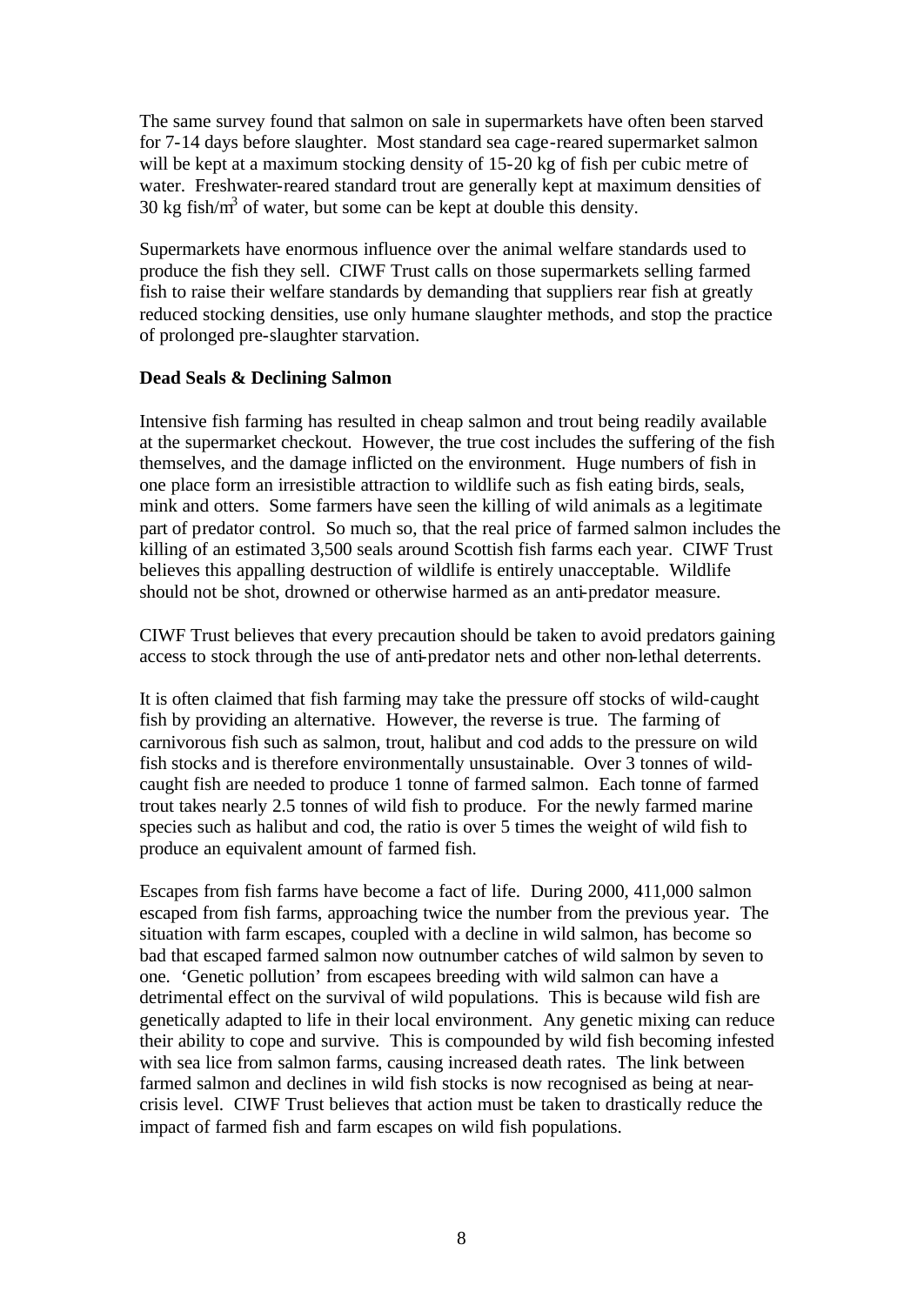#### **Alternatives & Consumers**

The sheer scale and intensity of fish farming in Europe causes serious welfare problems. In recent years, organic farmers have been developing an alternative. Organic fish farming offers consumers a semi-intensive alternative to industrially reared salmon and trout. Fish are reared at lower stocking densities and with strict slaughter standards, giving UK organic standards strong welfare-friendly credentials. However, the standards currently allow the treatment of salmon sea lice using parasite-eating wrasse as "cleaner" fish and bathing in the chemical irritant, hydrogen peroxide, both methods that are not welfare-friendly. Along with allowing fish to be starved for 7-10 days before slaughter, these are welfare oversights that need to be addressed.

An extensive alternative already widely practiced in Japan and Alaska is sea ranching. This involves rearing young fish such as salmon, and releasing them when they would naturally migrate to sea. The fish then grow out at sea where they feed on a natural and totally unrestricted basis. When they mature, the fish return to their release river where they can be captured. Allowing fish to grow in their natural environment has potential for high welfare. However, the fish face increased natural threats such as predation and food shortage. The potential for sea ranching to damage wild stocks through interbreeding – genetic pollution – requires urgent attention before embarking on any venture of this nature.

Previous advice to consumers worried about the welfare, environmental and health aspects of farmed fish was to buy only wild fish. However, wild salmon populations have since declined in the UK, and wild fish is difficult to come by. Fresh wild salmon is much more expensive than farmed fish. Tinned wild Pacific salmon from the west coasts of Canada and the USA is more readily available.

Alternatively, some supermarkets are now stocking fresh organic salmon and trout. These are produced less intensively, are described as free from artificial chemicals and colorants, and are reared to higher welfare standards. To make sure that a fish is organic, the labels on the packaging or tags must read "farmed" and "organic", and will carry the symbol of the relevant organic organisation.

New European Union legislation requires that, from  $1<sup>st</sup>$  January 2002, fish must be labelled according the production method (taken at sea or farmed). This compulsory labelling law should help those consumers wishing to avoid intensively farmed fish.

#### *Conclusion*

*Farmed fish now represent the UK's second largest livestock sector after broiler chickens. The vast majority of the 70 million farmed fish produced in the UK are reared intensively, whereby large numbers of fish are confined in a small area. Intensive rearing methods, together with often appallingly cruel and widely used slaughter practices such as suffocation on air or on ice, and carbon dioxide stunning, are unacceptable on welfare grounds. Urgent action is needed to stop the widespread suffering of intensively farmed fish.*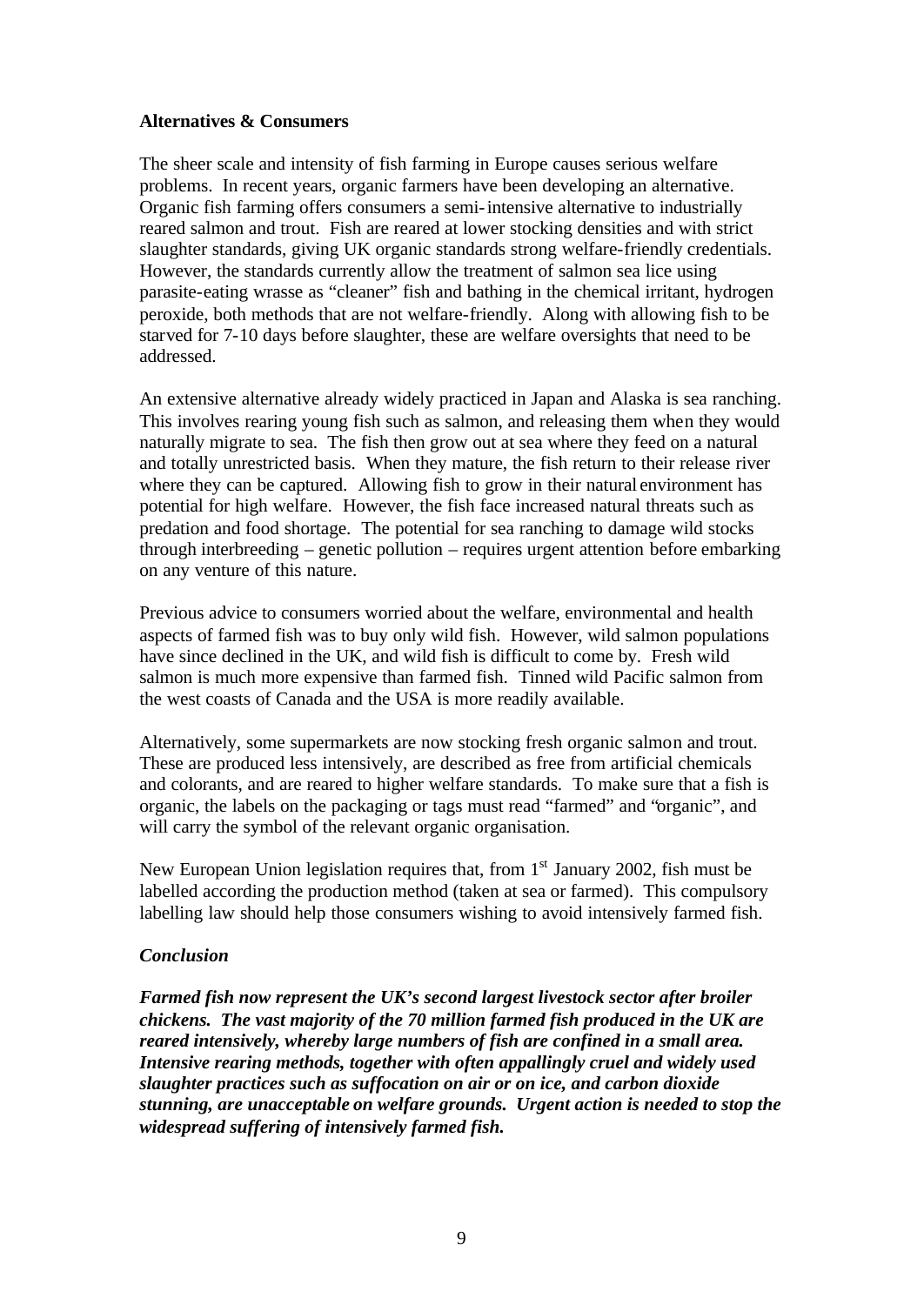#### **SCOPE OF THE REPORT**

This report focuses on the welfare of farmed fish during rearing, transport and slaughter in Europe. European fish farming is dominated by the production of salmon and trout. This report reflects that fact by concentrating on the welfare of these salmonids, whilst looking at other selected fish species in a separate section.

# **Which Species are Covered?**

The principle salmon species covered is the Atlantic salmon (Salmo salar). However, some references are also made to the Pacific salmons; Chum salmon (Oncorhynchus keta), Sockeye salmon (Oncorhynchus nerka), Pink salmon (Oncorhynchus gorbuscha), Coho salmon (Oncorhynchus kisutch) and Chinook salmon (Oncorhynchus tschawytscha).

Salmon have only been farmed intensively for about 30 years. This recent history means that they have not been altered a great deal from wild stock by selective breeding. After hatching and growing in fr eshwater, wild juvenile salmon migrate to sea. Those from British rivers may roam the ocean as far afield as Greenland and the Norwegian Sea. They feed on a diet of crustaceans and fatty fish such as sandeels, capelin and herring. After several winters at sea, less than 10% survive to return to their home river to breed. Some return after just one winter at sea. These early maturing fish are known as grilse.

Rainbow trout (Oncorhynchus mykiss) is the "farmer's fish" of the trout family and has been reared for the table since the late nineteenth century. The Brown or Sea trout (Salmo trutta) is also farmed.

Other species of farmed fish including eels, sea bass and sea bream, cod, halibut and turbot are also covered in this report.

#### **What is Animal Welfare?**

Animal welfare is a concept that is often misunderstood. Fish farmers often believe that if a fish, or any other animal, remains alive and growing, then its welfare is good. This is not necessarily the case, especially where animals are kept under intensive conditions and given drugs to stave off disease.

The welfare of an individual animal has been described as "its state as regards its attempts to cope with its environment" (Fraser & Broom, 1990). If the animal has difficulty coping with an inadequate environment due to overcrowding, or other adverse factors, then it will experience stress. Animals under stress often show abnormal patterns of behaviour, for example, bar-biting in confined pigs. Long-term stress can also lead to animals being more prone to disease. In fish, disease or ill health are common indicators of poor welfare. Whilst drugs can be used to treat the disease, alterations to the farming system are needed to improve the animal's welfare.

There are two component parts to welfare; production-related welfare – keeping the animal alive and growing; and quality of life aspects of welfare – preventing the animal from suffering as a result of behavioural or environmental deprivation.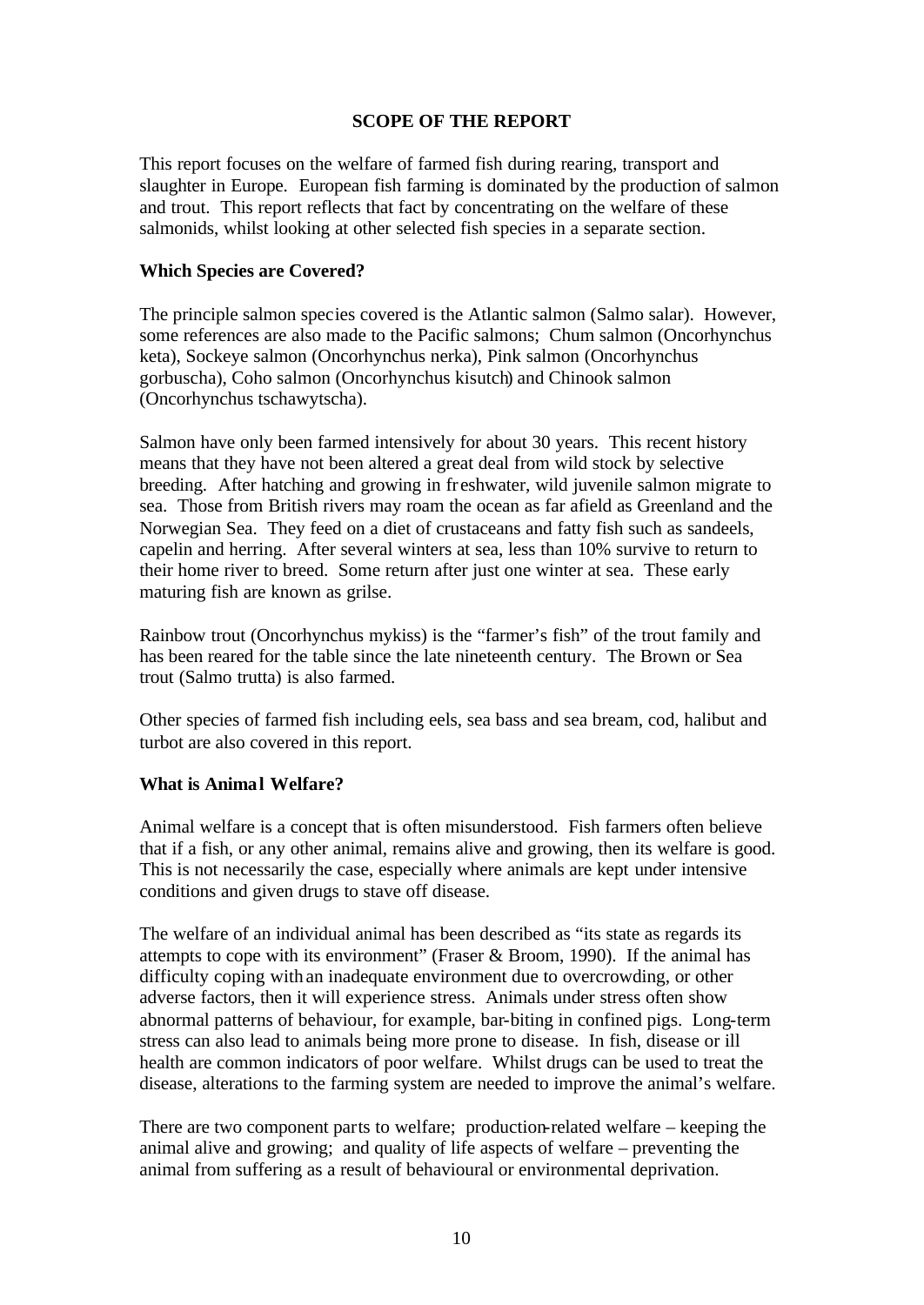To protect the overall welfare of a farmed animal requires a system that has the potential to achieve high standards of welfare, together with skilled levels of stockmanship and management. It is important to acknowledge that high levels of stockmanship and management are prerequisites to good animal welfare. Nevertheless, the *potential* to achieve high standards of welfare is inescapably linked to, and limited by, the husbandry system employed. Limiting factors include the housing system or aquatic environment, the breed of animal used, the feeding regime, and the presence or absence of harmful practices such as mutilations. By maximising the welfare potential of fish farming systems, the fish are not only encouraged to remain alive and growing, but their quality of life, or well being, is also protected.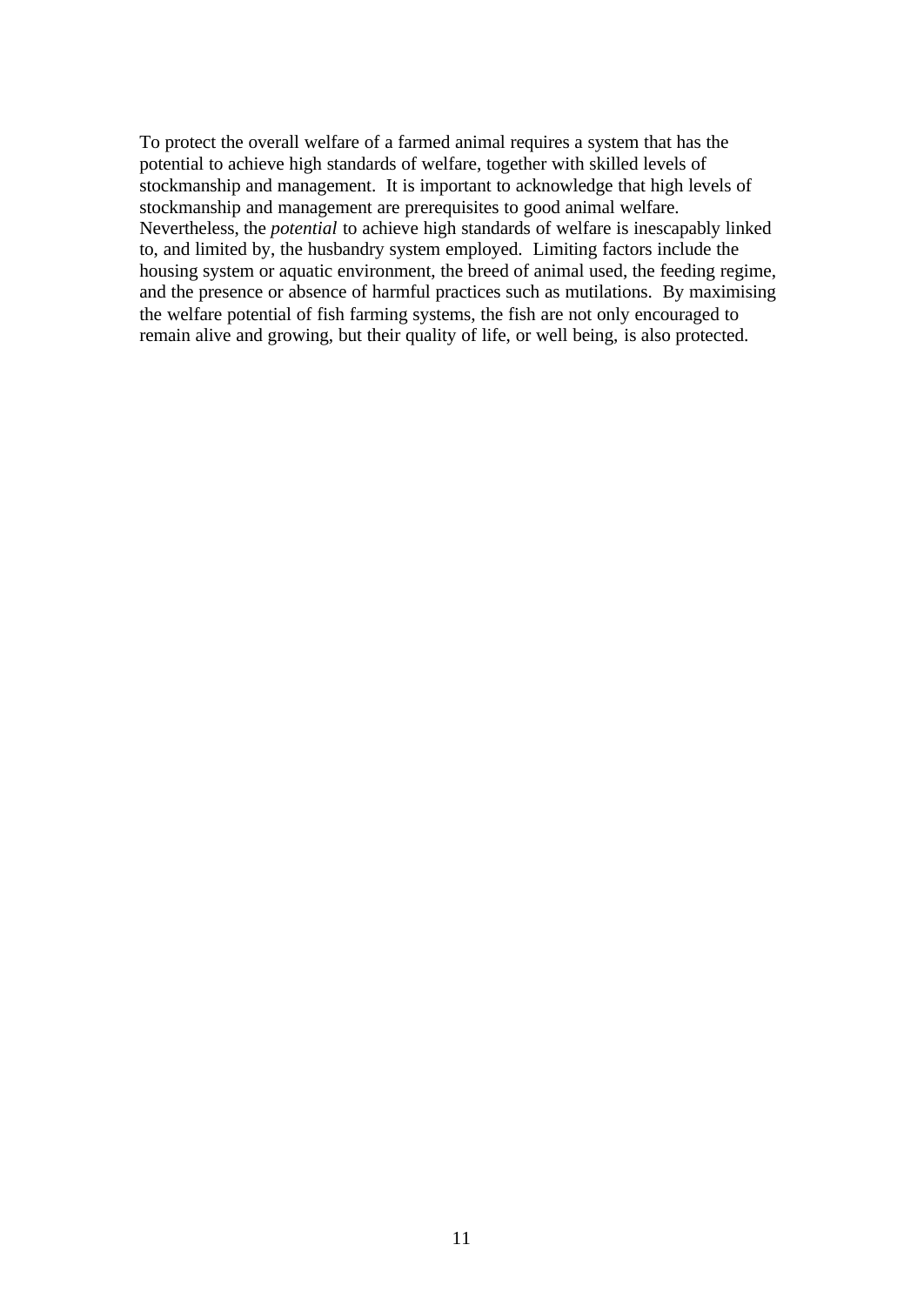#### **INTRODUCTION**

Fish farming is the world's fastest growing sector of food production. Consumer demand for fish is increasing. At the same time, wild fish stocks are in rapid decline due mainly to over-fishing. The global production of animal protein from aquaculture has been increasing by 10% each year since the mid-1980's, far outstripping increases in land-based farm animal production, which range from 0.7% (beef) to 5.2% (poultry) (Dunham & Devlin, 1999).

Salmon and trout form the mainstay of the European fish farming industry. The environmental problems, indicative of an over-intensive industry, have been well documented. The welfare of farmed fish has been given much less attention. About 70 million salmon and trout are farmed and slaughtered in the UK alone each year, making farmed fish the second largest livestock sector after poultry. Yet, protecting the welfare of these fish has been the subject of official procrastination.

Compassion In World Farming (CIWF) highlighted serious welfare problems in fish farming in 1992 when it published the UK's first report on the subject. Four years later, the UK Government's welfare advisory body, the Farm Animal Welfare Council (FAWC), published its report, which showed that, in certain areas, welfare conditions were even worse than first documented by CIWF. FAWC (1996) made 131 recommendations for action.

The British Government issued a response to FAWC 2 years later, announcing several priorities for research, mainly into slaughter methods and stocking densities. Its main response was to announce the development of Government welfare codes of practice to cover farmed fish. Of themselves not legally binding, many welfarists see codes of practice as weak and inadequate in the face of serious welfare issues. By December 2001 at least, the Government had still not published these codes.

This study by CIWF Trust shows that serious welfare problems still remain five years after the FAWC Report. Slaughter methods that are often cruel and unacceptable, high stocking densities, injuries, blinding cataracts, long periods of starvation, and infestation of salmon with parasitic sea lice continue to cause suffering to millions of fish.

Public attention recently has focused on the salmon industry. It now produces about 35 million farmed salmon a year, and continues to expand rapidly. There are welcome signs that some within the salmon industry are making efforts to improve the welfare of their fish. There seems a growing acceptance that better welfare means a better quality product. However, improvements are far from universal, and there remains much to be done. An on-going inquiry into the environmental effects of salmon farming by the Scottish Parliament shows that serious concerns remain over intensive salmon production. Legislation is needed urgently from both Scottish and Westminster Parliaments to make high welfare a requirement, not an option.

The trout industry has received less public attention. Ironically, the welfare problems are often even worse than with salmon. Trout are often crammed into pens at much higher stocking densities than salmon. Appalling slaughter methods that cause great suffering are still in widespread use for trout. FAWC (1996) recommended that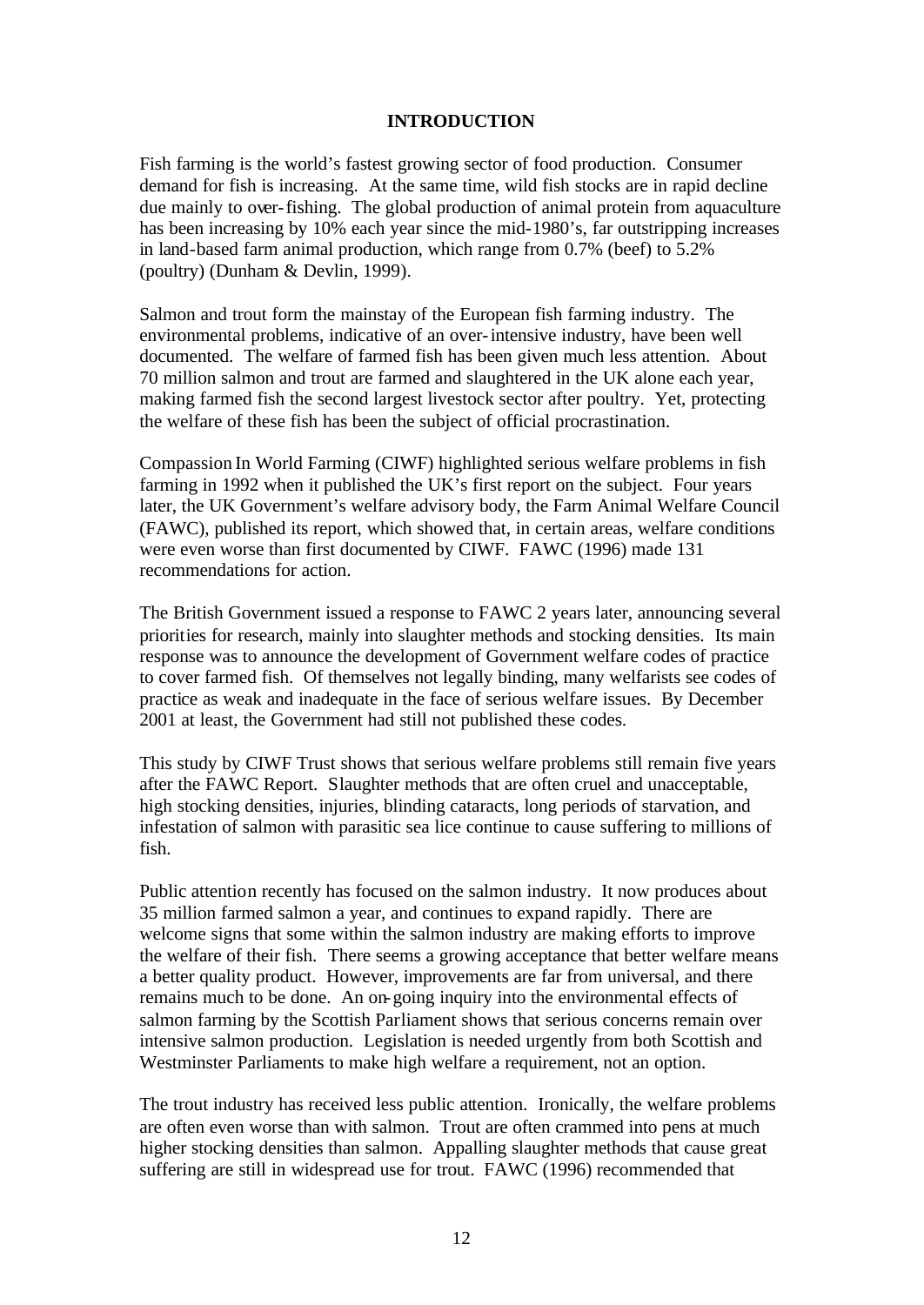killing trout through suffocation on ice should be prohibited. Despite this clear statement, this cruel method continues to be widely practised.

Fish farming has developed rapidly into a major livestock industry. Cod, halibut and turbot have now joined the inventory of British farm animals. One common misconception is that fish farming takes the pressure off wild fisheries. For carnivorous fish like salmon and trout, this is quite wrong. Several times more wild fish are used as feed to produce the same quantity of farmed fish. Fish farming can no longer be viewed as a short term phenomena or marginal practice. An informed debate is vital to better shape its future.

The welfare of farmed fish cannot be left to chance or good will. It is not acceptable for welfare to rely on industry self-policing. At best this leads to standards being applied patchily. As in other areas of agriculture, legislation is needed urgently to stop the widespread and intolerable suffering of millions of farmed fish. This study identifies key areas of current welfare concern, reviews progress in those areas, and calls for comprehensive legislation, to protect the welfare of farmed fish.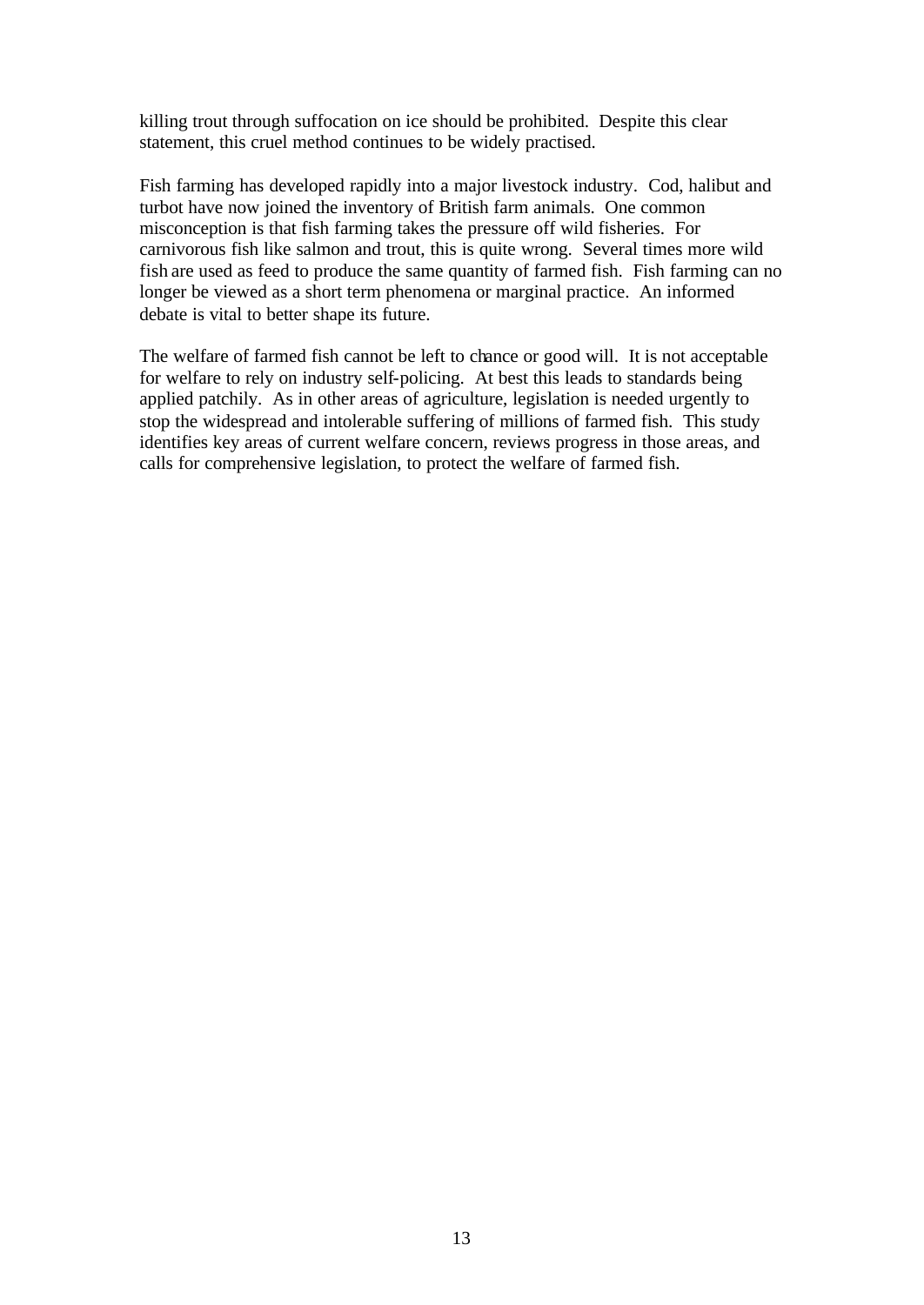# **THE LIFE CYCLE OF FARMED FISH**

The vast majority of farmed fish in Europe are reared intensively. Rearing is generally characterised by large numbers of fish at high stocking density. Lighting, water temperature, feeding regime and breed selection are often manipulated to increase production. The fish are confined in a range of pens, tanks, fast-flowing raceways and earth ponds. Management techniques can differ between species and different development stages of the fish.

# **REARING SYSTEMS FOR FISH**

#### **Hatcheries**

The life cycle on a fish farm begins when eggs are stripped from the parent or 'brood' stock before being fertilised. Female fish are anaesthetised by being immersed in a solution of a suitable chemical such as Benzocaine. A stockman massaging the fish's abdomen releases the eggs. Once stripped of her eggs, the female is either put into a tank to recover ('mended') and be used again, or killed. Some facilities introduce compressed air through a needle into the abdominal cavity of the female fish to push out the eggs. Another method for salmon is to kill the anaesthetised female before stripping and remove the eggs surgically.

Massaging the abdomen of the male fish is used to collect sperm or 'milt'. An alternative is to use a syringe or pipette to extract the sperm directly from the male's vent. Males can be used 10 or more times before being killed.

To give an idea of the scale of operation, in Scotland, 21,721 female salmon were stripped in 1999, yielding 122 million eggs. Fertilised eggs are transferred to incubator trays and placed along a trough with flowing water. On hatching, the trays are removed and the newly hatched alevins – nourished by their yolk sac - develop in the trough. When they start feeding, the tiny fish are called fry and begin to move from the bottom of the tank and swim in the water column.

#### **On-Growing in Freshwater**

When the fish have grown to be as long as your finger, the fingerlings are transferred for on-growing. Fingerling trout and salmon 'parr' are reared in freshwater tanks, cages, ponds or raceways.

Rainbow trout are usually reared in raceways or rectangular earth ponds with a continuous flow of water. Unlike salmon, they are usually reared in freshwater until slaughtered. Trout farming is at its most intensive in raceways where the fastflowing, well-oxygenated water allows fish to be kept at higher stocking densities without dying through lack of oxygen. Rainbow trout are generally a much smaller fish than salmon. Fingerlings take 1 year or more to reach slaughter weight as 'portion' sized trout at 0.2-0.4 kg. Alternatively, they may be on-grown to a weight of 1.8-2.75 kg, with some being reared in seawater.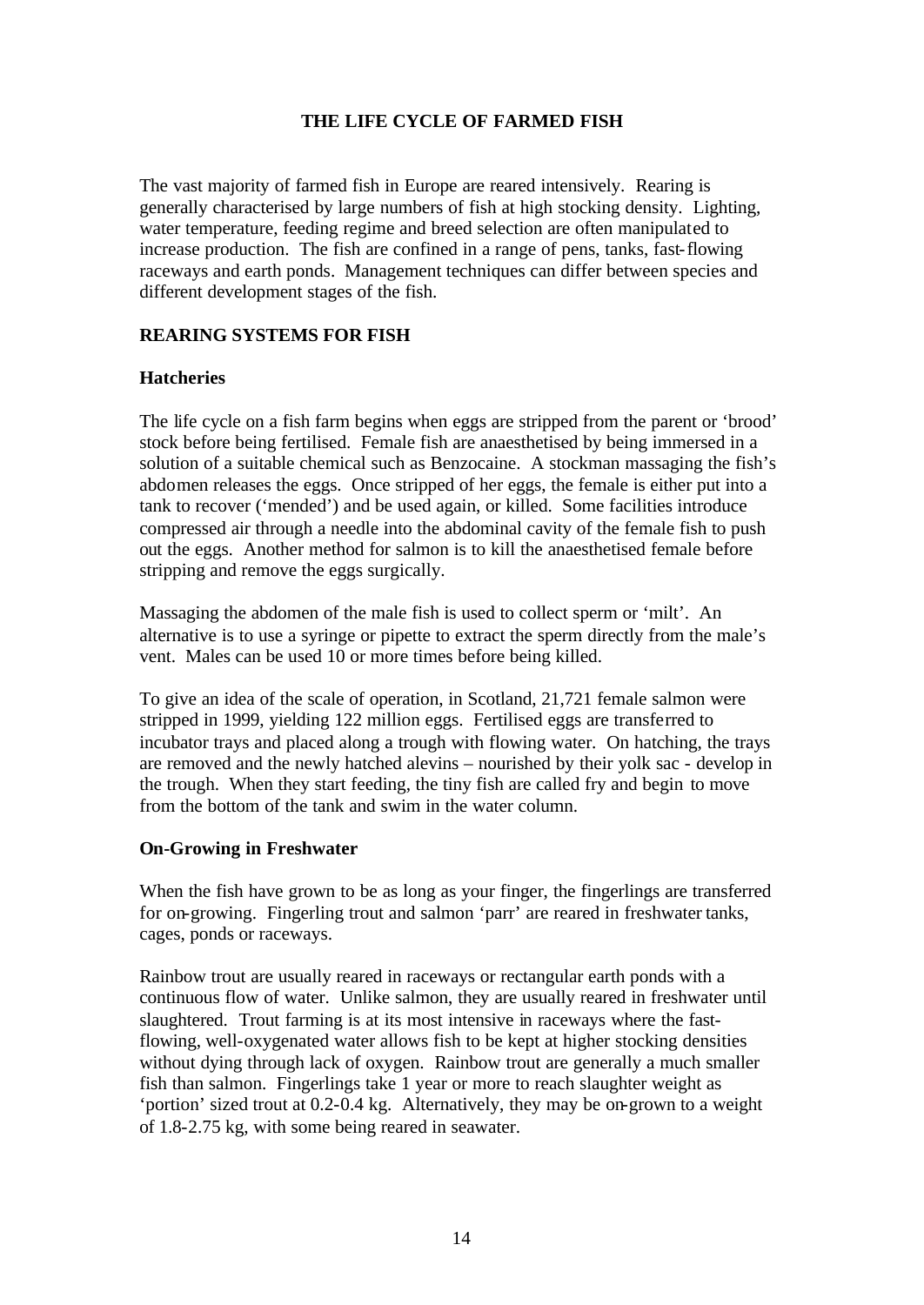Salmon parr are commonly raised in freshwater tanks and cages. Parr grow rapidly through the winter. In the spring, most will undergo changes of appearance and physiology that enable them to tolerate seawater. At this point, the juveniles are known as smolts. Those that change after one year are known as  $S_1$  smolts. Others take two years and are called  $S_2$  smolts. By varying water temperature and day length using artificial lighting to mimic spring, parr can be made to smolt six months early (Darbyshire, 2000). This further intensification means that salmon can be made to grow so fast they can be slaughtered in the same year as put to sea (FRS Marine Laboratory, 2000). This contrasts with more normal growth rates where the fish will be killed after 1-2 full years of rearing in seawater.

#### **Rearing in Seawater**

When young salmon are ready to migrate to sea, they are known as 'smolts'. At this point, they are transferred to sea farms, often with the help of lorries, helicopters and well boats. Almost all salmon smolts are reared in sea cages. Most cages are sited in coastal lochs or fjords, but offshore sites are now being established. Floating net cages are the most common type used, and come in a range of shapes; square, circular, octagonal, hexagonal and rectangular. They consist of a floating walkway, below which is a suspended bag-net enclosing the fish. Individual cages are often joined together to form larger farm units.

A typical sea cage measures 12-20 metres square and can be from 5-20 metres deep. Round cages can have a circumference of 40-100 metres (Fish Farmer, Mar/April 1998). Cages appear to be getting bigger, meaning that each fish has a greater volume of water overall to move in. However, stocking densities in larger cages are not likely to be lower, so the number of fish per cage will increase in proportion to cage size, resulting in bigger shoals. One sea cage confines 5,000 to 50,000 salmon.

Smolts are reared in sea cages for 1-2 years and are slaughtered at an average weight of 3.7-4.4 kg. Some smolts will begin to mature sexually after just one year at sea. These fish are known as 'grilse' and are killed for market before full sexual maturity reduces the quality of the carcass. They weigh an average 3.3 kg.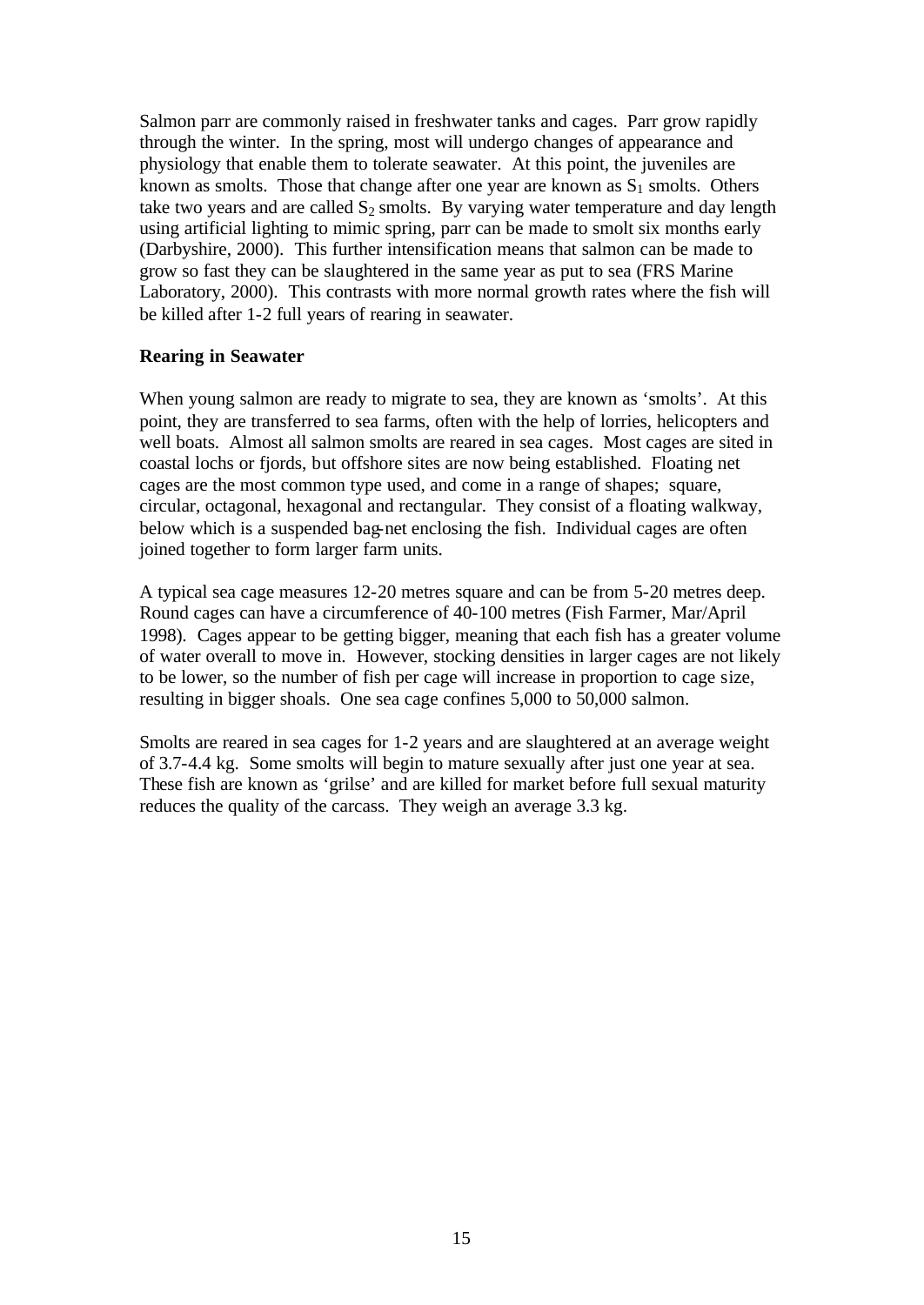# **THE STRUCTURE OF THE INDUSTRY**

The 'king of fish' – the Atlantic salmon – is by far the most economically important farmed fish in Europe. Salmon farming developed in the 1970's and has expanded rapidly since. Norway reigns supreme as the largest producer of farmed salmon in Europe and the world. In 1999, 412,000 tons of salmon were produced; almost double its output of 1995. Norway was the first to develop sea cage farming.

Scotland is Europe's second biggest producer of salmon. In 2000, over 128,000 tons or about 32 million salmon were slaughtered for the market. Other European salmon producers include Ireland, the Faroe Islands and Iceland. Canada, USA, Chile, Japan and New Zealand rank amongst the world's important salmon producers.

Europe's second most important farmed fish economically is the Rainbow trout, a species native to the coastal rivers of North America. Again, Norway is the biggest producer, slaughtering 50,000 tons of trout in 1999 - about 125 million fish. Italy, Denmark, Germany, Finland, Spain and the UK are other big trout producers in the region.

A wide range of other fish species is now farmed in Europe. Sea bass and Sea bream are widely farmed in Mediterranean countries, whilst traditional carp rearing is prominent in Eastern Europe. A lot of attention is being given to developing species new to farming such as cod, halibut and turbot.

# **THE UK INDUSTRY**

#### **Salmon**

UK salmon production is predominantly a Scottish industry. Salmon are reared in two distinct phases; the hatchery and freshwater rearing of juveniles known as parr; and the seawater stage of rearing smolts – juveniles that are physiologically adapted to life in a marine environment.

In 2000, 60 companies in Scotland operated 184 freshwater sites, mainly for rearing salmon parr. Freshwater rearing took place mainly in tanks (97 sites) and cages (88 sites), with 7 sites using ponds or raceways. In the same year, 90 companies operating 346 sites were engaged in seawater salmon production, mainly along the Scottish west coast, the Western Isles, Orkney and Shetland. Official statistics show that 1,397 people were directly employed by the industry, and produced 128,959 tonnes of salmon (FRS Marine Lab., 2001). The number of people employed per tonne of fish produced has dropped dramatically in recent years, representing further intensification of the farming system.

Salmon farming represents over 95% of all sea cage fish farming in Scotland. In 1996-97, 20% of all salmon farming companies in Scotland controlled 78% of total production. Two companies dominated the Scottish industry in 1997, producing about half the entire salmon output (Willougby, 1999). There has been a trend towards increasing foreign ownership of Scottish salmon farms, with non-Scottish companies in 1996 owning almost 50% of farms (Scottish Parliament, 2000).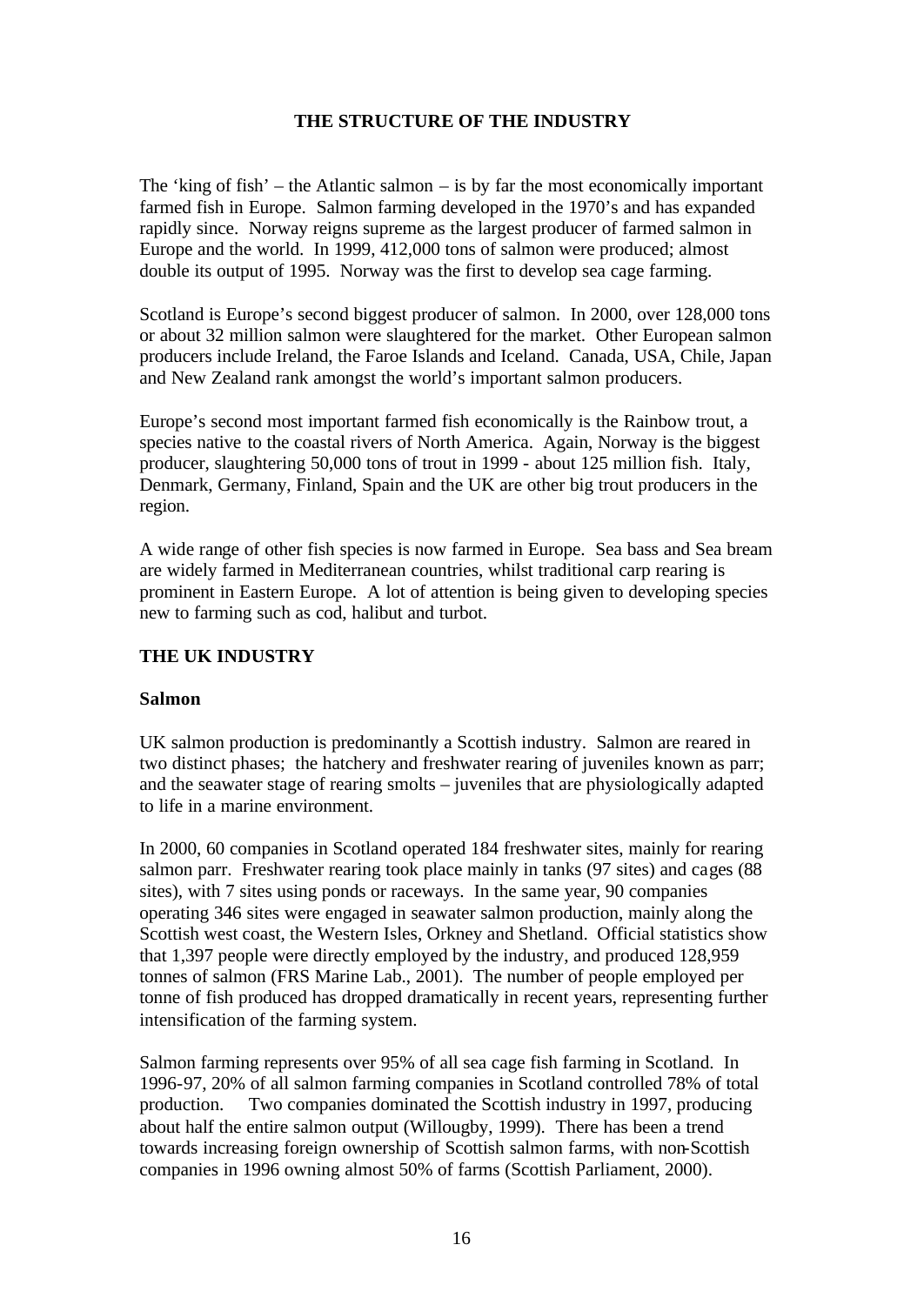Scottish salmon farming is claimed to be worth more to the Scottish economy than the Highland beef and lamb industries combined according to Scottish Quality Salmon, the industry's trade body (SQS, 2000).

In England and Wales in 1999, 23 sites were engaged in salmon farming, the majority producing young fish to be reared in Scotland. However, 3 tonnes of salmon were slaughtered for consumption (CEFAS, 2000a).

# **Trout**

In 1999, a total of 4,858 tonnes of Rainbow trout were produced for the table in Scotland, 6,710 tonnes in England & Wales, and 1,350 tonnes in Northern Ireland. These figures represent the rearing and slaughter of about 35 million individual fish in 1999, and were produced on a total of 262 UK farms (CEFAS, 2000a; CEFAS, 2000b).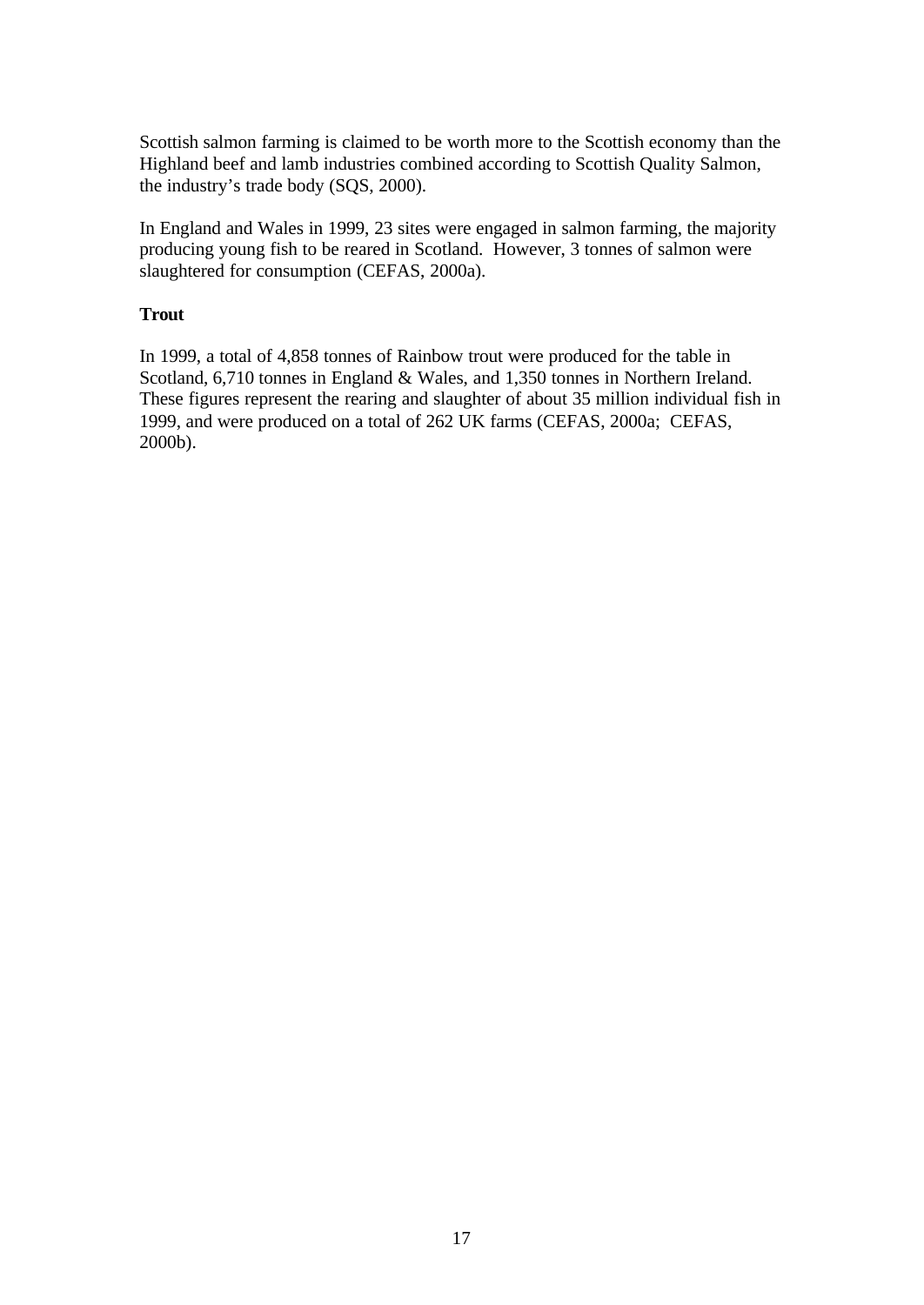#### **FISH REARING AND WELFARE**

Fish farming in Europe has become industrialised and highly intensive. About 70 million farmed fish are reared and slaughtered annually in the UK alone. Large numbers of tightly packed fish are reared in each sea cage, tank or pen. Some 20,000 salmon may be kept in a sea cage that measures 20 metres square and is 10 metres deep. If the fish were stocked at 20 kg/m<sup>3\*</sup>, each salmon about three quarters of a metre long (2.5 ft) would have approximately the same amount of water as in the average bathtub. Of course, the fish would be able to swim throughout the entire volume of water in the cage. But this analogy gives an idea of how tightly the fish are forced to swim together or "shoal".

#### **Beneath the Surface – Crowded Fish & Poor Welfare**

Taking a look below the surface, there are clear signs that all is not well for the welfare of farmed fish. Evidence of abnormal behaviours, widespread injuries, deformities, blinding cataracts, disease, parasitic infestation and high rates of mortality, all point to rearing conditions that result in poor welfare. One of the key determinants of good or bad welfare is stocking density – the amount of animals in a given amount of space. The Government's advisory body, the Farm Animal Welfare Council (FAWC, 1996) described stocking density as a "crucial factor affecting fish welfare". Crowding fish, or any other farmed animal, at high stocking densities can prevent them carrying out their natural behaviours, causing them to suffer chronic stress, making them susceptible to disease and attack from parasites.

Salmon farmers in Scotland were formerly stocking sea cages at maximum densities of 25-30 kg/m<sup>3</sup>. Recent years have seen stocking densities reduced to 15-20 kg/m<sup>3</sup> (a 2.5 ft salmon in a bathtub), largely as a measure to limit disease outbreaks. In Norway, sea cages continue to be stocked at  $25{\text -}30 \text{ kg/m}^3$ .

Freshwater stocking rates tend to be even higher than those used in seawater. Salmon parr in Scotland are stocked at 30-50 kg/ $m^3$  of freshwater. In 1999, the average stocking rate of parr in freshwater tanks was the equivalent of 83 of these young fish in a bathtub of water.

FAWC (1996) found trout stocking densities as high as 60 kg/m<sup>3</sup>, although more normal rates were 30-40 kg/m<sup>3</sup>. Continuing with the bathtub analogy, 60 kg/m<sup>3</sup> is the equivalent of keeping 27 'portion sized' trout about a foot long (30 cm) in that amount of water. FAWC's members noted a high degree of fin injury and suggested "stocking densities may be too high in all trout farms." UK trout stocking densities are believed to range currently from 20-120 kg/m<sup>3</sup> or more. Not surprisingly, the amount of damage noted to the fins of the fish is said to increase at higher densities. This damage is caused by the tightly packed fish rubbing against each other or their pen, or from nibbling at each other.

\*Stocking density is usually described in terms of kilograms of fish per cubic metre of water. This reflects the three-dimensional environment inhabited by many species of fish including salmon and trout. Some flatfish, on the other hand, are bottom dwellers and stocking for these species is more often given as weight of fish per square metre.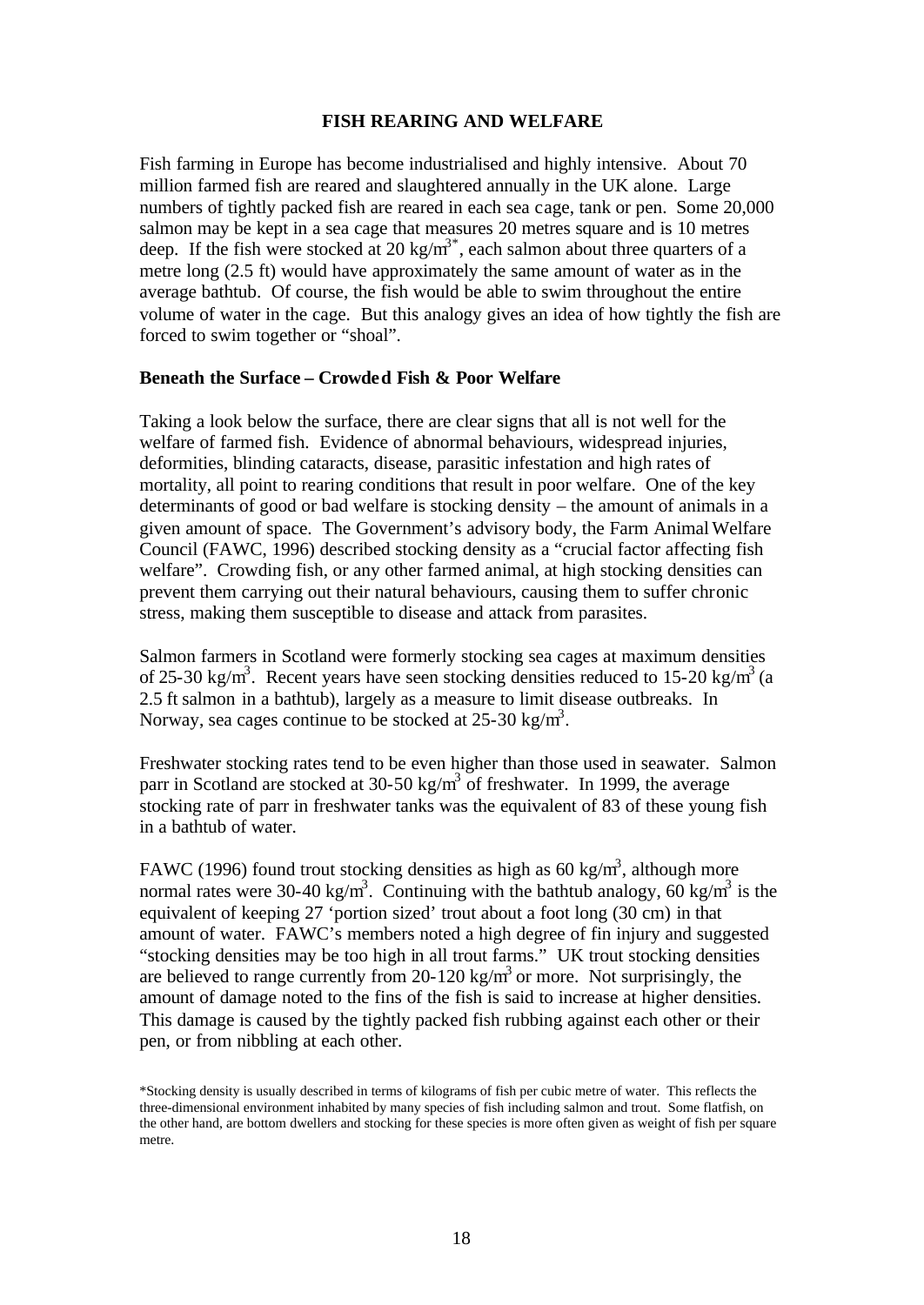#### **Abnormal Behaviours & Injuries**

Abnormal patterns of behaviour in farm animals are recognised as an indicator of poor welfare. These include pointless, repetitive behaviours such as bar-biting in confined pigs, for example. Another welfare indicator is the presence of widespread injuries or physical abnormalities within groups of animals. During its investigation of fish farming, FAWC (1996) noted that smaller fish were seen to remain around the outer edges of the cage. FAWC also found that some fish can be prevented from feeding, and were forced to take evasive action by dominant fish. These are behaviours indicative of a less than optimum rearing environment. FAWC described fin injury as "evident in most of the salmon" its members saw and suggested that this was as a "consequence of stocking densities which were too high."

Salmon are kept at higher stocking densities in freshwater than in seawater. Young salmon during the freshwater phase of their life cycle – parr - tend to be naturally territorial. This territorial behaviour is suppressed as stocking rates rise. The fish then collect together and move as a group, known as shoaling behaviour.

Rainbow trout tend to be reared in freshwater. This species is described as a socially aggressive animal that will form social hierarchies dependent on size differences between fish. In the farm situation, socially submissive fish can be prevented from feeding and suffer higher mortality. For this reason, the fish need to be sorted, or "graded", according to size (Pottinger & Pickering, 1992).

Studies of farmed fish have shown that the intensity of social interaction amongst groups of territorial fish is greatest when stocking densities are at an intermediate level (Pickering, 1992). So, contrary to what one might expect, the fish show less aggression at high densities. This does not necessarily mean that the welfare of the fish is any better at these higher stocking densities. It is well known in laying hens, for example, that aggression can diminish at both low and very high stocking densities. The band of maximum aggression in hens is found at intermediate stocking densities (Al-Rawi & Craig, 1974; Baxter, 1994). This can be interpreted as low stocking densities providing hens with optimum space, whereas very high densities inhibit not only normal socially acceptable behaviours, but even aggressive behaviour as well, indicating poor welfare. The welfare of hens and fish is likely to be best at the lower densities, but poorest at the highest. This suggests that the relationship between social interaction and stocking density for these species is not linear, but dome-shaped. Aggression peaks at medium stocking densities, and falls at both extremely high and low densities. Therefore, the level of aggression on its own should not be taken as an indicator of good or bad welfare. Other factors must also be considered.

In his book, the "Salmon Farming Handbook", Sedgwick (1988) says;

"Salmon are animals genetically programmed to spend most of their lives swimming freely through the oceans. We now confine them in tanks or cages in close proximity and frequent physical contact with thousands of others. In the open seas they would probably never have come as close to any other fish of their own kind before returning to spawn".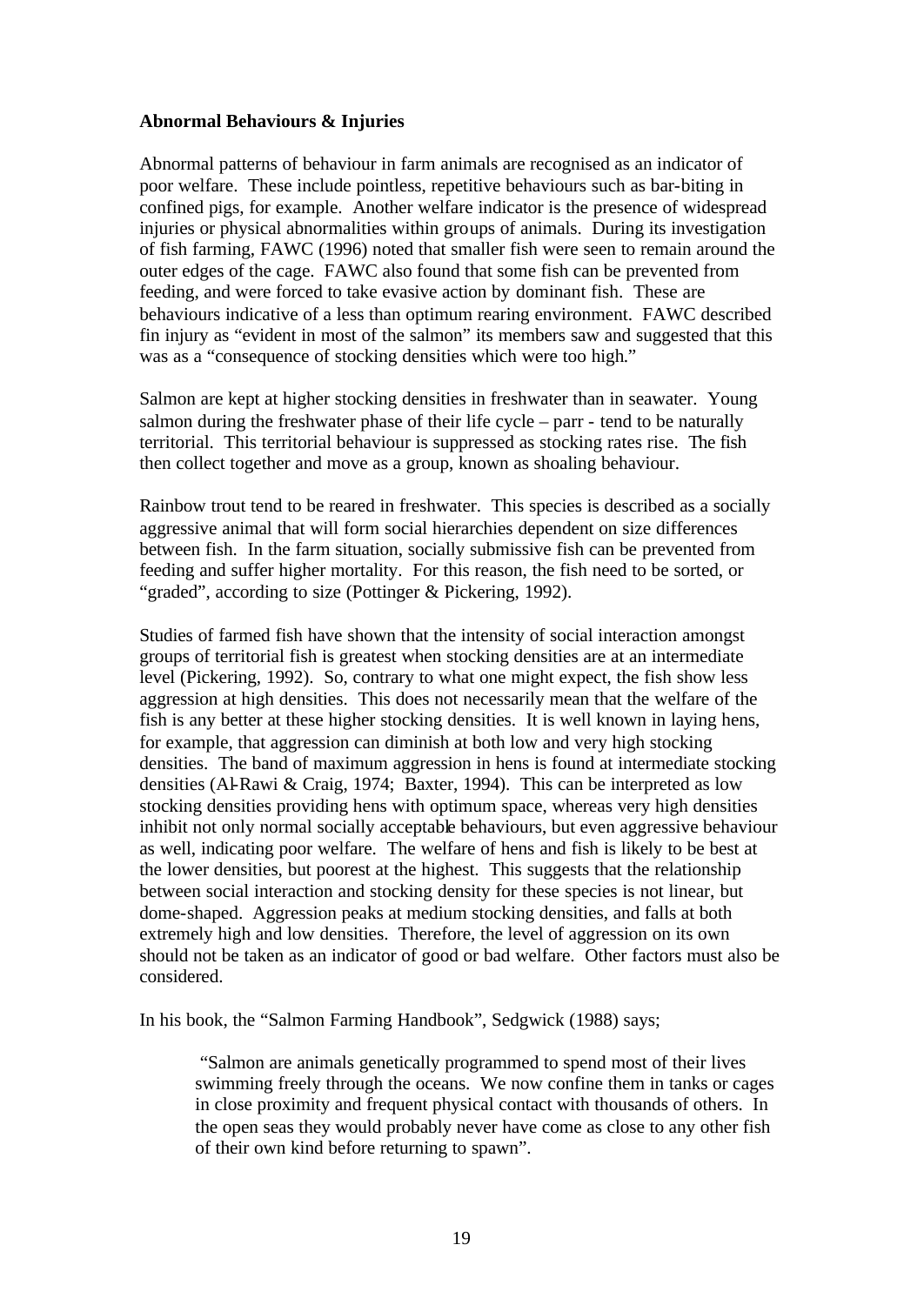Adult male salmon that have returned to freshwater will show territorial behaviour. Territorial behaviour is not usually shown in sea-going salmon. These wanderers of the ocean are also believed not to form huge, tight shoals at sea. However, they will mass in shoals when preparing to migrate back to their home river to spawn. This natural behaviour contrasts sharply with that shown by commercial salmon smolts in sea cages. These swim as a shoal, or large group, in circles around their cage. Given that fish growing in cages are not at the life stage where they naturally mass in shoals to migrate, it appears that shoaling in incessant circles around the cage is repetitive abnormal behaviour. This behaviour could well be remniscent of caged big cats pacing in small zoo pens.

# **Cataracts & Blind Fish**

Severe cataracts, which can cause the fish to go blind, have been increasingly found in intensively farmed salmon in Norway, Scotland and Ireland (Waagbo, et al, 1998; Bjerkas & Bjornestad, 1999; Wall & Bjerkas, 1999). This obvious welfare problem has only recently become widely apparent. High incidences of this condition, which appears as a whitish clouding of the eye, have been found since the mid-1990's. The fish eye is a delicate organ and one of the first to be affected by disease or stressful situations. Advanced stages of cataract can cause bleeding and damage to the cornea, as well as blindness (Willoughby, 1999). The problem is believed caused by a combination of nutritional and environmental factors, and has been described by a Norwegian fish pathologist as being "very common" in farmed salmon (Poppe, 2001).

And it is not only intensive farmed salmon that are affected. Cataracts are also known to affect farmed halibut, Rainbow trout, Sea bass and Sea bream (Bjerkas, et al, 2000). The problem has become so bad that a consortium called "Friends of Blind Fishes" has been formed to search for a solution. Researchers have described cataracts as a "production disease" that potentially affects any intensive farming of fish on an industrial scale. They go on to say that "Perhaps more important than the economical losses are the animal welfare aspects, which in the long term may arouse doubts on the ethical standards of industrial fish farming among consumers" (Midtlyng, et al, 1999).

# **Deformed Salmon**

Another production disease is a condition known as "humpback". Up to 70% of Norwegian farmed salmon are affected by humpback, whereby the fish have raised and deformed backs. Their bodies look more like those of a carp rather than the sleek, elongated shape of a healthy salmon.

Humpback has been described as "very common" in Norway with an affliction rate of 20% being considered "fairly ordinary". An important factor in causing this condition is thought to be the use of high temperature during incubation of the eggs in order to speed up the development of the subsequent fish (Poppe, 2001).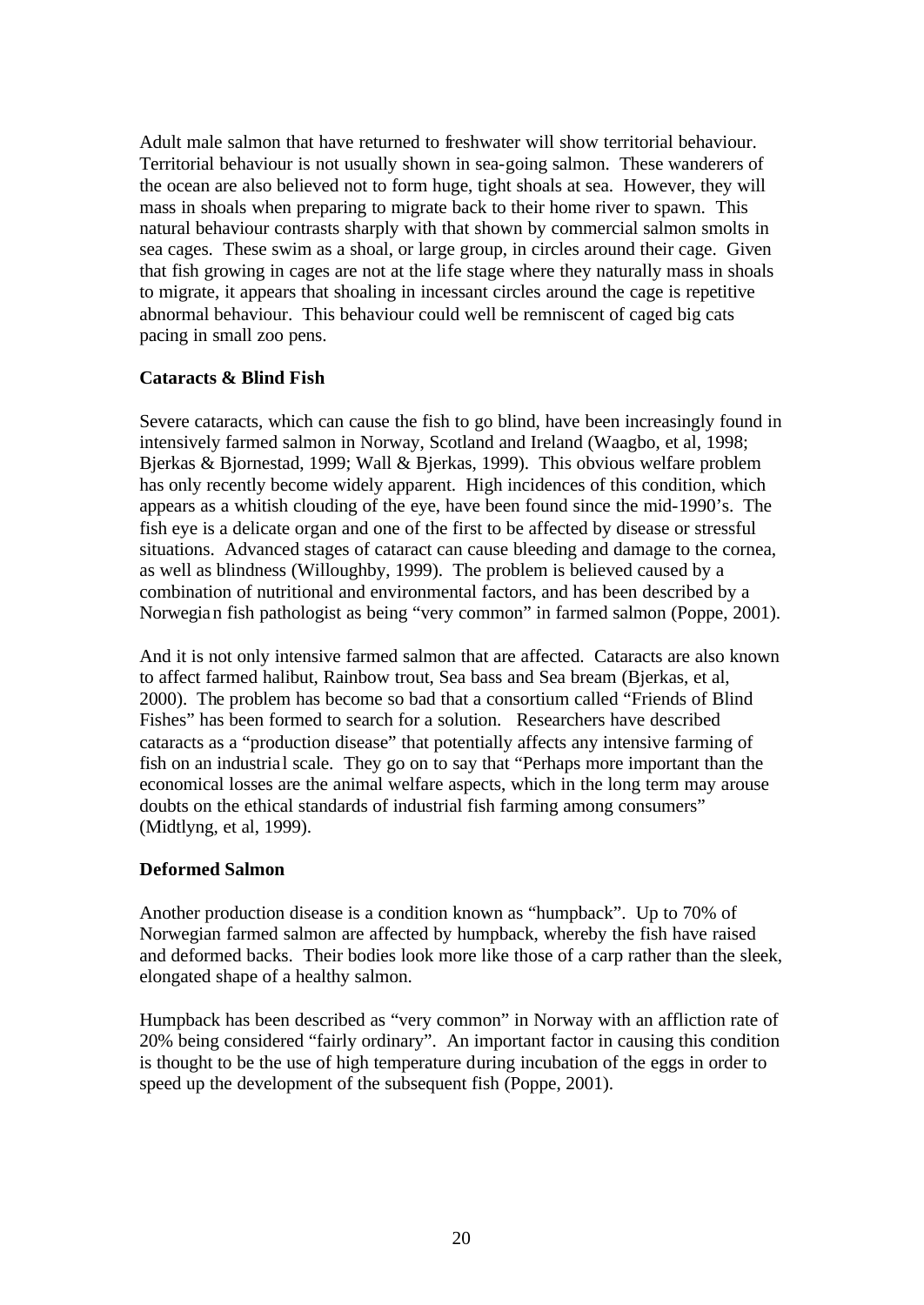# **Disease**

Salmon farming has been hit by several well-documented waves of disease that have caused serious losses. These have included Furunculosis, Bacterial Kidney Disease, Vibriosis, and more recently, Infectious Salmon Anaemia. These epidemics have been responsible for the deaths of millions of fish either directly or through slaughter programmes designed to control them.

The Scottish salmon industry believes that the most pressing welfare issue currently is the limited availability of veterinary medicines to treat diseases and other afflictions affecting the fish.

Intensive farming of fish effectively predisposes the animals to disease by rearing them in huge numbers and at very high concentrations. Disease is a serious welfare issue. So too are the intensive conditions under which many farmed fish are kept leading to a greater susceptibility to disease. It is essential that safe and effective medicines are available to treat disease outbreaks. However, these should not be used as a substitute for better systems of husbandry and management with higher levels of welfare potential for the fish.

# **Mortality**

Mortality is one of a range of welfare indicators. High mortality suggests a serious welfare problem. Mortality amongst salmon smolts was found by the Farm Animal Welfare Council (FAWC, 1996) to be "much higher than that in other farmed animals." FAWC called for a reduction in mortality levels through improved management and the development of systems that are "better for fish welfare."

|            |  |  | Table 1. Salmon Smolt Survival in Scotland (assumes that escapes are relatively |  |  |
|------------|--|--|---------------------------------------------------------------------------------|--|--|
| uncommon). |  |  |                                                                                 |  |  |

| SURVIVAL OF SALMON SMOLTS IN SCOTTISH SEA CAGES |        |               |               |           |            |           |
|-------------------------------------------------|--------|---------------|---------------|-----------|------------|-----------|
| Year                                            | Total  | Number        | Number        | Number    | Total % of | % Smolt   |
| smolts                                          | smolts | Harvested     | Harvested     | harvested | year class | mortality |
| put to                                          | put to | in same       | after 1       | after 2   | harvested  | per year  |
| sea                                             | sea    | year $(000s)$ | year $(000s)$ | years     |            | class     |
|                                                 | (000s) |               |               | (000s)    |            |           |
| 1990                                            | 21,408 |               | 8,877         | 4,315     | 61.6       | 38.4      |
| 1991                                            | 20,227 |               | 8,864         | 4,675     | 66.9       | 33.1      |
| 1992                                            | 20,527 |               | 11,102        | 5,096     | 78.9       | 21.1      |
| 1993                                            | 20,541 | 46            | 13,446        | 5,135     | 90.7       | 9.3       |
| 1994                                            | 21,953 | 260           | 14,420        | 5,408     | 91.5       | 8.5       |
| 1995                                            | 26,786 | 206           | 17,132        | 6,195     | 87.9       | 12.1      |
| 1996                                            | 32,060 | 315           | 20,245        | 5,148     | 79.0       | 21.0      |
| 1997                                            | 42,766 | 282           | 29,014        | 9,027     | 89.6       | 10.4      |
| 1998                                            | 45,870 | 696           | 22,556        | 8,450     | 69.1       | 30.9      |
| 1999                                            | 41,106 | 1,000         | 23,077        |           |            |           |
| 2000                                            | 45,185 | 765           |               |           |            |           |

Source: Adapted from FRS Marine Lab., 2001.

Mortality levels remain high for salmon smolts when compared with other farmed animals, accounting for about 10-30% of juveniles reared at sea (Table 3 above). The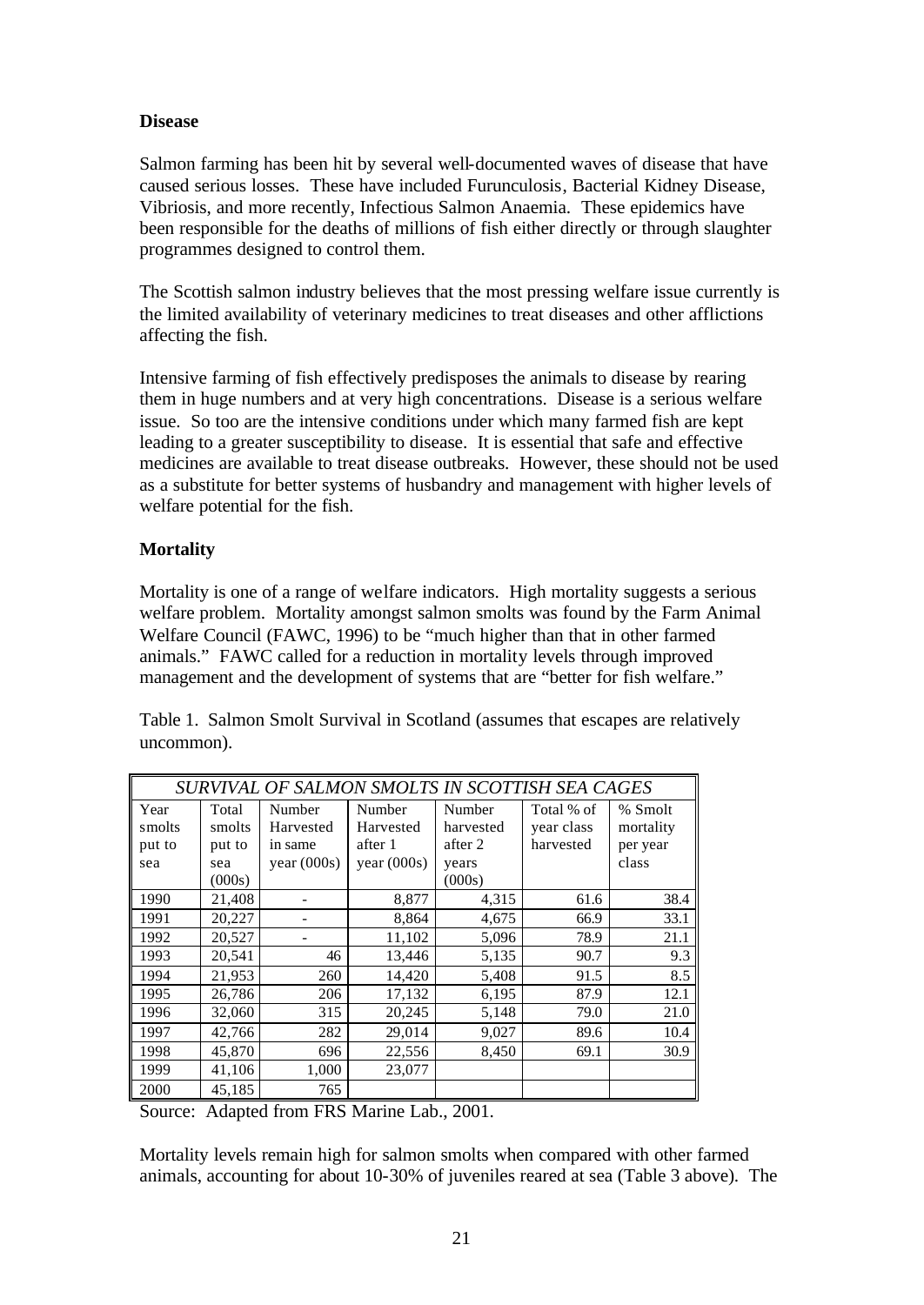45 million salmon juveniles put to sea in 1998 suffered a shocking mortality rate of about 30%. Disease outbreaks, mortality during sea lice treatment, and losses from plankton blooms associated with poor environment were largely to blame (FRS Marine Lab, 2001). Overall mortality is likely to be even worse when losses from the rest of the farmed salmon life cycle are taken into account. Wall (1999) quotes losses of 10% at the egg to fry stage, and a further 10% from fry to smolt.

Premature fish deaths occur for many reasons including disease, poisoning by toxic algal blooms or hot weather causing oxygen starvation amongst the fish. Mass mortality can occur on intensive fish farms. In 1999, an estimated 240,000 salmon died on one Scottish farm alone. This was apparently caused by overstocking and resulted in 600 tonnes of dead fish (FoE, 2000b).

Mortalities on Norwegian farms in 1997 accounted for an estimated 7,000 tonnes of dead fish. Most of this mortality tonnage is recycled to produce feed for farmed mink, as well as compost and garden fertiliser. In 1993, half a million Scottish salmon were destroyed due to oil pollution. These fish were made into silage for use in the fur farming industry (Willoughby, 1999).

Dead fish are removed from salmon cages in a number of ways, including sending down divers on a weekly basis, the use of remotely operated vehicles or removable 'dead socks' – removable elongated tubes of netting at the bottom of the cage into which dead fish fall.

FAWC (1996) had difficulty in finding mortality levels in farmed trout, but suggested that it is "higher than that which occurs in other farmed animals." Similarly, this study was unable to find mortality data for trout.

**Mortality levels in intensive salmon farming remain high throughout the fish' lifecycle. This indicates serious welfare problems. High stocking densities and other key welfare factors should be addressed in order to reduce the otherwise high levels of premature deaths.**

#### **Setting a Maximum Stocking Density**

The prevalence of fin and tail injuries, blinding cataracts, abnormal behaviours, disease outbreaks and high rates of mortality strongly indicate that current commercial stocking densities for farmed fish are too high. Yet there seems to be a reticence in official circles about setting maximum stocking densities.

It is argued that the increased productivity of intensive fish farming is testimony to good standards of welfare. Because production criteria are met, it does not follow that *quality of life welfare* criteria are necessarily being fulfilled. There are many examples of intensive farming systems that are highly productive, but in which the welfare of the animals is unacceptably low. Battery cages for hens and intensive rearing methods for broiler chickens are but two examples. This is not to draw an analogy between fish farming and these terrestrial systems (although some within industry do), but to point out that the overall welfare requirements of farmed animals goes beyond simply getting the conditions right for productivity.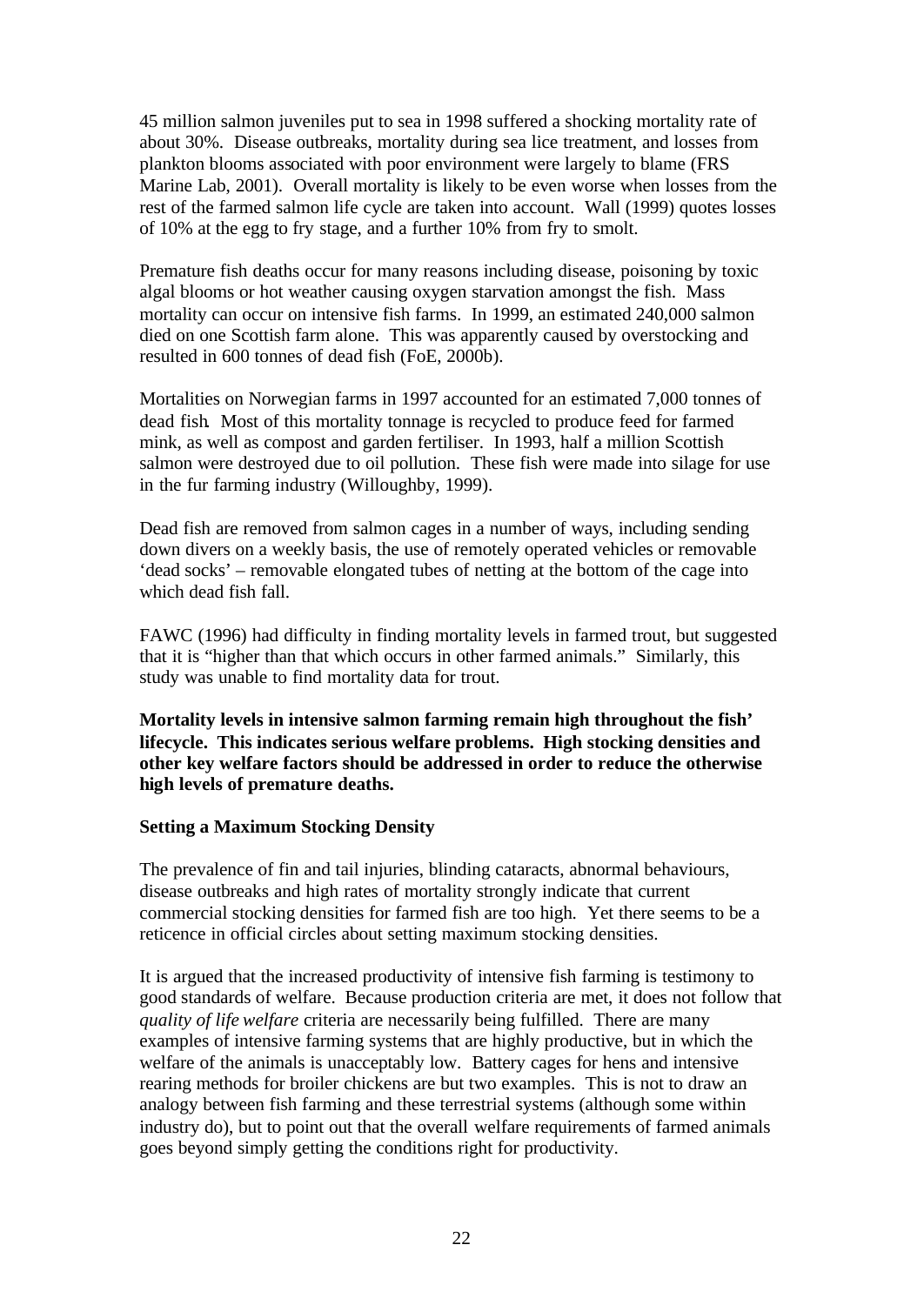European fish farmers are currently stocking sea-caged salmon at  $15\text{-}30 \text{ kg/m}^3$ . Trout reared in freshwater are often stocked at 30-40 kg/m<sup>3</sup>, but incredibly high densities of  $120 \text{ kg/m}^3$  have also been suggested. To properly protect the welfare of fish, a maximum stocking density should be set. FAWC (1996) noted the lack of good scientific information on the effects of stocking densities on welfare. Research has now been commissioned to look at this area. However, the prevalence of fin and tail injuries, blinding cataracts, abnormal behaviours, waves of disease (e.g. Furunculosis and Infectious Salmon Anaemia), and high mortalities strongly indicate that stocking densities must be reduced.

FAWC stated that "high stocking densities must be avoided until it can be demonstrated that they do not have harmful effects on fish." Organic producers of farmed fish have, under their UK interim standards, arrived at maximum permissible stocking densities after consultation with interested parties such as veterinarians and fish farmers. These stipulate stocking density maximums of 10 kg/m<sup>3</sup> for salmon stocked in seawater, and 20 kg/m<sup>3</sup> in freshwater. Freshwater stocking rates for trout are 10-20 kg/ $m<sup>3</sup>$  maximum, depending on rearing system. These should provide targets for initial reductions in stocking density enforceable by law across the entire fish farming industry.

**This study recommends that maximum stocking densities of 10 kg/m<sup>3</sup>for salmon smolts at sea, and 20 kg/m<sup>3</sup>for trout reared in freshwater should be introduced urgently by legislation on welfare grounds. Further reductions should be considered in the light of future practical and scientific evidence, taking full account of welfare indicators such as abnormal behaviour, injuries, disease, parasitic attack, and mortality.**

# **SEA LICE**

The single most important disease problem affecting the welfare of farmed salmon is sea lice infestation. Sea lice are small crustaceans that can weaken and kill affected fish. They feed on the blood and underlying tissues of their host causing skin and scale loss. Lice damage around the head can be so severe that the bone of the living fishes' skull can be exposed – a condition sometimes referred to as the "death crown".

Wild salmon rid themselves of the lice naturally as they drop off when the fish enter freshwater on migration. For farmed salmon, the solution is far less simple. As with any disease problem, prevention is better than cure. A range of treatments exists for sea lice. However, most are questionable on welfare or environmental grounds. They involve bathing the fish in a chemical solution, feeding an oral pesticide or using "cleaner" fish such as wrasse to eat the lice off affected fish.

#### **Bath Treatments**

Infested fish are bathed in a chemical nerve toxin, which paralyses the lice. These toxins fall into two main groups; organophosphates and synthetic pyrethroids. The fish are crowded together by hauling up the cage netting before being enclosed in a 'skirt' of tarpaulin. The chemical is then applied. Both of these procedures cause a great deal of stress to the fish. Application of the chemical can cause losses amongst the fish as they can panic and burrow into the corners of the cage (Wall, 1999).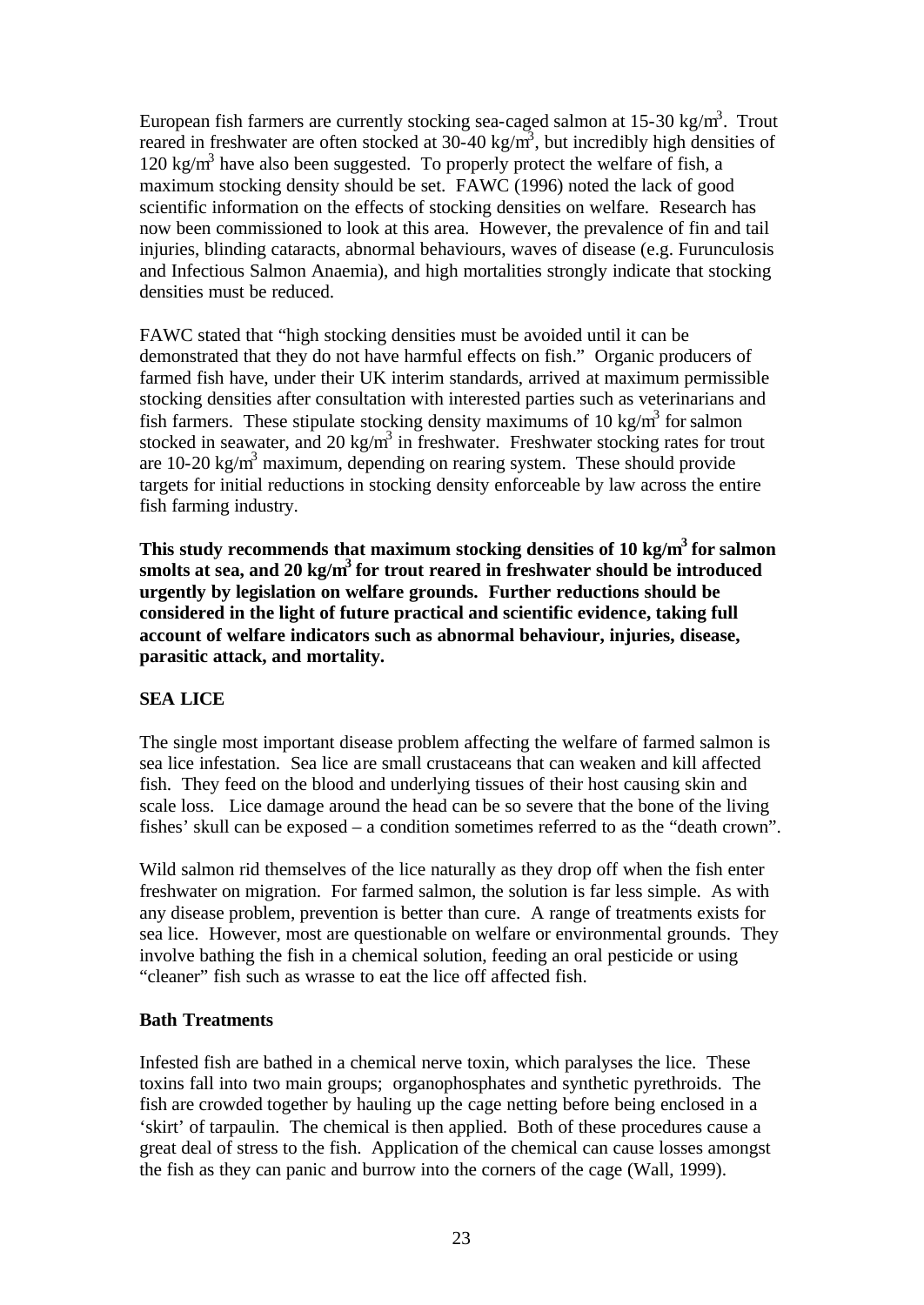The organophosphates include Dichlorvos (Nuvan), the most commonly used treatment in the 1980's. Dichlorvos is now being phased. This chemical achieved notoriety amongst environmentalists for its devastating effect on marine life. It has now been largely replaced by Azamethiphos (Salmosan).

The synthetic pyrethroid, Cypermethrin (Excis) has proved to be one of the most effective chemical treatments available. However, its application does stress the fish, putting them off their feed for several days.It is reported to be 85% effective against sea lice (Willoughby, 1999).

David Mackay of the Scottish Environmental Protection Agency (SEPA) described some of the chemicals used as "capable of severe environmental damage, especially to crustacea, on a large scale" (Mackay, 1999). Most of the chemicals come within the scope of the EC Dangerous Substances Directive, requiring the setting of emission standards for each site.

The third major type of bath treatment, and the one seen as environmentally friendly, is hydrogen peroxide. This chemical is bubbled through porous pipes into the cage containing crowded fish. Its environmentally friendly credentials stem from hydrogen peroxide breaking down chemically during treatment into water and oxygen. It is neither fully effective nor welfare-friendly. Hydrogen peroxide is a well-known irritant.Fish find it very stressful, and its application can cause significant mortality. As well as causing the fish to suffer, it is also not fully effective at removing lice. It works by stunning the lice rather than killing them. Successful treatment relies on the crowded fish knocking against each other or rubbing against the nets to dislodge the stunned lice. Any lice that are not removed simply recover.

#### **In-Feed Oral Treatments**

Newly developed in-feed treatments for sea lice do not entail the crowding or bathing of fish in irritant chemicals, and enables them to treat themselves through feeding without knowing it. The two oral treatments currently available are Emamectin (Slice) and Teflubenzuron (Calicide). Emamectin apparently has no adverse effects on the fish from treatment and it is reasonably long lasting, its effect continuing for 6- 7 weeks after treatment.

Environmentally, in-feed treatments can be targeted more closely at the sea lice, and dosing kept to a more effective minimum than bath treatments. But they are not without their problems. Mackay (1999) points out that residues from oral treatments may accumulate in sediments around the cages where they may pose a danger to nontarget species of wildlife.

Consumer resistance to in-feed treatments has already been demonstrated. Some retailers refused to accept salmon treated with Ivermectin, a substance administered in food pellets. However, Ivermectin is no longer available for general use on Scottish fish farms, and was originally developed for terrestrial species. The manufacturer did not recommended its use in an aquatic environment. The newly developed in-feed treatments are specially tailored for aquaculture. Their effect on welfare, the environment and product quality will be watched with interest.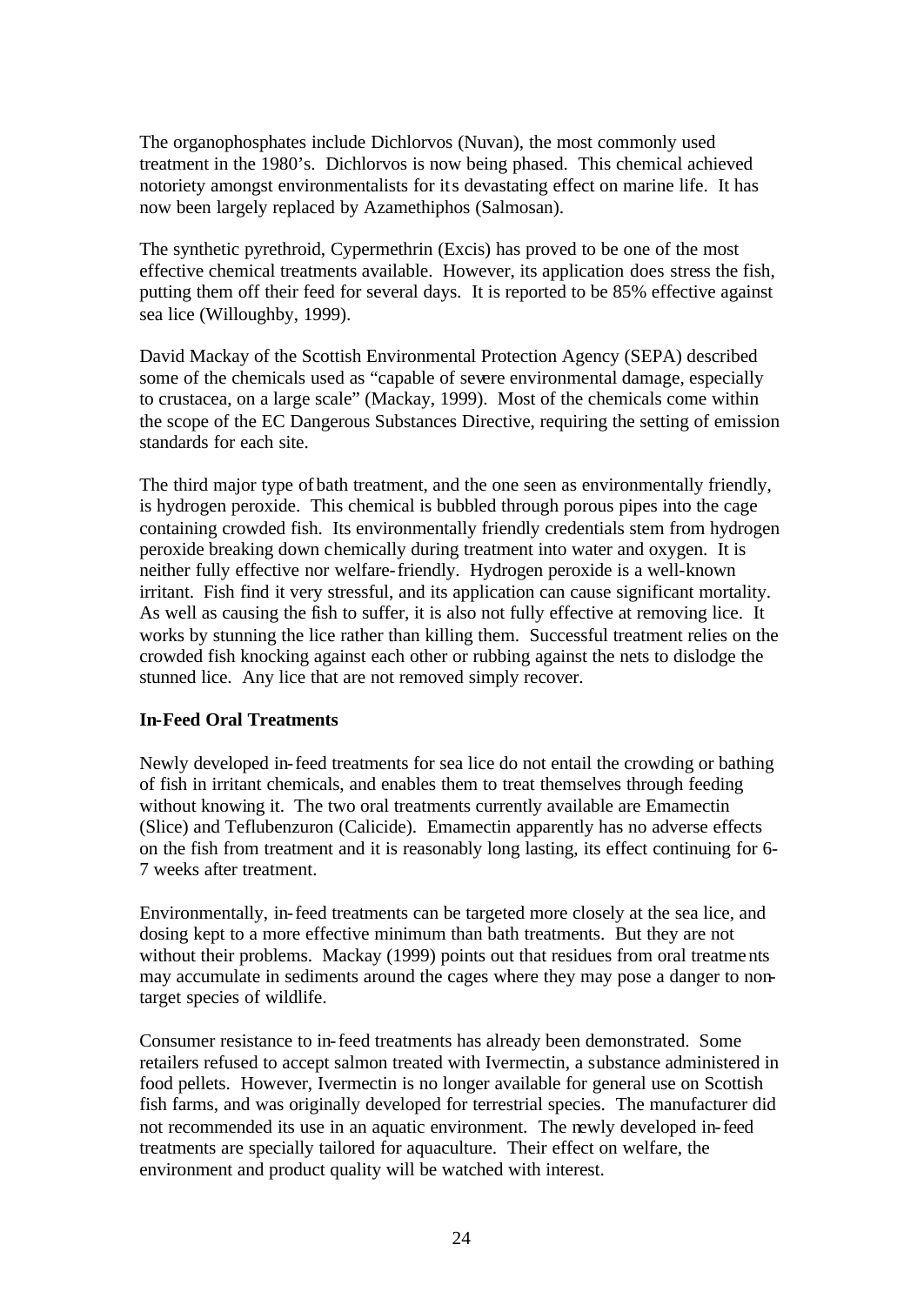#### **Cleaner Fish - Wrasse**

Several species of wrasse, small fish that actively eat parasites off other fish, are used as an "environmentally friendly" way of treating sea lice. However, the practice is neither welfare-friendly for the wrasse nor environmentally friendly. In 1996, an estimated 3 million wrasse were taken from the wild for use in Norwegian salmon farms. Some areas have already reported a reduction in wild wrasse populations (Willoughby, 1999).

Wrasse mortality rates of 50% have been reported. Some die from the stress of capture and transport to the farm (Willoughby, 1999). Others die from bullying or being eaten by salmon cage-mates, or through starvation in the winter at the low point of the sea louse life cycle.

Few if any wrasse are being used in Scotland at present. This is partly due to their ineffectiveness, especially for bigger salmon. The wrasse have difficulty keeping up with faster fish for their meal. Another reason was the outbreak of Infectious Salmon Anaemia (ISA), and fears that wrasse could help spread disease. With the apparent disappearance of ISA, wrasse are again being considered by at least some within the Scottish industry. Their use is also permitted within UK organic fish farming standards.

FAWC (1996) recommended that wrasse should be provided with food if sufficient lice were not available, and that they should be removed before the salmon are graded or starved before slaughter. These recommendations seem impractical. They are also inadequate to properly protect the welfare of these wild creatures held captive in an adverse environment.

Wrasse are killed after each production cycle to prevent disease transfer from one salmon batch to another. This makes catching new stocks each year a necessity. Several hatcheries are experimenting with producing wrasse under artificial conditions but they have so far run into technical problems.

# **Taking large numbers of wrasse out of the wild for use in fish farms where they are subjected to serious threats to their welfare is unacceptable.**

#### **Vaccination**

Research on a vaccine against sea lice is progressing, although not without difficulties. Work on identifying and manufacturing possible vaccine components has so far required recombinant gene technology (Willoughby, 1999). A vaccine to treat the serious sea lice problem could be a welfare-friendly way forward. However, veterinary products including vaccines should not be used as a means of allowing animals to remain under intensive conditions. The cause of welfare problems – the use of inappropriate systems with low welfare potential – should be tackled as well as the symptoms – increased disease and parasitic infestation.

The fact that genetic engineering techniques are being used as a means of vaccine development is a cause for concern.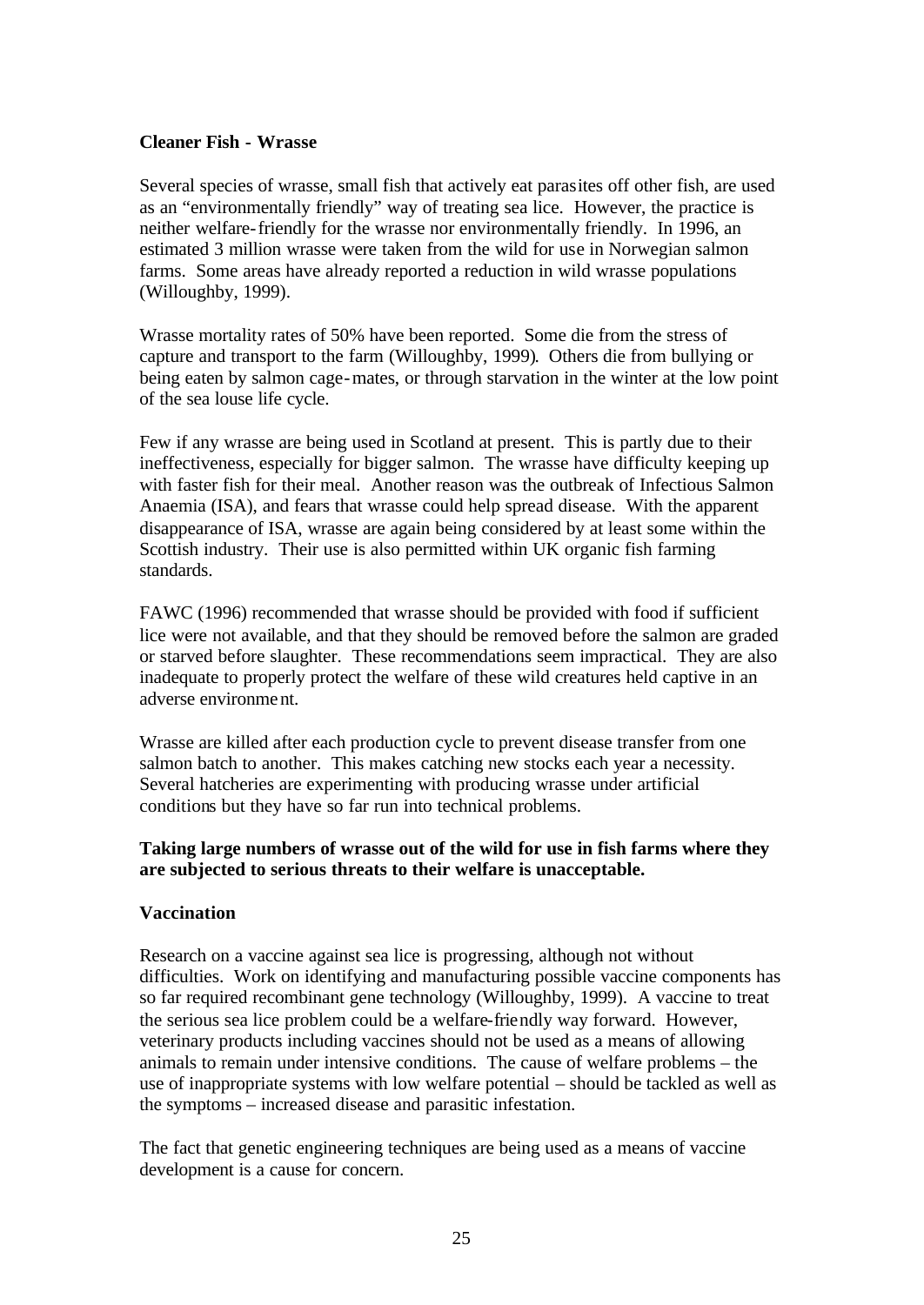#### **General Strategies**

Infestation by sea lice continues to be a big problem in the salmon farming industry. It has been described as a "husbandry disease brought about by inappropriate husbandry practices". Most Scottish salmon farmers are currently using bath treatments for sea lice. This is due to difficulties getting the necessary permission, or discharge consent, from the Scottish Environment Protection Agency (SEPA) to use the new oral treatments on farm and thereby in the environment.

Anti-sea lice measures taken so far are reported to have had an impact on the parasite, especially in vulnerable young fish. Positive measures include periodic fallowing of cage sites and the setting up of complimentary management procedures between farms sharing the same tidal zones. This includes treating neighbouring sites at the same time to avoid cross-contamination and increase the effectiveness of treatments. A coordinated industry-wide assault on sea lice has been set up whereby all salmon will be treated at the same time during the winter. The aim is to reduce lice populations across the board.

A big problem in the battle against sea lice is that the parasite can develop resistance to specific treatments. The importance of having several treatments available for rotation was stressed by industry during this study. This is to avoid effective treatments being rendered obsolete. However, the best long-term strategy is continued improvements in husbandry and management, including the careful selection of sites to minimise susceptibility to sea lice.

**Sea lice infestation is a serious welfare problem in farmed salmon. If untreated, it can lead to fish suffering considerably and dying. Wherever possible, it should be controlled by improved husbandry and management including careful site selection. Sites should have clean, fast-flowing water to reduce the likelihood of serious parasitic attack.** 

**Intensive farming has led to sea lice becoming the greatest single problem for farmed salmon in many areas. Current treatments centre on the use of strong nerve toxins that have possible environmental effects. More 'environmentallyfriendly' methods; hydrogen peroxide and the use of wrasse as "cleaner" fish have serious animal welfare drawbacks. Hydrogen peroxide is not acceptable on welfare grounds as its application is highly aversive to the fish and can cause mortalities. The use of "cleaner" fish is not acceptable as wild-caught wrasse suffer high mortalities in salmon cages due to starvation, bullying and being eaten by larger salmon.**

"The greatest single problem for the Scottish salmon farming industry is sea lice"

"In Norway, the sea louse situation has continued to become more severe, especially since 1995. Many areas previously considered lice-free…have reported heavy infestation for the first time."

(Manual of Salmonid Farming, Willoughby, 1999)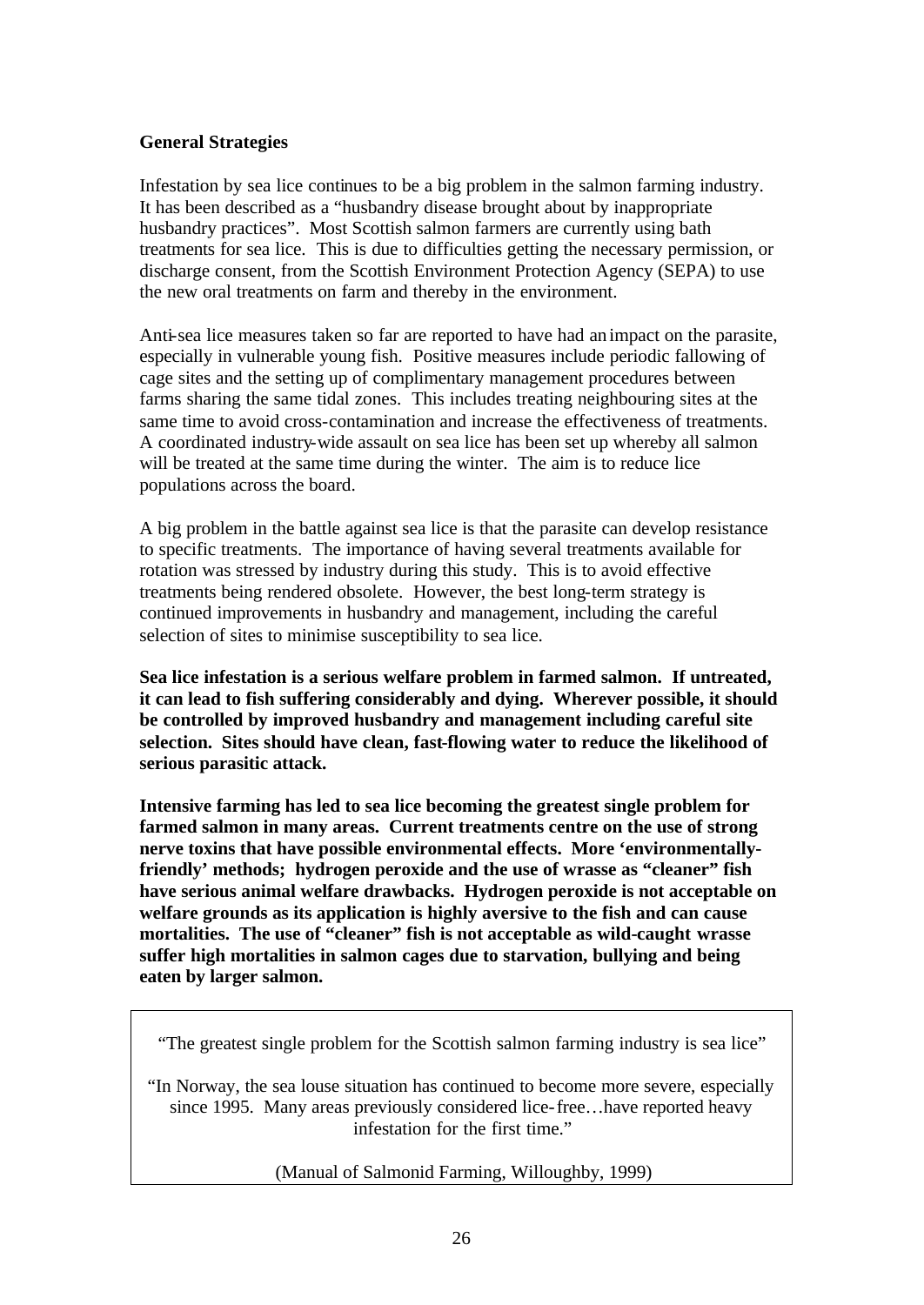### **OTHER MANAGEMENT PROCEDURES**

# **GRADING**

Fish grow at varying rates. Under confined conditions, larger fish may bully smaller ones, or even cannibalise each other. To minimise this, farmed fish are periodically sorted or 'graded' into different sizes. This involves netting or pumping them out of the water and over a series of bars, with smaller ones falling through the slats.

Little work appears to have been done to evaluate the welfare aspects of the various grading methods. For example, vacuum pumping or airlift methods keep the fish in water all the time without the need to handle them with potentially damaging nets. But to what extent do the fish suffer from the inevitable pressure gradients in this system? Also, to what extent do the different methods cause the fish to lose scales or cause other physical problems?

The fish need to be crowded before pumping, which is stressful to the fish. Whatever procedures are used, handling of the fish needs to be minimised. It appears that under normal circumstances, problems at grading usually relate to the crowding of fish, and the length of time for which they are crowded.

**Grading is a stressful management procedure for fish. Comparative work needs to be carried out to assess the welfare aspects of the different grading methods using non-invasive techniques. This work should compare the stressor effects of the different grading systems, looking at physical damage such as scale loss and abrasions, the length of time fish go off their feed, and the post-grading 'growth check' – the drop in growth rate in the days immediately after grading.**

#### **TRANSPORT**

There are three main methods used to transport farmed fish, especially salmon; wellboats, helicopters or in tanks on the back of flat-bed lorries.

#### **Well Boats**

Well-boats allow fish to be moved in a boat that contains a pool of seawater within its hull. The fish are kept in this pool, and the water is refreshed by continually pumping water through the hull of the boat. The water in the well boat is therefore not static, unlike during transfer by helicopter bucket or lorry-borne tank.

#### **Helicopter & Bucket**

This method is used principally to move salmon smolts over short distances. Very high numbers of fish are crowded in a small volume of highly oxygenated water (twice the volume of water to fish) and carried in a purpose-built tank or 'bucket' slung underneath a helicopter. When they have reached their destination, the fish are "poured out" into sea cages or a waiting well boat.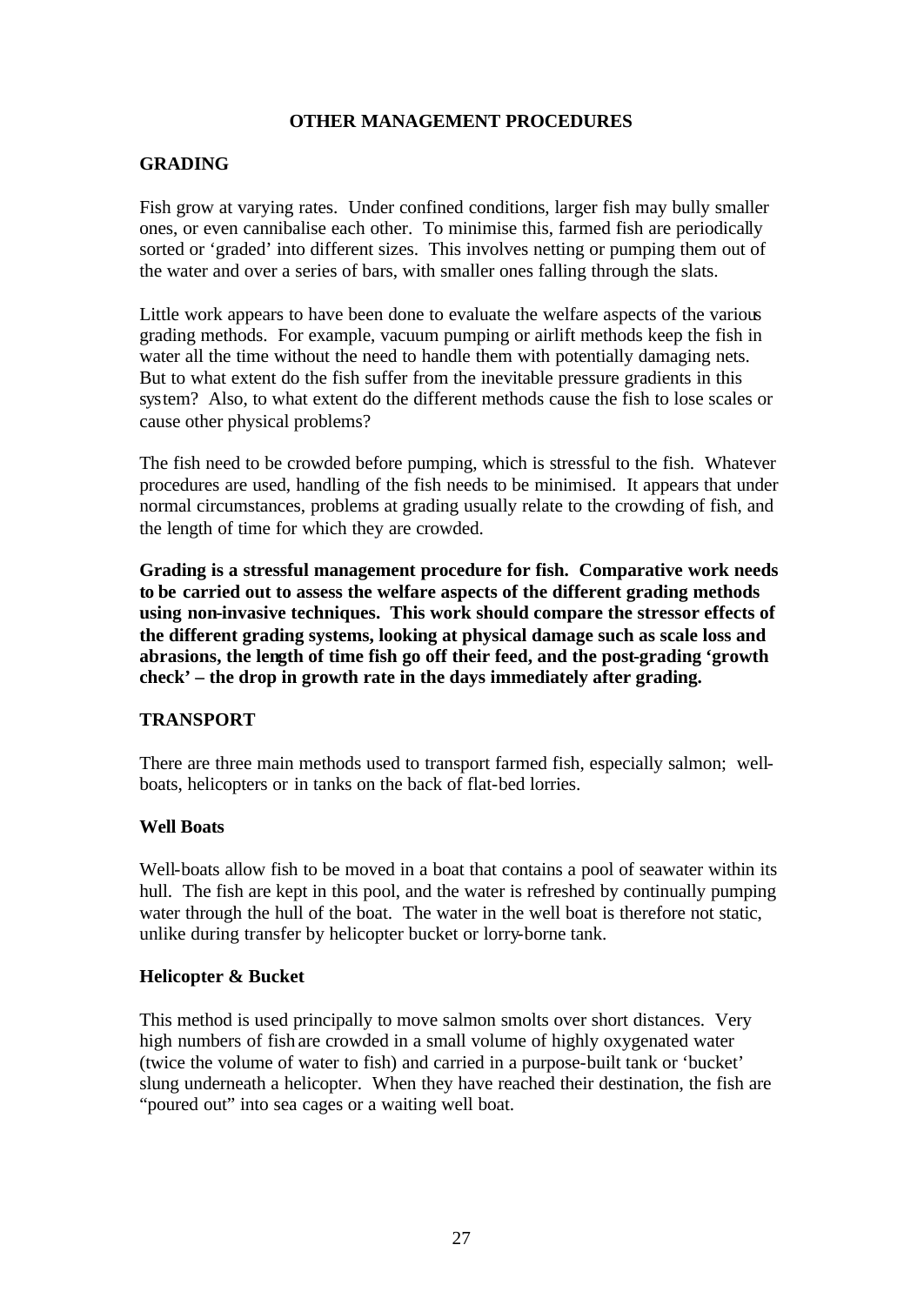# **Lorries**

A tank carried on the back of flat bed lorries is another common method of transporting live fish. The vast majority of the trout transported in the UK travel this way. Although lorries take much longer to cover the same distance as helicopters, they are less stressful to the fish and therefore better for longer journeys than helicopters.

Fish are usually starved for 48 hours before transport. This is to reduce faecal contamination of the water. It also reduces the amount of oxygen that the fish need when they are crowded together in a small amount of water for the journey.

**Movement and transfer of fish, especially smolts, is an area of potential welfare concern. It is likely to be a frightening experience for fish and has been described as causing them "considerable" stress (Shepherd & Bromage, 1988). To protect fish welfare, transport times should be reduced to the absolute minimum. Water conditions such as oxygen levels, carbon dioxide, and pH should be monitored at frequent intervals.**

# **PREDATORS AND PREDATOR ATTACK**

There can be few more stressful encounters for confined fish than a seal or other predator lunging through the cage netting and taking a bite. There are, however, a variety of ways of preventing wildlife such as seals, birds, mink and otters from taking advantage of a free meal without resorting to the 'wild west' mentality of shooting them. Methods include sonic and visual scarers, and nets to exclude predators from tanks and cages. Top nets to protect the water surface from birds and side and base nets (which enclose the cages in a box or curtain of net) are used to exclude predators from most if not all fish farms.

Poorly fitted nets can lead to wild animals including birds reaching the fish. They may also become entangled and drown. Using smaller mesh sizes and ensuring they are properly tensioned and weighted down more heavily can avoid tangling.

Some fish farmers have seen the killing of wild animals as a legitimate part of predator control (Ross, 1988). Animals have been chased by boats in an attempt to drive them away. Any that fail to get the message are shot. Seal shooting by fish farmers is still believed to be widespread. In Scotland, an estimated average of 10 seals per fish farm site are killed each year (Robins, pers comm.). With nearly 350 farms now in Scotland, the impact of Scottish salmon farming could be as high as 3,500 seals killed each year.

**The real price of farmed salmon includes the killing of an estimated 3,500 seals around Scottish fish farms each year. This appalling destruction of wildlife is unacceptable. Wildlife should not be shot or otherwise harmed as an antipredator measure.**

**CIWF Trust believes that every precaution should be taken to avoid predators gaining access to the stock through the use of anti-predator nets and other nonlethal deterrents.**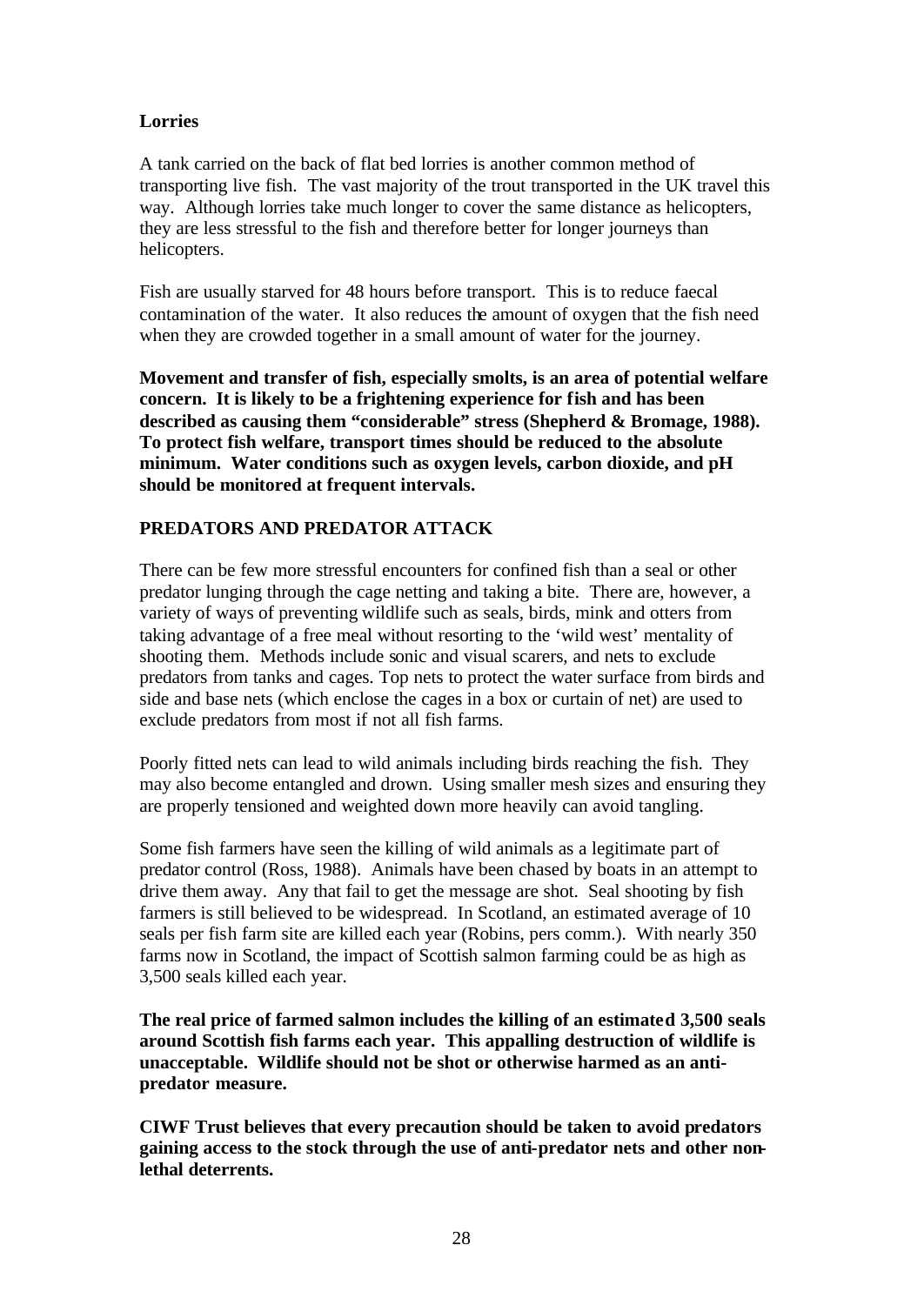# **UK Intensive Aquaculture - Salmon**

Max. stocking density (freshwater):  $30-50$  kg fish per m<sup>3</sup> water<br>Max. stocking density (Sea water rearing):  $15-20$  kg fish/m<sup>3</sup> water (Scotland) Max. stocking density (Sea water rearing):

Colorants used: Canthaxanthin and/or astaxanthin Starvation period before slaughter: 7 days (minimum)

30-50 kg fish per  $m<sup>3</sup>$  water 25-30 kg fish/ $m<sup>3</sup>$  water (Norway)

Sea lice control methods: Range of organophosphate, pyrethroid & Hydrogen peroxide bath treatments, in-feed treatments and cleaner fish.

Slaughter method: Percussive stunning + gill cutting, or stunning in carbon dioxide

Labelling terms: No specific terms

Prohibited: Scottish Quality Salmon believe that genetically engineered fish are unacceptable.

# **UK Intensive Aquaculture – Trout**

Stocking density:  $20-110 \text{ kg fish per m}^3$  water Colorants used: Canthaxanthin and/or astaxanthin Starvation period before slaughter: Up to 7 days

Slaughter method: Suffocation in air/on ice, carbon dioxide stunning. Labelling terms: No specific terms

Widely Used: Biotechnology to produce sex reversal and triploid stocks.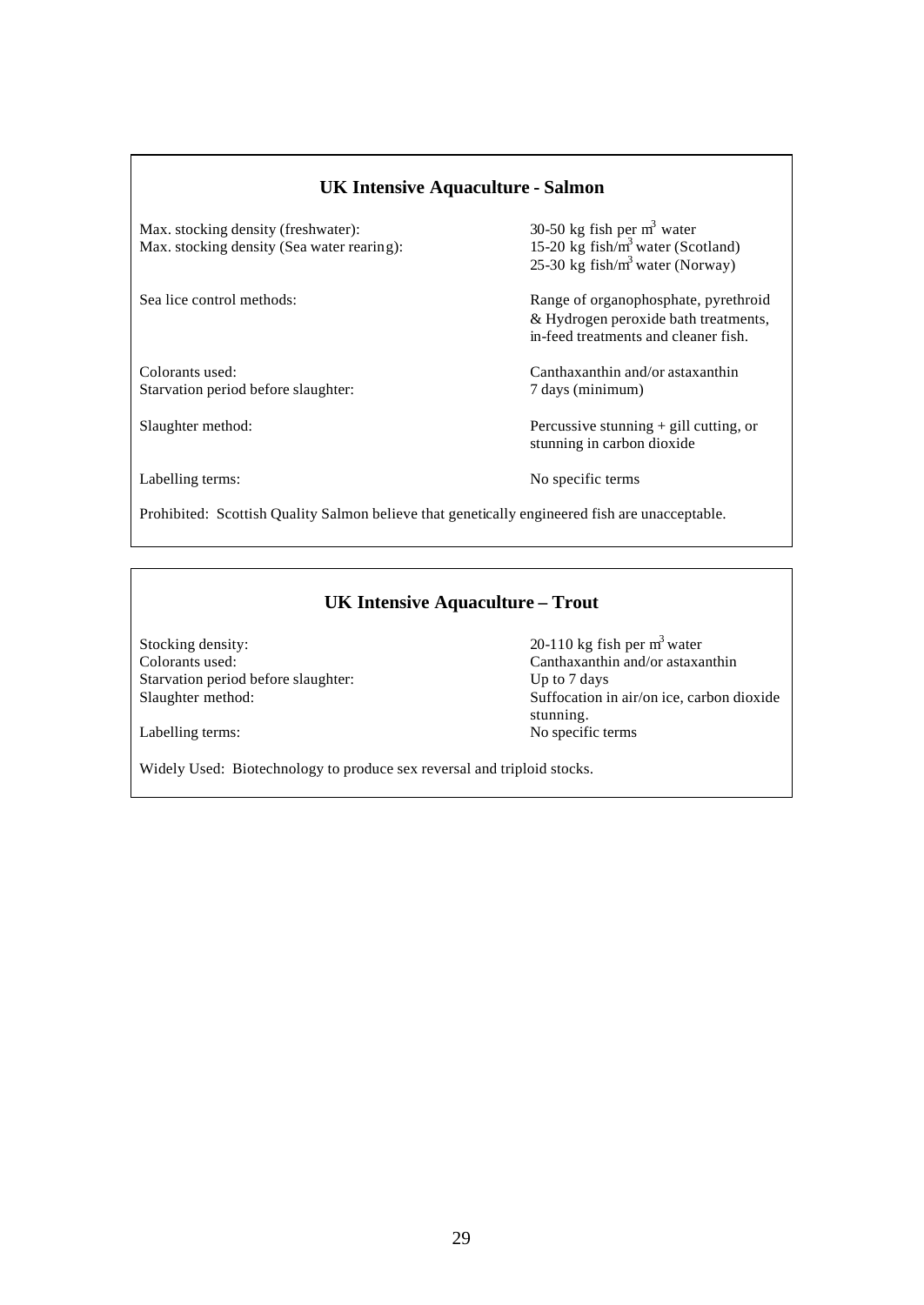#### **SEX REVERSAL, STERILISATION & GENETIC ENGINEERING**

Genetic engineering techniques are being developed for aquaculture. These threaten to push back the boundaries of intensification and cause yet more suffering for farmed fish. Researchers are working on fish that grow larger and faster, convert feed into flesh more efficiently, and are resistant to disease, tolerant of low levels of oxygen in the water, and can stand freezing temperatures. Dramatic increases in growth rates have already been achieved experimentally. Transgenic salmonids with additional fish growth hormone genes have shown up to 11-fold increases in weight within a year of growth (Dunham & Devlin, 1999). In the UK, in 1998, there were 2,609 licensed experiments involving genetic modification of fish.

Two main techniques are being used to genetically engineer fish; microinjection, in which genetic material is injected into newly fertilized fish eggs; and electroporation, whereby genetic material (DNA) is transferred into fish embryos using an electric current.

Already, health and welfare problems are being noted. Excessive cartilage deposition has been reported in transgenic salmonids. This has resulted in affected individuals suffering feeding and breathing difficulties and poor viability (Dunham & Devlin, 1999).

Growth hormone genes from human or animal sources have been introduced into several fish species to speed up growth rates. US/Canadian company, A/F Protein inc. has developed a genetically engineered version of the Atlantic salmon (Salmo salar), for commercial use. This species is the one widely farmed in Europe. The genetically modified version contains a growth hormone gene from Chinook salmon and grows 4-6 times faster than ordinary salmon (Aken, 2000). According to Aken (2000), nearly 100,000 transgenic salmon and trout are held in Canadian fish tanks, and the first transgenic fish could be available in supermarkets as early as 2002.

Britain has not been free from transgenic dabbling, albeit temporarily so far. In 1996, genetically modified salmon were grown for a year before being destroyed at a Scottish land-based containment facility (FoE Scotland, 2000a).

#### **Transgenic Escapes**

Escapes from fish farms have become a fact of life for the modern industry. Farm escapes are already implicated in the decline of wild salmon stocks. In Maine in the USA, for example, a major reason for declines in wild stocks is seen as genetic dilution of wild Atlantic salmon populations by farm-raised fish, that have trouble finding their way back to local streams to spawn (Niiler, 2000). Transgenic escapees threaten to have an even worse effect.

New research funded by the US Food and Drug Administration shows that introduction of transgenic fish into the wild could lead to rapid extinction. The study used genetically modified Japanese medaka fish (Oruzias latipes) as a model. The GM fish produced human growth hormone and matured faster with more eggs than non-GM relatives. The GM males had four times more opportunities to mate because of their larger size compared with non-GM males. However, the offspring showed a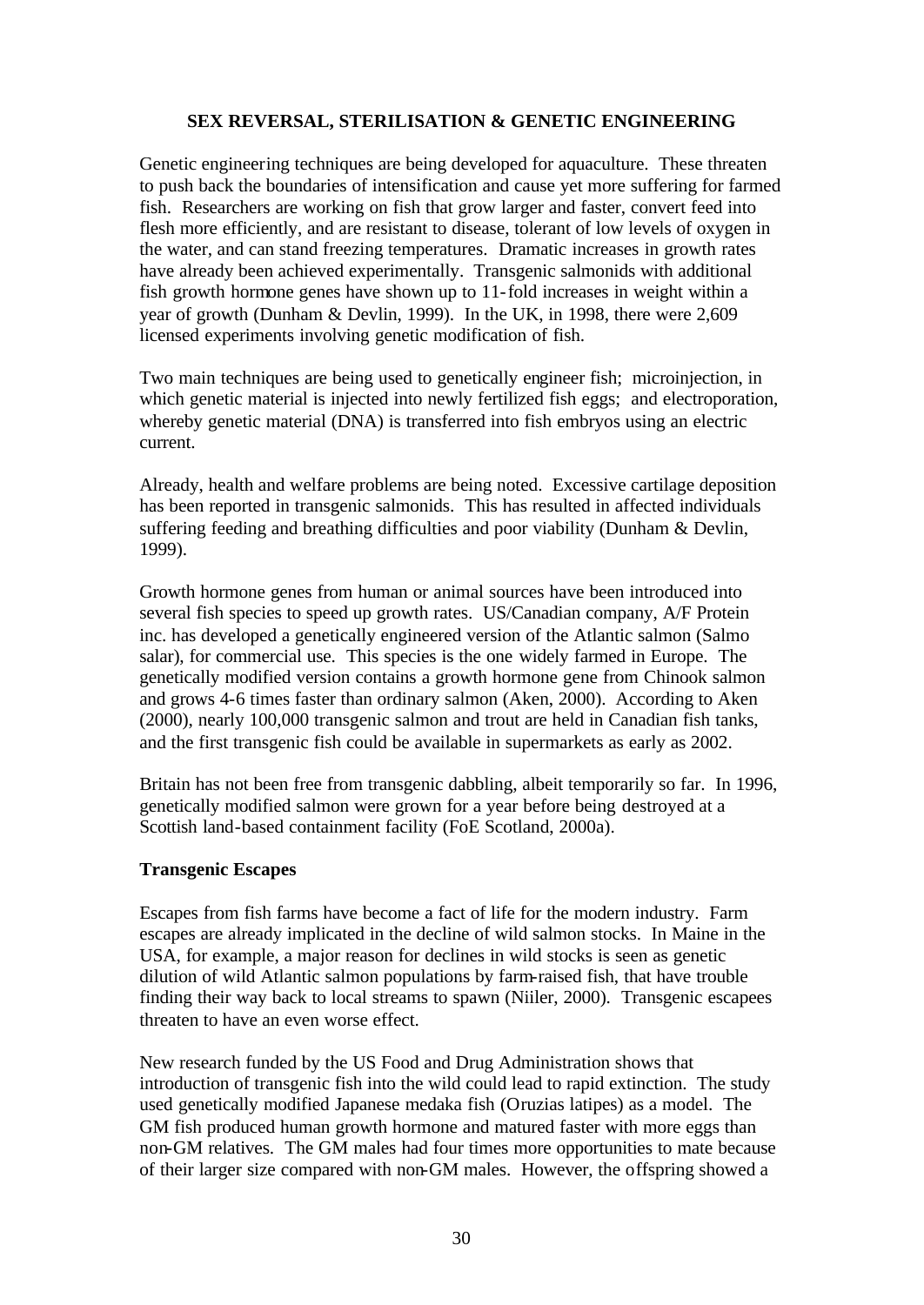higher rate of mortality (30%) before reaching maturity. The study concluded that "a transgene introduced into a natural population by a small number of transgenic fish will spread as a result of enhanced mating advantage, but the reduced viability of offspring will cause eventual local extinction of both populations" (Muir & Howard, 1999). As few as 60 transgenic fish could lead to the extinction of a population of 60,000 fish in 40 generations.

# **Industry Condemnation**

The prospect of transgenic salmon eggs being licensed for commercial use by the US Food and Drug Administration prompted several industry bodies to declare resistance to the technology. Scottish Quality Salmon (SQS) said that its members were "totally opposed to the use and marketing of any such products." The International Salmon Farmers Association also rejected the use of transgenic salmon (SQS, 2000). These moves are highly welcome. However, it remains to be seen how strong industry opposition remains if transgenic salmon are used commercially by global competitors.

# **Transgenic Fish & Future Welfare**

There are, of course, moral and human safety issues surrounding genetic engineering. There are also grave concerns for the welfare of genetically engineered animals themselves. Modern intensive farming methods already push animals toward their physiological limits or rear them under conditions that can harm their welfare. In terrestrial farming, for example, broiler chickens reared for meat are packed in their thousands into windowless sheds. They grow so fast that painful crippling is common and losses through heart failure in 6-week-old birds are expected.

Transgenic farm animal production threatens to open up a whole new array of welfare problems. Genetically reconstructing animals for higher performance is one route to greater intensification. The other is by inferring genetic resistance to disease, and thereby conquering nature's inbuilt limitation on how intensively farmers can keep farm animals and get away with it. Normally, when large numbers of animals are kept in overcrowded conditions they suffer stress, which lowers their immune system, making them susceptible to disease. Farmers are to some degree limited in how intensively they can farm through fear of paying the price in dead and diseased stock. Genetically engineered disease resistance could remove this natural break and lead to animals being kept in even more stressful, poor-welfare conditions. Of course, no one wants animals to suffer disease. However, transgenic disease resistance should not be used as a way of enabling the use of systems that further compromise the welfare of the animals involved.

Fish, in common with other farm animals, are sentient beings that can experience suffering. Genetic engineering should not be used to further relegate them to the status of 'animal machines' (Harrison, 1964).

# **SEX REVERSAL AND TRIPLOID FISH**

Biotechnology is already used in European farmed fish to produce all-female stock and triploid fish that have an extra set of chromosomes to induce sterility. These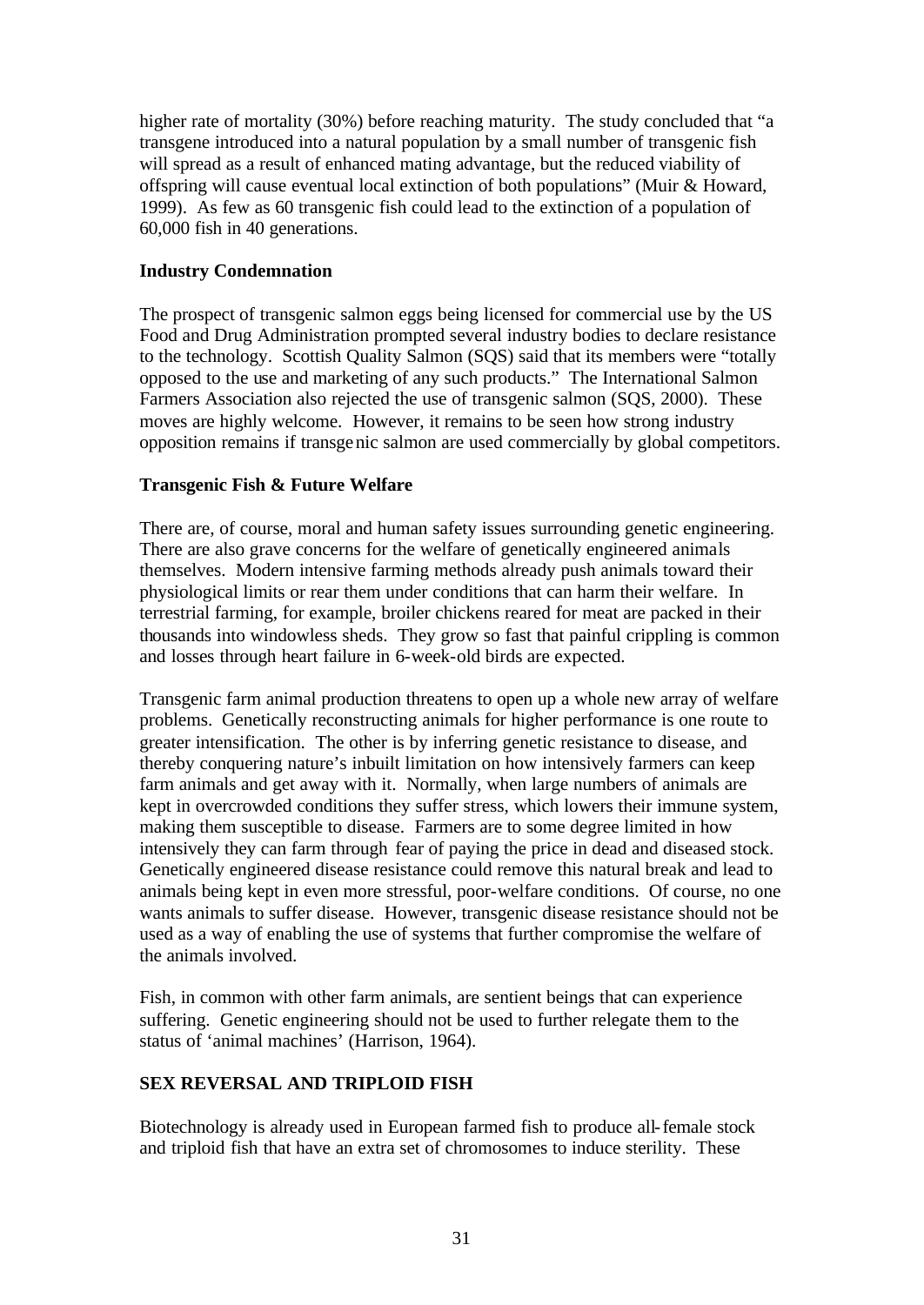practices are widely used in the trout farming industry to manipulate the chromosomes of fish reared for slaughter.

# **All-Female Fish**

Sex reversal is used to produce batches of all-female fish that will mature later than their male counterparts. This is desirable to the industry as sexually mature fish undergo changes that can reduce flesh quality.

The process involves feeding the male sex hormone, testosterone, to young female fish (containing two X chromosomes). This converts them into functional males. Sperm from the resulting 'males' is then used to fertilise eggs from normal females. However, because the hormone-induced 'males' are actually *genetic females*, all their sperm will contain only X chromosomes. As none of the sperm contained maleconferring Y-chromosomes, the resulting offspring will be all females.

Hormone treatment is used on the broodstock only. The offspring reared for human consumption will not have been hormone treated. More than 26 million trout ova were produced in England and Wales during 1999/2000 (CEFAS, 2000a).

# **Triploid Fish**

Nearly 5 million triploid trout eggs were produced during 1999/2000 in England and Wales (CEFAS, 2000a). In 1993, more than 4,000 tonnes of triploid salmon were produced in Britain provoking criticism from consumer groups due to lack of labelling (Willoughby 1999).

Triploidy is a method of producing sterile fish by subjecting newly fertilised eggs to heat or pressure shock. The resulting fish are induced to have triploid (three) sets of chromosomes instead of the usual diploid (two). The process is commonly used in conjunction with sex-reversal to produce sterile, all-female fish. Sterile female fish will not reach sexual maturity before slaughter, show increased feed efficiency, and any that escape will not endanger wild populations by inter-breeding. Using triploidy to produce sterile fish has therefore been advocated as a means of preventing sea cage escapees from disrupting wild salmon gene pools.

| <b>   OVA PRODUCTION FROM SITES HOLDING BROODSTOCK SALMONIDS</b> |                                         |          |                    |           |          |           |
|------------------------------------------------------------------|-----------------------------------------|----------|--------------------|-----------|----------|-----------|
|                                                                  | <b>IN ENGLAND &amp; WALES 1999/2000</b> |          |                    |           |          |           |
| <b>Rainbow Trout</b>                                             |                                         |          | <b>Brown Trout</b> |           |          | Salmon    |
| All Females                                                      | Mixed Sex                               | Triploid | All Females        | Mixed Sex | Triploid | Mixed Sex |
| (000s)                                                           | (000s)                                  | (000s)   | (000s)             | (000s)    | (000s)   | (000s)    |
| 26,343                                                           | 6,018                                   | 4.898    | 368                | 8,681     | 504      | 954       |

Table 2

Source: CEFAS, 2000a

In its welfare report to Government, the UK Farm Animal Welfare Council (FAWC, 1999) described the genetic engineering of fish by chromosome manipulation to produce triploid individuals as having "no obvious welfare implications." The available evidence shows otherwise.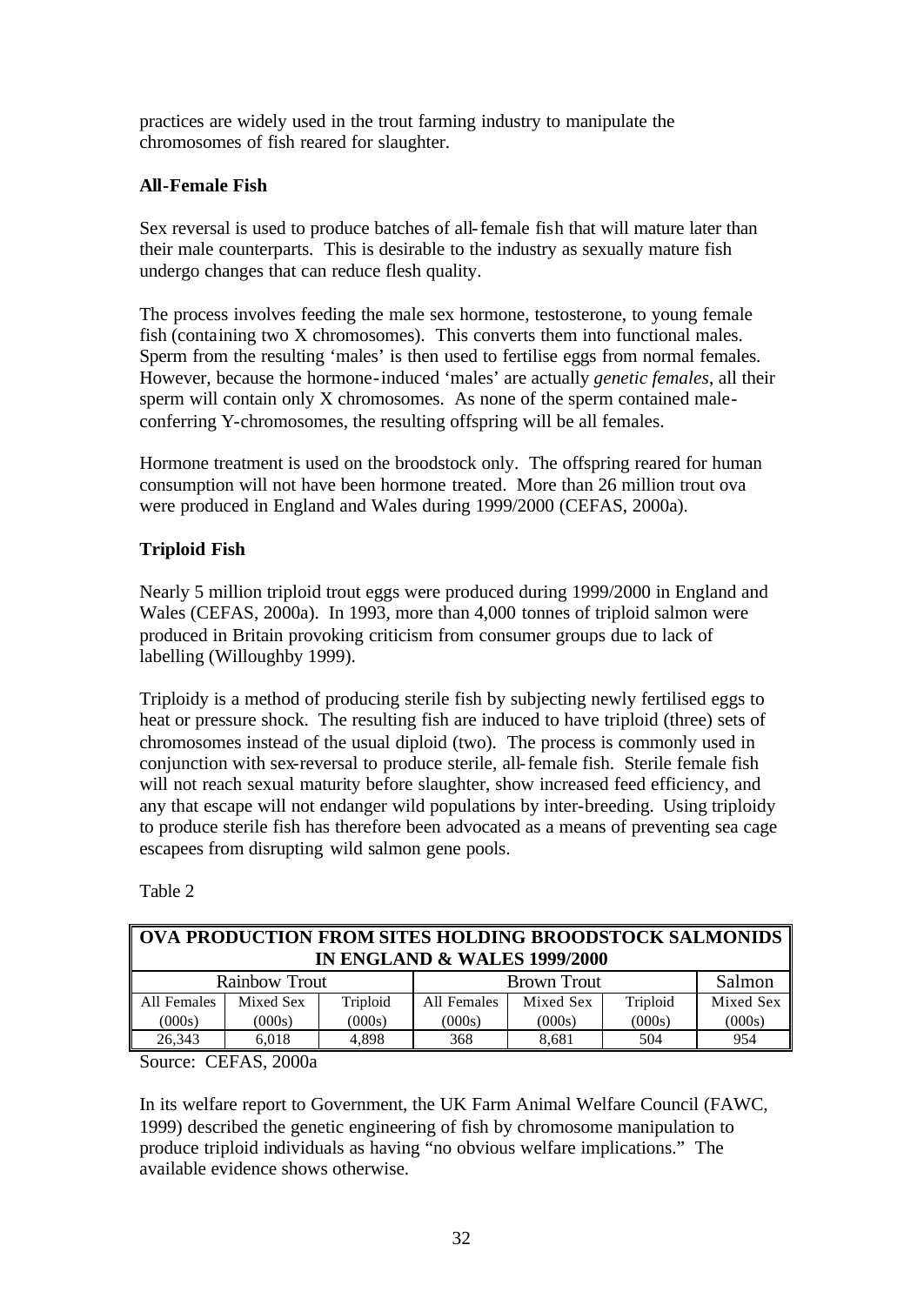Whilst the process itself may not have welfare effects on the fertilised eggs, it does have consequences for the health and welfare of the growing fish. Higher levels of spinal deformities have been found in triploid Rainbow trout compared with diploids (Madsen et al, 2000). Triploid salmon have been found to have significantly lower survival rates than diploids in a similar situation (Johnstone, 1992). Studies reviewed by Willoughby (1999) suggest that triploid salmon are less able to absorb oxygen, leaving them less able to cope with stressful situations. This could be a particular problem when fish are crowded together for management procedures such as grading, transport and treatment for sea lice. Triploid salmon populations in Scotland have an increased tendency to suffer mortalities during sea lice treatment (Johnstone, 1992). They also show higher mortality levels in less oxygenated water when infected with bacterial gill disease. Triploid fish can also be anaemic, showing lower blood haemoglobin levels. Changes in the surfacing behaviour of triploid salmon have also been noticed (Willoughby, 1999). In 1991, batches of triploid salmon were found suffering from eye cataracts causing blindness, whilst equivalent batches of diploid salmon remained free from the condition (Wall & Richards, 1992).

Triploid fish, as well as transgenic fish and sex-reversed stock are not permitted under the interim UK organic farming standards for fish.

**The production of triploid fish is widely used in the UK trout industry. It has been found to cause a range of health and welfare problems in the affected fish. Biotechnology techniques involving chromosome manipulation (e.g. sex reversal and triploidy) should be prohibited.** 

**Genetic engineering using transgenic methods not only threatens to increase the suffering of farmed fish through greater intensification, but the process itself has already been found to cause welfare problems. Fish, in common with other farm animals, are sentient beings that can experience suffering. Genetic engineering should not be used to further relegate them to the status of animal machines. The use of genetic engineered fish for farming should be prohibited.**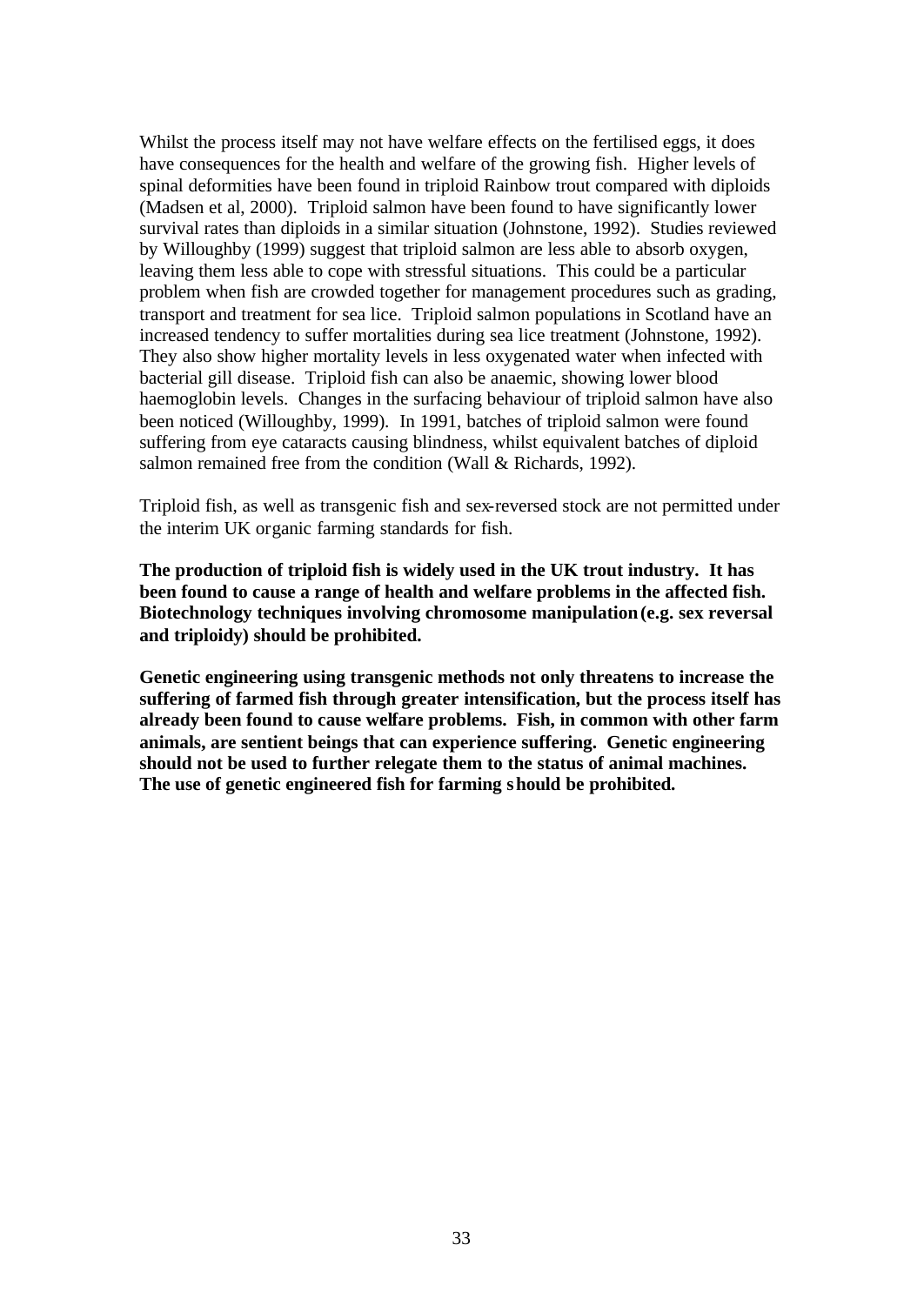#### **SLAUGHTER OF FARMED FISH**

About 70 million fish are produced and slaughtered on British farms each year. In terms of the number of animals killed, farmed fish represent the second largest livestock sector in the UK after broiler chickens. More farmed fish are slaughtered annually than all the pigs, sheep, cattle and turkeys put together. Yet farmed fish have so far received second-class attention from legislators. Some legally allowed slaughter methods cause intolerable suffering from a stressful and prolonged death. So much so that the perpetrators would be prosecuted if they were slaughtering other farm animals in a similar way.

Key recommendations by the Government's advisory body on welfare have still not been implemented. In its 1996 Report on the Welfare of Farmed Fish, the Farm Animal Welfare Council (FAWC) described the killing of trout by suffocation in air as "not acceptable". It recommended that killing trout through suffocation on ice should be prohibited. Five years later, these methods continue to be the most widely used by the UK trout farming industry.

#### **Legislation**

In Britain, the slaughter of farmed fish is covered under The Welfare of Animals (Slaughter or Killing) Regulations 1995. The gene ral provisions of the Regulations make it an offence for any person engaged in the movement, restraint, stunning, slaughter or killing of fish to cause any, or permit any, fish to sustain any "avoidable excitement, pain or suffering". The specific requirements that cover the stunning of animals does not apply to farmed fish. In its 1996 Report, FAWC stated that:

"the three basic principles in those provisions should apply equally to fish. These are that stunning must cause immediate loss of consciousness which lasts until death, that fish must not be stunned unless they can be bled or otherwise killed without delay and, if fish are to be killed without prior stunning, any method used must result in rapid and irreversible loss of consciousness. In this context the relevant aspect of consciousness is sensibility to pain, fear or distress."

To stop the suffering of farmed fish at slaughter, the only methods that should be permitted are those that cause an instant death or render the fish instantly insensible to pain until dead. A variety of slaughter methods are used depending on the species being 'harvested'. Sadly, these often fall well short of this welfare criterion and cause prolonged suffering. The main methods are set out below.

# **SALMON SLAUGHTER METHODS**

#### **Percussive stunning by blow to the head**

This is carried out manually using a hand-held club known as a 'priest'. If sufficient force is applied accurately, unconsciousness can be immediate and irrecoverable. Cutting the gill arches is then performed to bleed the fish. This ensures that the fish will not recover from the stun and helps maintain flesh quality.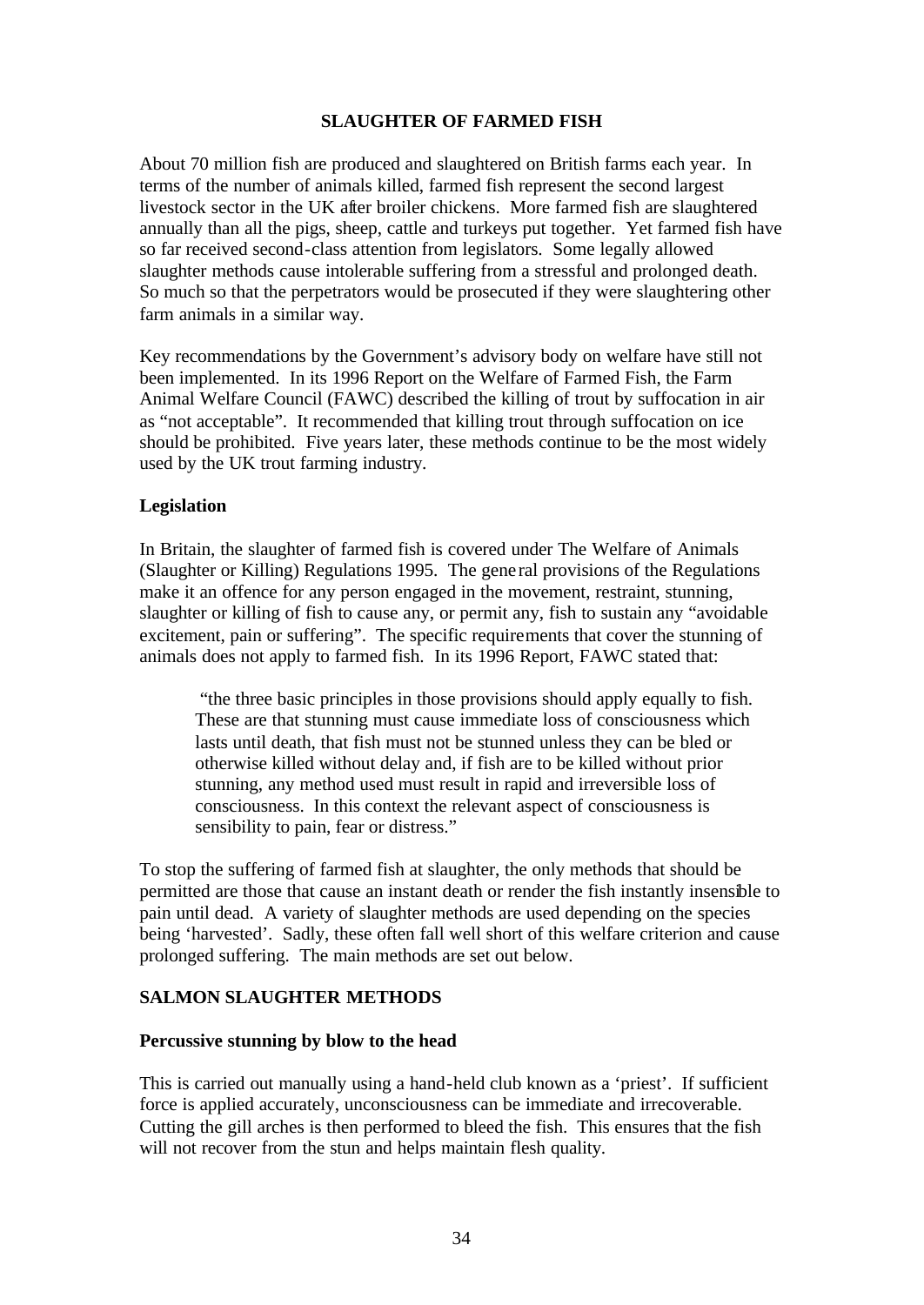This method is gaining acceptance by salmon farmers. Mobile teams of workers are killing batches of 3,000-5,000 salmon percussively in a session. Great care is needed to ensure that worker fatigue does not lead to inaccurate or ineffective stunning.

Mechanical stunners are being developed which deliver a uniform and accurate percussive stun. One such device is the pneumatic Salmo Humane Slaughtering Machine. The fish are taken out of the water and an operator feeds a salmon into the machine. The fish sets off an air bag clamp that holds it firmly. A stunning hammer delivers the stunning blow before an automatic blade cuts the fish to drain the blood. Some within the Scottish industry are already looking at this system as a possible welfare advance over manual stunning. If successfully developed, this type of device would greatly reduce the scope for 'bad hits' that cause suffering at slaughter.

# **Carbon dioxide stunning**

A significant proportion of the Scottish salmon industry uses carbon dioxide as a stunning method. Fish are placed in a seawater bath saturated with carbon dioxide. This environment is highly aversive with fish being observed to shake their heads and tails vigorously trying to escape (Robb, et. al., 2000). Movement ceases after 30 seconds, but sensibility may not be lost for 4-5 minutes (Robb et al, 1997). In other words, the fish can still feel what is happening to them long after they have become immobile. A more recent study suggests that unconsciousness can take even longer – up to 9 minutes or more (Robb et. al., 2000).

Bleeding after carbon dioxide stunning is essential to avoid the fish recovering. A real fear is that if fish are removed early from the stunning tank, they are likely to have their gills cut when immobile but still conscious. Because carbon dioxide causes the fish to become immobile well before they are insensible, this method will cause great suffering, especially if the immobile but still conscious fish are cut severely and allowed to bleed to death.

Carbon dioxide stunning is widely used commercially. In Norway, some of the salmon stunned by this method are gutted immediately rather than being bled by gill cutting (Horrex, 1999).

# **Carbon dioxide stunning can cause great suffering to fish at slaughter and should be prohibited.**

#### **Bleeding without prior stunning**

This method is still thought to be used by some in the UK, although not widely. The gill arches are cut with a knife and the fish bleed to death. After gill cutting, the fully conscious fish react vigorously, and cease moving after 4-7 minutes (Wall, 1999; Robb et al, 2000). This method should be prohibited urgently.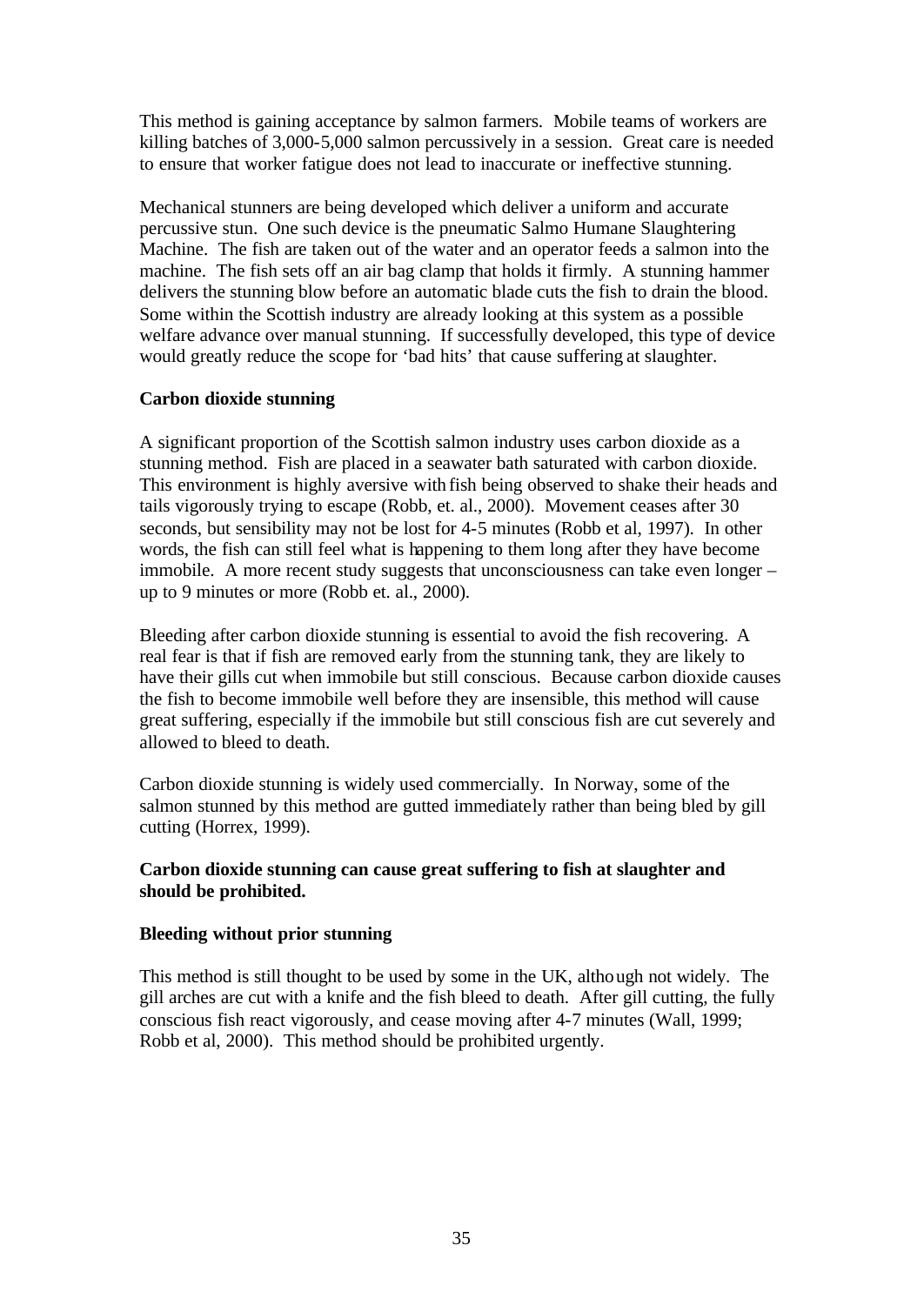# **TROUT SLAUGHTER METHODS**

#### **Electrocution**

Electric current is passed through the water containing the fish. The electric current must be sufficient to stun and kill the fish otherwise considerable suffering could result. This is because trout are not generally bled after stunning, a precaution otherwise necessary to prevent the fish recovering consciousness. There is also a danger that if the current is inadequate, the fish are paralysed and could suffer considerably before ultimately dying. The industry has been slow to take up this method as it can cause spinal fractures and haemorrhaging that reduce carcase quality.

Research into the use of high frequency currents for trout stunning have shown promising results (Robb et al, 2000b), generating fewer haemorrhages than normal commercial slaughter methods. Silsoe Research Institute is developing a machine that will allow fish to be continuously pumped from the pond into a rotating stunning chamber. Here the trout will be electrically stunned for 2 minutes, which should ensure that the fish are killed by the procedure.

Electrical stunning is used on a limited basis in the UK, mostly by small-scale trout farms. Fish slaughtered electrically need to be well graded as the effect of the stun can be different dependent on the size of the fish.

**Electric stunning is potentially a relatively humane killing method for trout. However, an adequate electric current must be used to stun and kill the fish, otherwise the fish could suffer greatly.** 

#### **Asphyxiation in air or on ice**

This method involves simply hauling the fish out of water or draining water away and allowing them to die through suffocation in air. The Government's advisory Farm Animal Welfare Council (FAWC) (1996) stated that "the widely used method of leaving the animals to suffocate in air is not acceptable. This situation, and the need for control by legislation should be reviewed in the near future."

Alternatively, trout are removed from water into bins containing ice. This helps to promote the shelf life of the fish. It also prolongs the suffering of the dying fish. The cooling effect of the ice can prolong the time to unconsciousness. Research has shown that fish 'harvested' in this way can still feel what is happening to them almost 15 minutes after being taken out of the water (Kestin et al, 1991). It was concluded that this practice could unnecessarily prolong the time to unconsciousness. FAWC (1996) recommended that "cooling of live trout on ice after they have been removed from the water should be prohibited." Despite this however, killing through suffocation on ice remains "very commonly" used in the British trout industry (Robb, 2000c).

**Both methods of allowing fish to suffocate, in air or on ice, cause immense suffering to fish and simply would not be tolerated as slaughter methods for terrestrial farm animals. Slaughter by suffocation should be prohibited urgently.**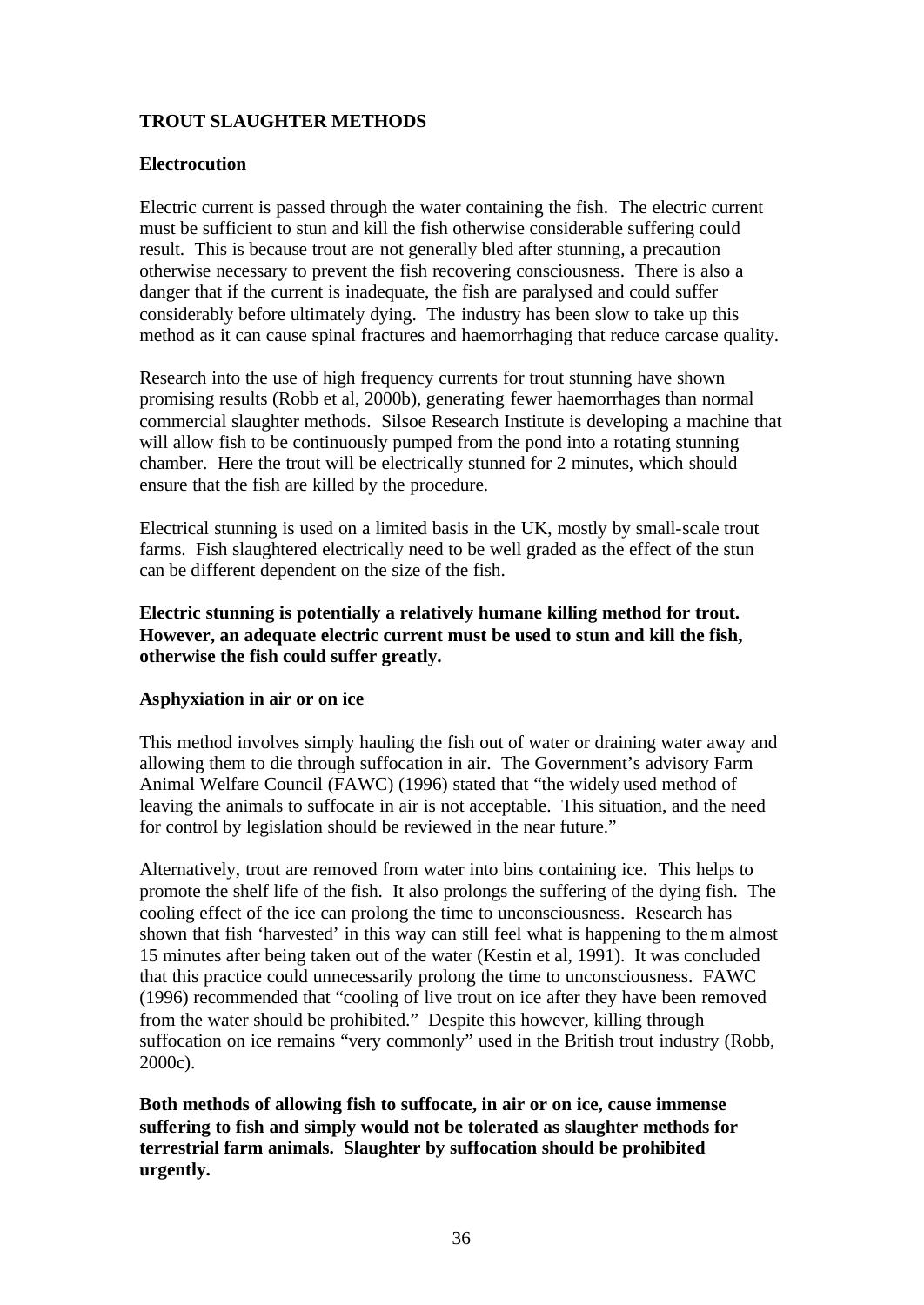# **Carbon dioxide stunning**

As mentioned for salmon, stunning with carbon dioxide is slow to produce unconsciousness, and highly aversive to the fish which thrash around the killing container. This stunning method needs the fish to be bled to avoid recovery, something not generally practiced on smaller "portion" sized trout.

Researchers from the University of Bristol and Silsoe Research Institute assessed the relative welfare-friendly nature of ten trout slaughter methods. These were based on both commercial and research procedures. They ranked the ten slaughter methods with respect to welfare and quality, with 1 indicating the best, and 10 the worst. Expert assessors from Bristol University carried out measurements of welfare. Representatives from retail, industry and animal welfare assessed the *perceived* welfare and quality of each method. The results are shown in table 3 below.

# **RANKING OF TROUT SLAUGHTER METHODS WITH RESPECT TO WELFARE AND QUALITY**

|                                                             | WELFANE ARD QUALITI         |                            |                                    |  |
|-------------------------------------------------------------|-----------------------------|----------------------------|------------------------------------|--|
| <b>Slaughter Method</b>                                     | <b>Perceived</b><br>Welfare | <b>Measured</b><br>Welfare | <b>Perceived</b><br><b>Quality</b> |  |
| Death in Air                                                | 10                          | 10                         |                                    |  |
| Death on Ice                                                |                             |                            | 6                                  |  |
| Carbon dioxide                                              | 9                           | 8                          | 4                                  |  |
| Carbon dioxide $+$ Ice                                      |                             |                            |                                    |  |
| $AQUI-S + Iki$ jime (spiking)                               | 3                           |                            |                                    |  |
| Percussive Stun                                             | 2                           |                            | 4                                  |  |
| Iki jime (spiking)                                          | 6                           |                            | $\overline{2}$                     |  |
| Head Only Electric Stun                                     | 5                           |                            | 8                                  |  |
| Whole Body Electric Stun (short)                            | 4                           | 6                          | 10                                 |  |
| Whole Body Electric Stun (long)                             |                             |                            | 9                                  |  |
| Ranking of 1 indicates the best and ranking of 10 the worst |                             |                            |                                    |  |

Table 3. Source: Adapted from Robb, Kestin & Lines, 2000. In: Fish Farmer, Nov/Dec 2000

From this investigation, it is clear that slow killing methods (such as suffocation in air or on ice) were "unacceptable" in terms of fish welfare, tending to "induce great stress." Electrical stunning methods to stun and kill the fish were classed among the best on welfare, but scored less favourably on quality. This is due to haemorrhaging and broken spinal columns. Further work is being carried out at Silsoe, as mentioned above, to overcome these perceived quality problems.

Accurate percussive stunning seems to offer a relatively welfare-friendly method of killing fish. These include the Iki jime method of inserting a spike manually into the brain and rotating to destroy it, a method not widely used in the UK. However, percussive stunning is seen as less practical for large numbers of smaller fish such as 'portion-sized' trout.

One consideration when developing better welfare systems is that taking fish out of their element – water – however briefly is likely to cause stress. Therefore, an 'ideal' slaughter method would probably involve the killing of fish without removal from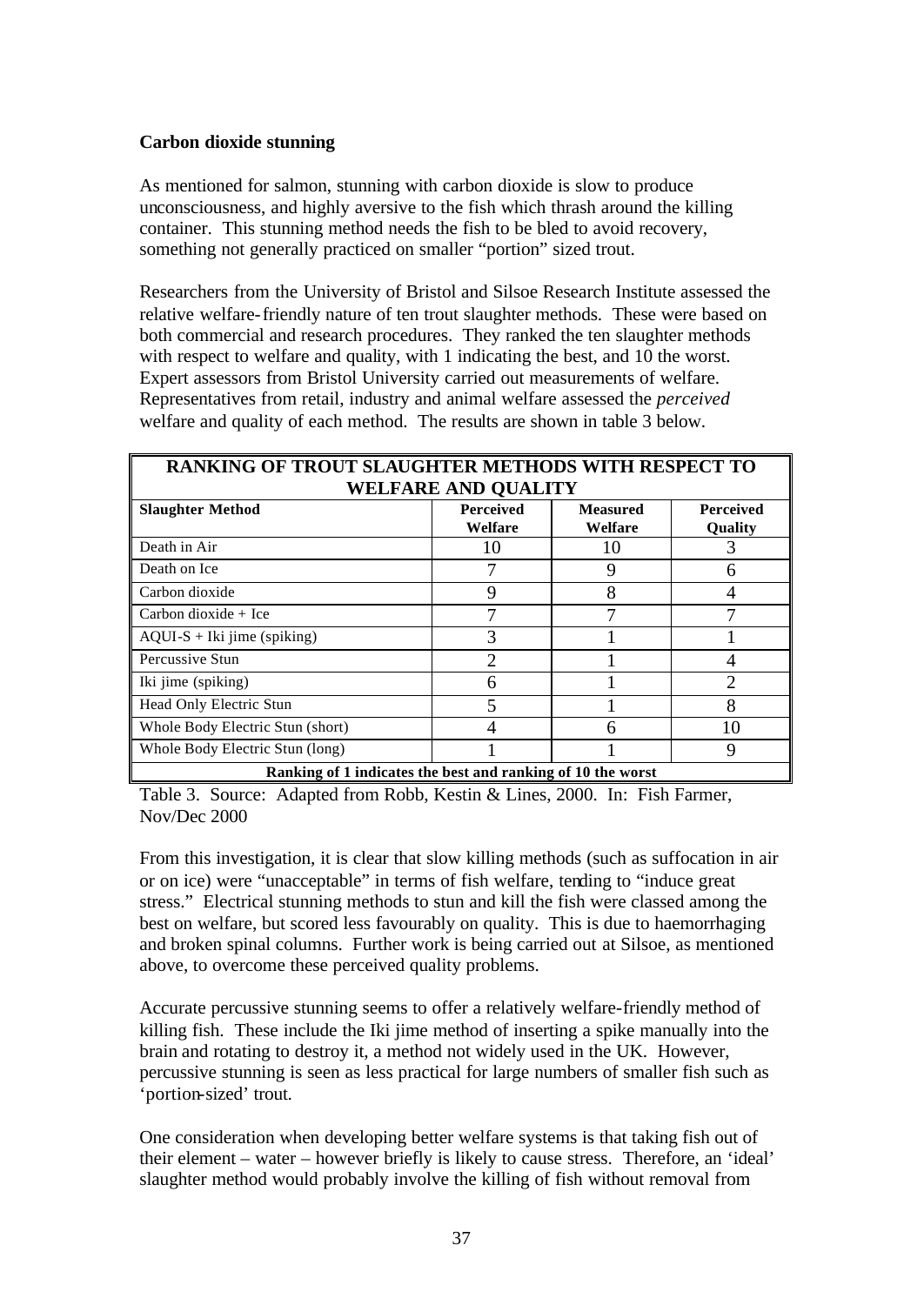water. Carbon dioxide saturated water is known to be highly aversive to fish. The use of alternative inert gases for stunning might achieve less stressful results.

To protect the welfare of farmed fish at slaughter, legislation should be introduced that gives equal protection to farmed fish as to other farm animals. Methods that do not reasonably ensure an instantaneous death or do not render the animals instantaneously unconscious until dead should be prohibited.

**Some widely used slaughter methods for farmed fish cause great suffering. These include suffocating fish in air or on ice, bleeding to death without pre stunning, and the use of carbon dioxide for stunning. These cause a prolonged time to unconsciousness or death, and are totally unacceptable on welfare grounds. These slaughter methods should be prohibited urgently.**

**To minimise the suffering of farmed fish at slaughter, only methods that cause an instant death or render the fish instantly insensible to pain until dead should be permitted. These include percussive stunning techniques and electrocution whe re properly designed and effectively carried out. In the case of electrocution methods, the electric current must be sufficient to stun and kill the fish, otherwise considerable suffering could result.** 

#### **Pre-Slaughter Handling**

The stress of slaughter can start well before the fish reach the stunner. Salmon can have difficulty in adapting quickly enough to being hauled to the surface of deep cages. Cages can be 5m to 20m deep. Fish at a depth of 20 metres experience 3 times the atmospheric pressure at the surface. When a fish is brought to the surface, it must regulate its swim bladder. This can be difficult as Willoughby (1999) reports, "the fish tries actively to swim downwards in a natural escape reaction…to escape the noise, light and activity at the surface. With the head pointing down, releasing excess air becomes even more difficult for the fish. The end result is fish which are highly stressed and exhausted."

# **PRE-SLAUGHTER STARVING OF FISH**

Farmed fish are normally starved for about 7-10 days before slaughter to empty the gut and minimise the risk of the flesh becoming contaminated when gutted. The starvation period can be extended to 12-14 days in the winter. Scottish Quality Salmon currently insist that its scheme's producers starve fish before slaughter for a minimum of 7 days.

Farmed fish are conditioned over months and years to expect frequent and plentiful feed. To suddenly cut off that feed is highly likely to be detrimental to their welfare.

Some argue that salmon and trout commonly survive long periods of food deprivation in the wild. During periods of winter scarcity, for example, or when migrating back to freshwater to spawn. Therefore prolonged starvation is said to have no significant impact on fish welfare. The argument goes that salmonid fish are physiologically adapted to build up reserves in times of plenty and then use them in times of adversity.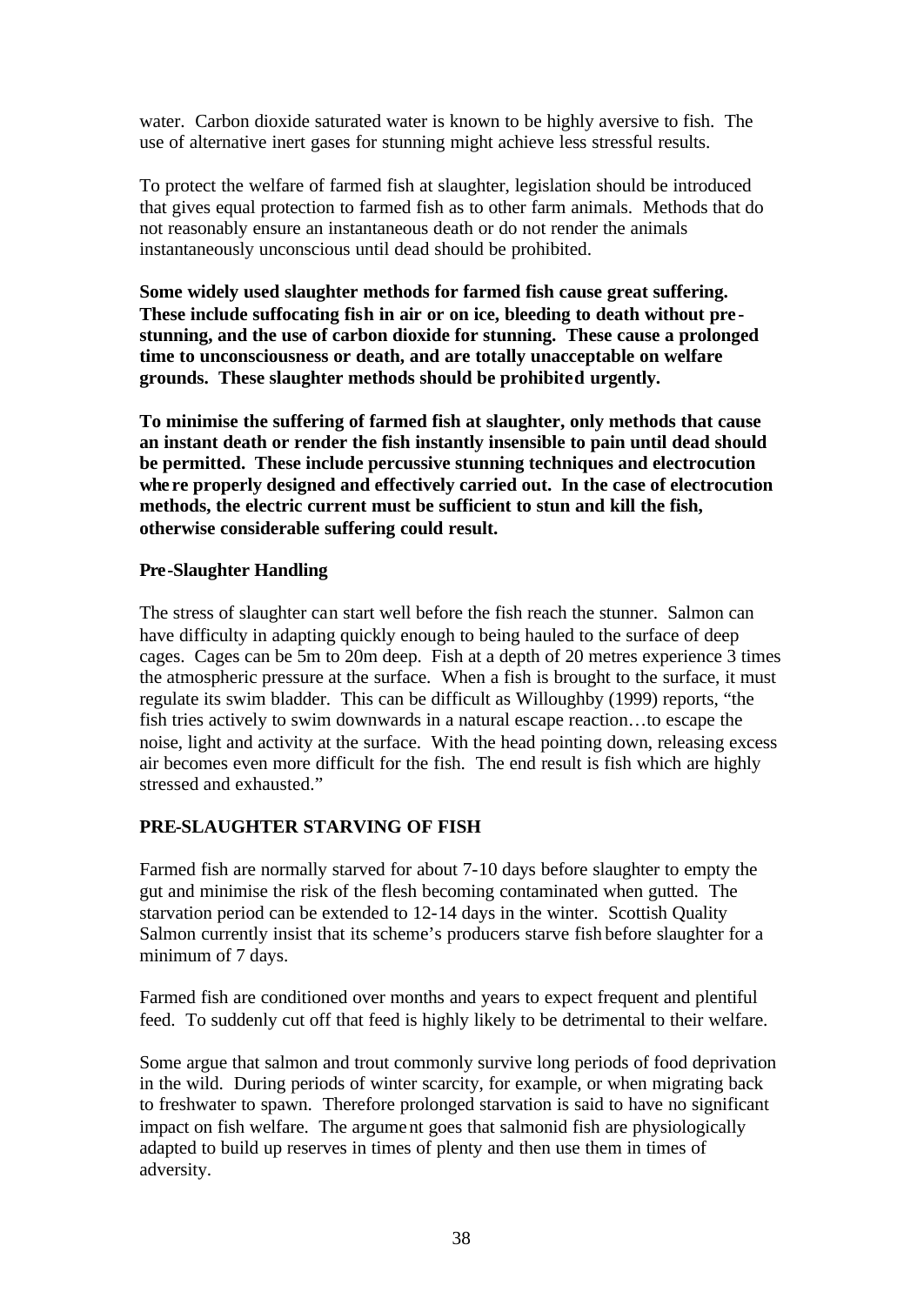These arguments are unconvincing on a number of counts. Firstly, good welfare is not just about making sure that fish survive and continue to be productive. High welfare encompasses those non-production/survival aspects that go to make up a state of overall well-being – the 'quality of life' aspects of welfare. The fact that fish survive starvation far from guarantees that their welfare is being protected. Secondly, salmon in sea cages are generally harvested before they are sexually mature and so comparisons with their voluntary fast on migration to spawn do not apply. They are 'harvested' at a point in their lifecycle when salmon would not voluntarily undertake such drastic self-deprivation.

Although dependent on temperature, it takes 24-72 hours to achieve gut clearance in farmed fish (Kestin, pers comm.; Erikson, 2000). The Farm Animal Welfare Council recommended that periods in which fish are "deprived of food prior to certain management procedures or slaughter must be kept to a minimum and should not normally exceed" 48 hours for trout and 72 hours for salmon (FAWC, 1996).

**Starvation periods longer than 48-72 hours for farmed fish prior to slaughter are excessive and are highly likely to be detrimental to the welfare of the fish. In addition, prolonged periods of starvation appear to have no demonstrable benefit to 'product quality'. Starvation periods of longer than 72 hours should not be permitted.**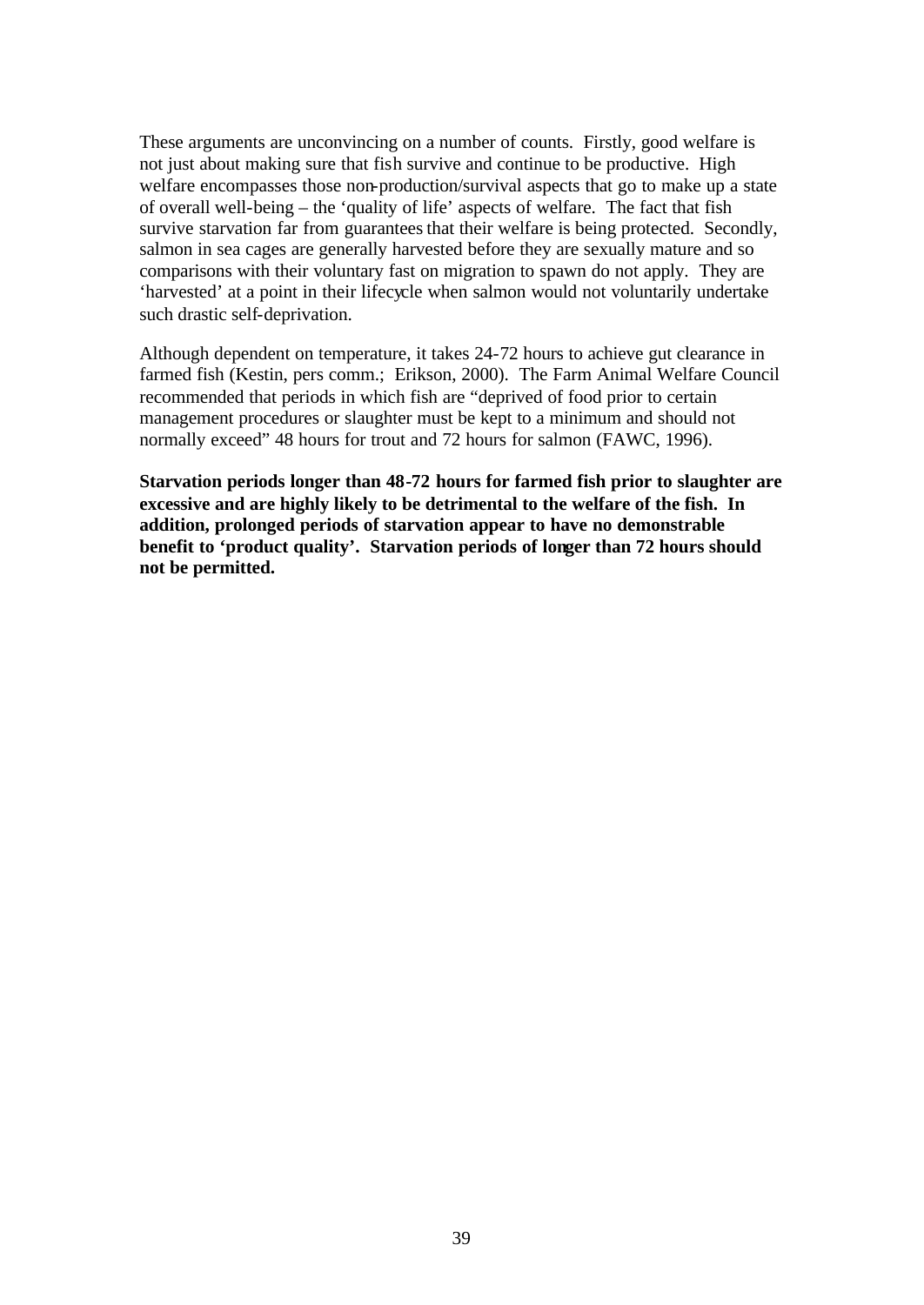#### **THE ROLE OF RETAILERS**

A recent survey of the UK's top-10 biggest retailers found that most supermarket trout and some salmon were slaughtered using methods that are totally unacceptable on welfare grounds. Suffocation in air or on ice, both methods that cause a prolonged time to unconsciousness, are widely used killing methods for trout sold in supermarkets. Some salmon destined for major multiples are still stunned using carbon dioxide before having their gills cut, another method condemned on welfare grounds.

The same survey found that salmon on sale in supermarkets have often been starved for 7-14 days before slaughter. This is carried out to empty the fishes' gut and minimise the risk of flesh contamination during gutting. However, experts suggest that only 24-72 hours of starvation is needed to achieve gut clearance. Supermarkets found to be bucking the trend on prolonged starvation periods are Safeway (3 days) and Waitrose (1-2 days).

Most standard sea cage-reared salmon on sale in supermarkets will be kept at a maximum stocking density of 15-20 kg of fish per cubic metre of water. That is equivalent to each salmon measuring three quarters of a metre long (2.5 feet) being allocated a bathtub of water. As the table below shows, some are likely to be crammed even more tightly into their sea cage. Freshwater-reared standard trout are generally kept at maximum densities of 30 kg fish/ $m<sup>3</sup>$  of water, but some can be kept at double this density.

Supermarkets have enormous influence over the animal welfare standards used to produce the fish they sell. They dominate the British shopping scene with the 10 biggest supermarket companies accounting for over 60% of all UK grocery sales. The power of the major retailers means they can move quickly and decisively on food standards issues including welfare.

**CIWF Trust calls on those supermarkets selling farmed fish to raise their standards of welfare by demanding that suppliers rear fish at much reduced stocking densities, use only humane slaughter methods, and stop the practice of prolonged pre-slaughter starvation.**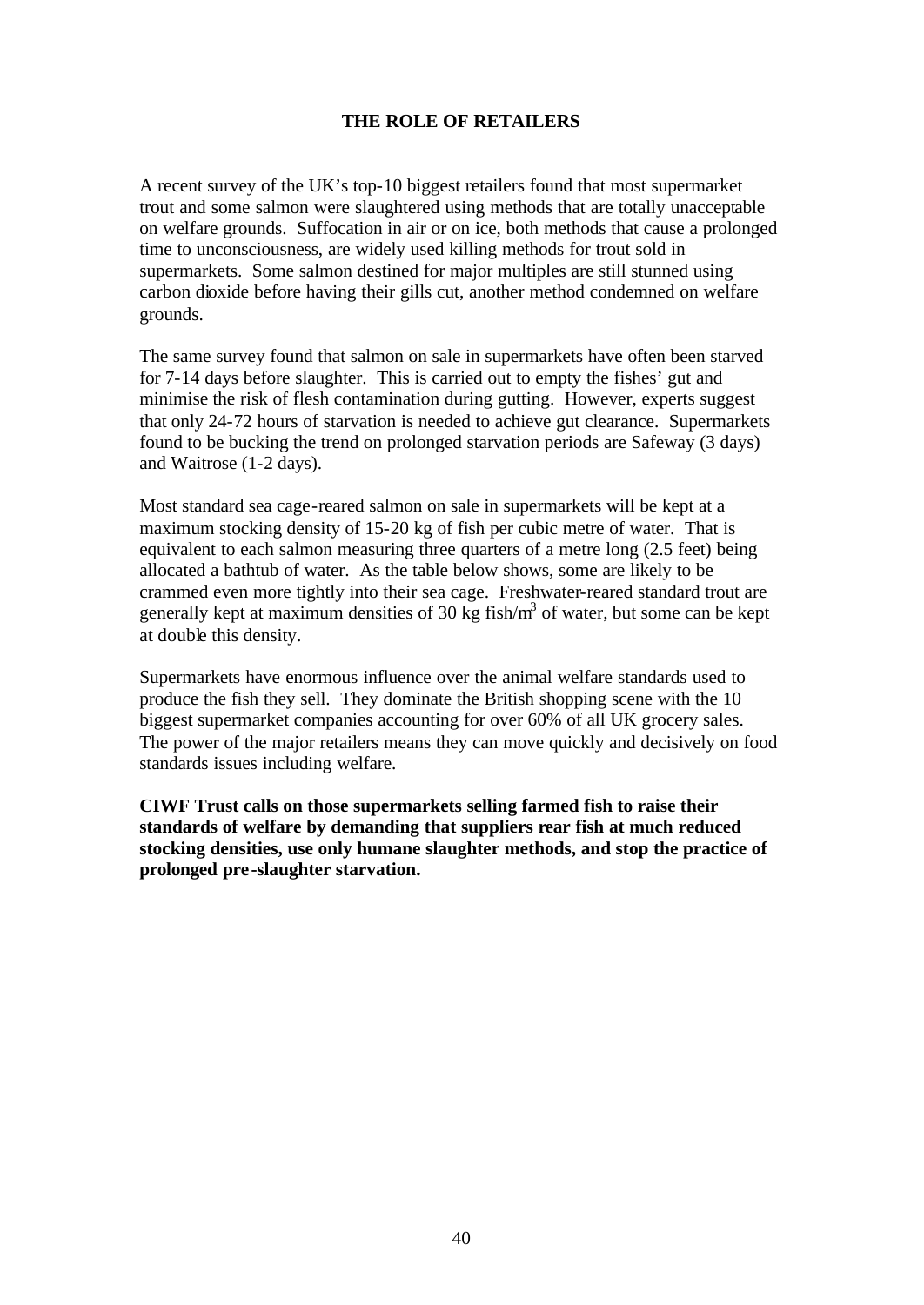# Table 4.

| <b>REARING &amp; SLAUGHTER METHODS OF SUPERMARKET FARMED</b>                         |                      |                                  |                          |                       |                      |  |  |
|--------------------------------------------------------------------------------------|----------------------|----------------------------------|--------------------------|-----------------------|----------------------|--|--|
|                                                                                      | <b>SALMON - 2001</b> |                                  |                          |                       |                      |  |  |
|                                                                                      |                      | % Total Sales Volume Slaughtered |                          | <b>Welfare Policy</b> |                      |  |  |
|                                                                                      |                      | <b>Using Each Method</b>         |                          |                       |                      |  |  |
| <b>Company</b>                                                                       | $CO2 + gill$         | Percussive                       | Percussive               | Days Starved          | Max. Stocking        |  |  |
|                                                                                      | cutting              | Stunning                         | Stunning                 | before                | Density              |  |  |
|                                                                                      |                      | (manual)                         | (Mechanical)             | Slaughter?            | (Sea water)          |  |  |
|                                                                                      |                      |                                  |                          |                       | Kg fish/ $m^3$ water |  |  |
| <b>ASDA</b>                                                                          | $\Omega$             | 100                              | $\overline{0}$           | $\tau$                | 20                   |  |  |
| <b>CWS</b>                                                                           | 20                   |                                  | 80                       |                       | 20                   |  |  |
| <b>Iceland Foods</b>                                                                 | ?                    | $\mathcal{P}$                    | $\overline{\mathcal{C}}$ | $\gamma$              | $\Omega$             |  |  |
| Marks &                                                                              | $\overline{0}$       | 95                               | 5                        | $7 - 14$              | 20                   |  |  |
| Spencer                                                                              |                      |                                  |                          |                       |                      |  |  |
| Safeway*                                                                             | 5                    | 95                               | $\Omega$                 | 3                     | 15                   |  |  |
| Sainsbury's                                                                          | 15                   | 65                               | 20                       | Scottish: 7           | 30                   |  |  |
|                                                                                      |                      |                                  |                          | Norwegian: 7-14       |                      |  |  |
| Somerfield*                                                                          | $\theta$             | 100                              | $\Omega$                 | $7 - 14$              | 20                   |  |  |
| Tesco**                                                                              | 54                   | 24                               | 22                       | $7 - 14$              | 25                   |  |  |
|                                                                                      |                      |                                  |                          |                       | (mostly 20)          |  |  |
| Waitrose                                                                             | $\Omega$             | 100                              | $\Omega$                 | $1 - 2$               | Standard 20          |  |  |
|                                                                                      |                      |                                  |                          |                       | Organic 10           |  |  |
| Wm Morrison                                                                          | 15                   | 65                               | 20                       | 7                     | 20                   |  |  |
| Data collected directly from companies by CIWF via questionnaire, July-November 2001 |                      |                                  |                          |                       |                      |  |  |
| *Data refers to own label product only                                               |                      |                                  |                          |                       |                      |  |  |
| ** Slaughter method data refers to fresh farmed salmon for Tesco                     |                      |                                  |                          |                       |                      |  |  |

# Table 5

| <b>REARING &amp; SLAUGHTER METHODS OF SUPERMARKET FARMED TROUT</b><br>$-2001$                                                                                         |                       |                       |                             |                                    |                                                    |                                                       |
|-----------------------------------------------------------------------------------------------------------------------------------------------------------------------|-----------------------|-----------------------|-----------------------------|------------------------------------|----------------------------------------------------|-------------------------------------------------------|
|                                                                                                                                                                       |                       |                       |                             |                                    | % Total Sales Volume Slaughtered Using Each Method | Welfare<br><b>Policy</b>                              |
| <b>Company</b>                                                                                                                                                        | Suffocation<br>on Ice | Suffocation<br>in Air | CO <sub>2</sub><br>Stunning | Percussive<br>Stunning<br>(Manual) | Electrocution                                      | Max. Stocking<br>Density<br>$(Kg fish/m^3)$<br>water) |
| <b>ASDA</b>                                                                                                                                                           | 99                    | $\Omega$              | 0                           | $\theta$                           | 1                                                  | Variable                                              |
| <b>CWS</b>                                                                                                                                                            | $\Omega$              | 100<br>(Standard)     | $\theta$                    | 0                                  | 100<br>(Organic)                                   | 30<br>(Organic 20)                                    |
| <b>Iceland Foods</b>                                                                                                                                                  | $\mathcal{P}$         |                       | $\gamma$                    | $\mathcal{Q}$                      |                                                    |                                                       |
| Marks &<br>Spencer                                                                                                                                                    | 100                   | 0                     | 0                           | 0                                  | $\Omega$                                           | None Set                                              |
| Safeway*                                                                                                                                                              | 100                   | $\theta$              | $\Omega$                    | $\theta$                           | $\Omega$                                           | 30                                                    |
| Sainsbury's                                                                                                                                                           | Estimate<br>c100      | $\Omega$              | 0                           | 0                                  | $\Omega$                                           | 60                                                    |
| Somerfield*                                                                                                                                                           | 0                     | 90                    | $\theta$                    | $\theta$                           | 10                                                 | 30                                                    |
| Tesco                                                                                                                                                                 | $***85$               | 0                     | 15                          | 0                                  | $\Omega$                                           | Freshwater $>65$                                      |
| Waitrose                                                                                                                                                              | $\Omega$              | $\theta$              | 80                          | 0                                  | 20                                                 | Standard 29<br>Organic 10                             |
| Wm Morrison                                                                                                                                                           | 80                    | 18                    | $\Omega$                    |                                    |                                                    | $35 - 50$                                             |
| Data collected directly from companies by CIWF via questionnaire, July-November 2001<br>*Data refers to own label product only<br>**Stunned using ice and salt slurry |                       |                       |                             |                                    |                                                    |                                                       |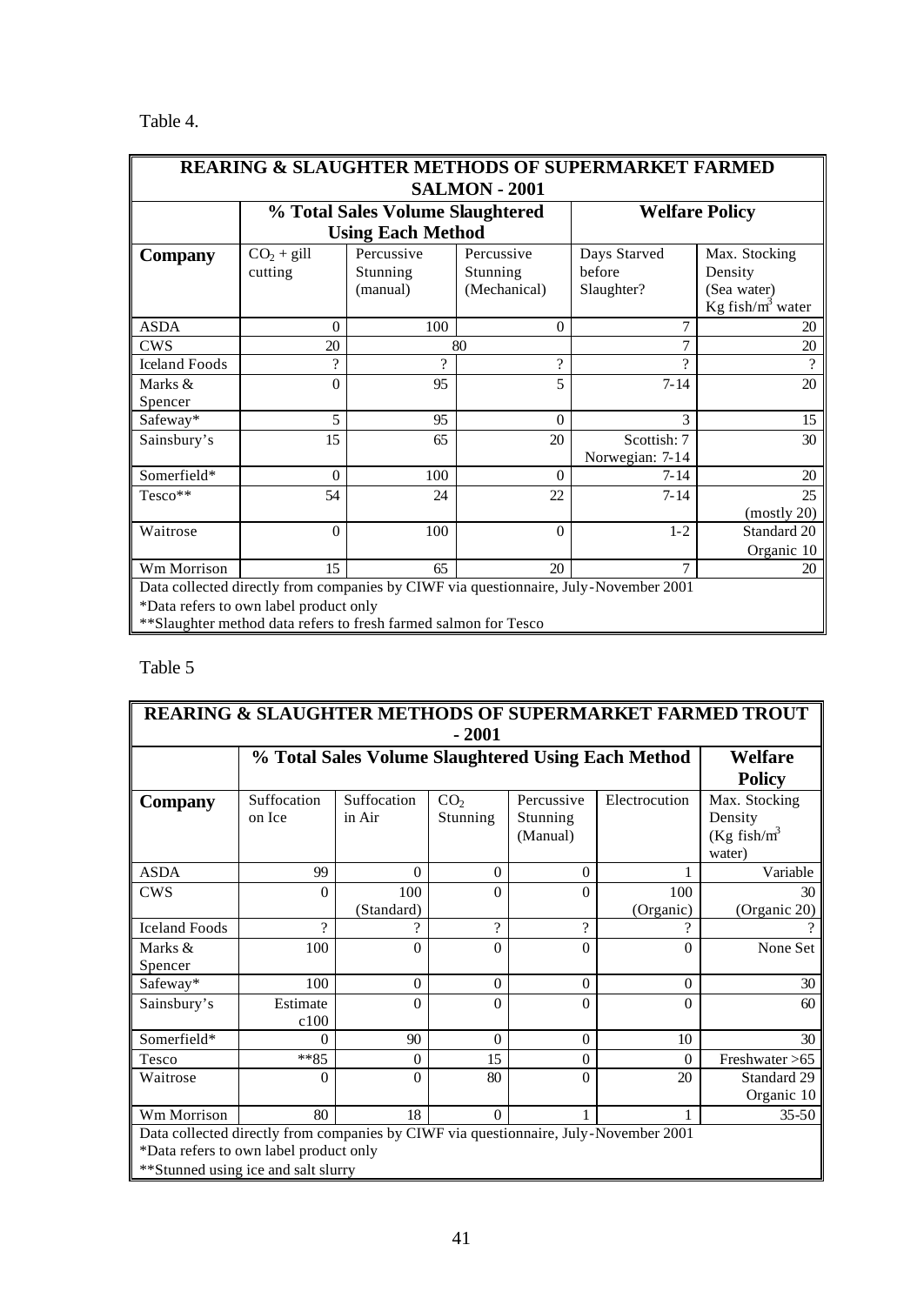### **FISH FEED, COLORANTS & SUSTAINABILITY**

To the consumer, the colour of the flesh is second only to freshness in the fish quality scale (Buttle, 2001). Wild salmon and trout naturally eat crustaceans and algae that give their flesh a healthy pink colour. To achieve this complexion in farmed fish, colorants are added. Otherwise the flesh would appear an unappetising grey colour. Synthetic pigments, canthaxanthin and astaxanthin, are used, either individually or as a mixture of both. Organic salmon and trout have shrimp shell added to their diet.

Salmon and trout are natural carnivores. On the farm, they are fed compound feeds based primarily on fish meal and fish oil. The fish meal is obtained partly from catching so-called industrial species of small ocean-going fish from the waters of South America and Europe. These are said to have little or no demand for human consumption and are known as "trash fish". These include anchovies and sardines from Chile and Peru, and sandeels, capelin and Norway pout from Europe. The trimmings of fish caught for direct human consumption are also used (FIN, 2000).

#### **Pressure on Wild Fish Stocks**

It is often claimed that fish farming may take the pressure off stocks of wild-caught fish by providing an alternative. However, for carnivorous species that rely on a high degree of fish in their diet the reverse can be true. Over 3 tonnes of wild-caught fish are needed to produce 1 tonne of farmed salmon. It also takes nearly 2.5 tonnes of wild fish to produce 1 tonne of trout. For marine species such as halibut and cod, both now firmly within the sights of commercial fish farmers, it can take over 5 times the weight in wild fish to produce a farmed fish. Whilst the fish farming industry continues to grow rapidly in Europe and worldwide, stocks of wild-caught fish used for feed remain finite, with a number of them already classified as fully exploited, overexploited or depleted (Naylor et al, 2000).

Feeding wild fish to farmed fish puts wild fisheries under pressure. This is because in common with other animal production systems, farmed salmon and trout do not produce protein – they waste it. Fish may be less wasteful at converting feed into flesh than pigs or cattle, but they are still wasteful.

#### **The Real Rate of Feed Conversion**

The fish farming industry quotes fish feed conversion ratios (FCRs) in terms of units of food used per unit of fish produced. FCRs of between 1:1 and 2:1 are talked about. But what do these really mean? It is important to recognise that an 'FCR' compares the weight of food used, which tends to be relatively *dry* processed feed, with the resulting weight gained in *wet* fish.

An FCR of 1:1 sounds impressive, and indeed is compared with other land-based farmed species. However, to the average non-specialist, it implies that fish use food for nothing else but growing flesh. It suggests they use no energy, don't defecate and have no inedible parts. This is impossible. FCRs must be seen for what they are; industry shorthand that fails to reflect the fact that a large proportion of the finished fish's weight will include body water and inedible parts such as bones and guts. By recalculating the FCR, taking these into account, a more realistic food conversion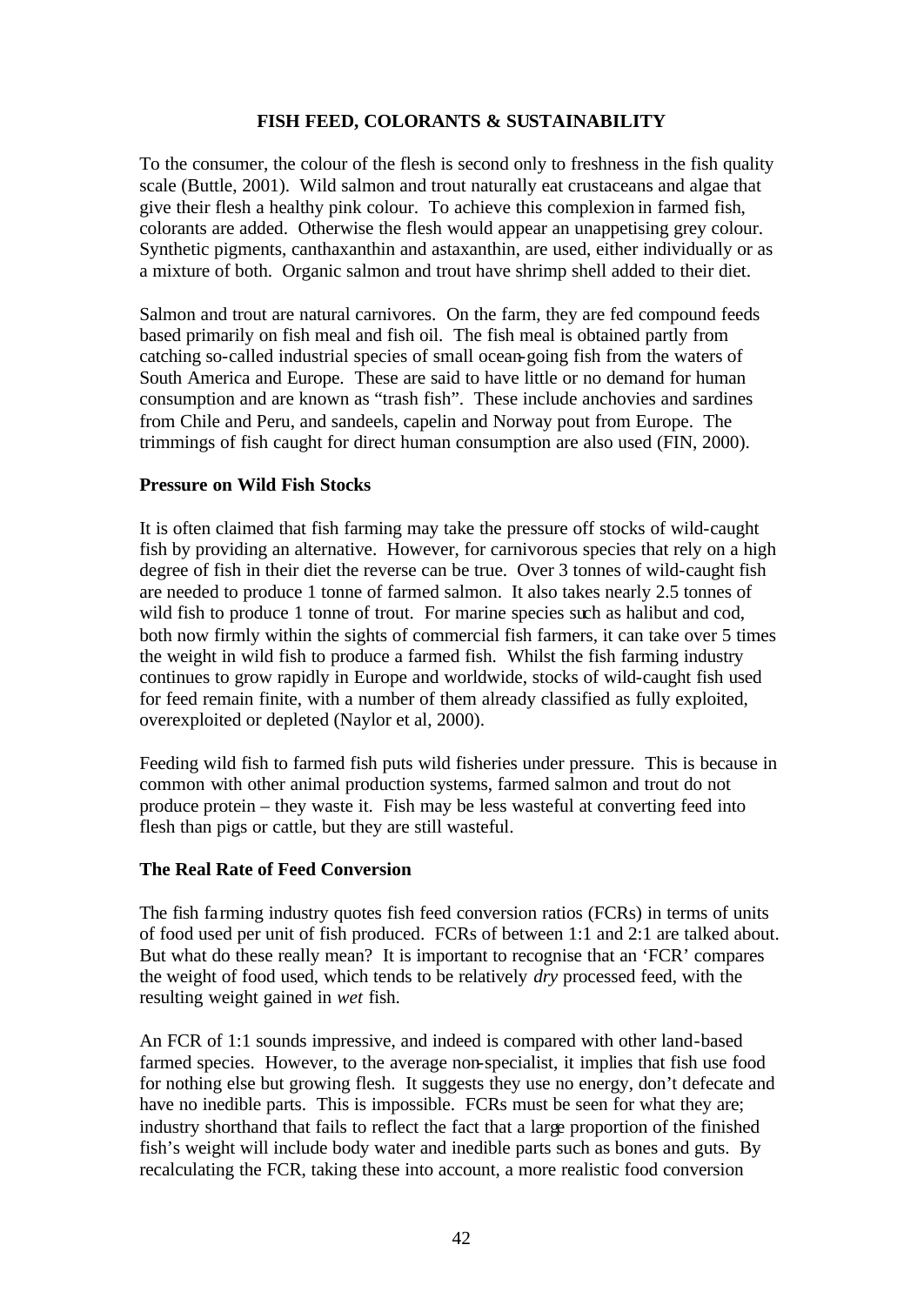ratio is arrived at. For farmed fish, the real conversion ratio of dry feed to edible flesh matter is between 5:1 and 10:1 (Lymbery, 1992).

Research has been carried out to develop substitutes for fish meal and fish oil as feed ingredients for aquaculture. Within the salmon industry, there has already been a reduction in the fish meal content of diets (Naylor et al, 2000) with further reductions from 40% to 30% predicted over the next ten years (Pike & Barlow, 1999). However, the complete replacement of these ingredients for salmon and other carnivorous fish faces severe difficulties. Attempts to substitute cheaper and unnatural vegetable protein ingredients have, in some cases, compromised the fish immune system (Pike, in litt.). Vegetable proteins have inappropriate amino-acid balance and poor digestibility for carnivorous fish (Naylor et al, 2000). Genetic engineers are trying to jump on the environmental bandwagon. By developing new genetically engineered feed enzymes and plant-based protein sources for fish feed, researchers profess to be helping make fish farming an "environmentally sound and sustainable farming operation" (Agbiotech Infosource, 1998).

**The farming of carnivorous fish such as salmon, trout, halibut and cod adds to the pressure on wild fish stocks and is environmentally unsustainable. Over 3 tonnes of wild-caught fish are needed to produce 1 tonne of farmed salmon. It also takes nearly 2.5 tonnes of wild fish to produce 1 tonne of trout. For marine species such as halibut and cod, the ratio is over 5 times the weight of wild fish to produce an amount of farmed fish. In view of this, the sustainability of intensive fish farming should be reviewed.**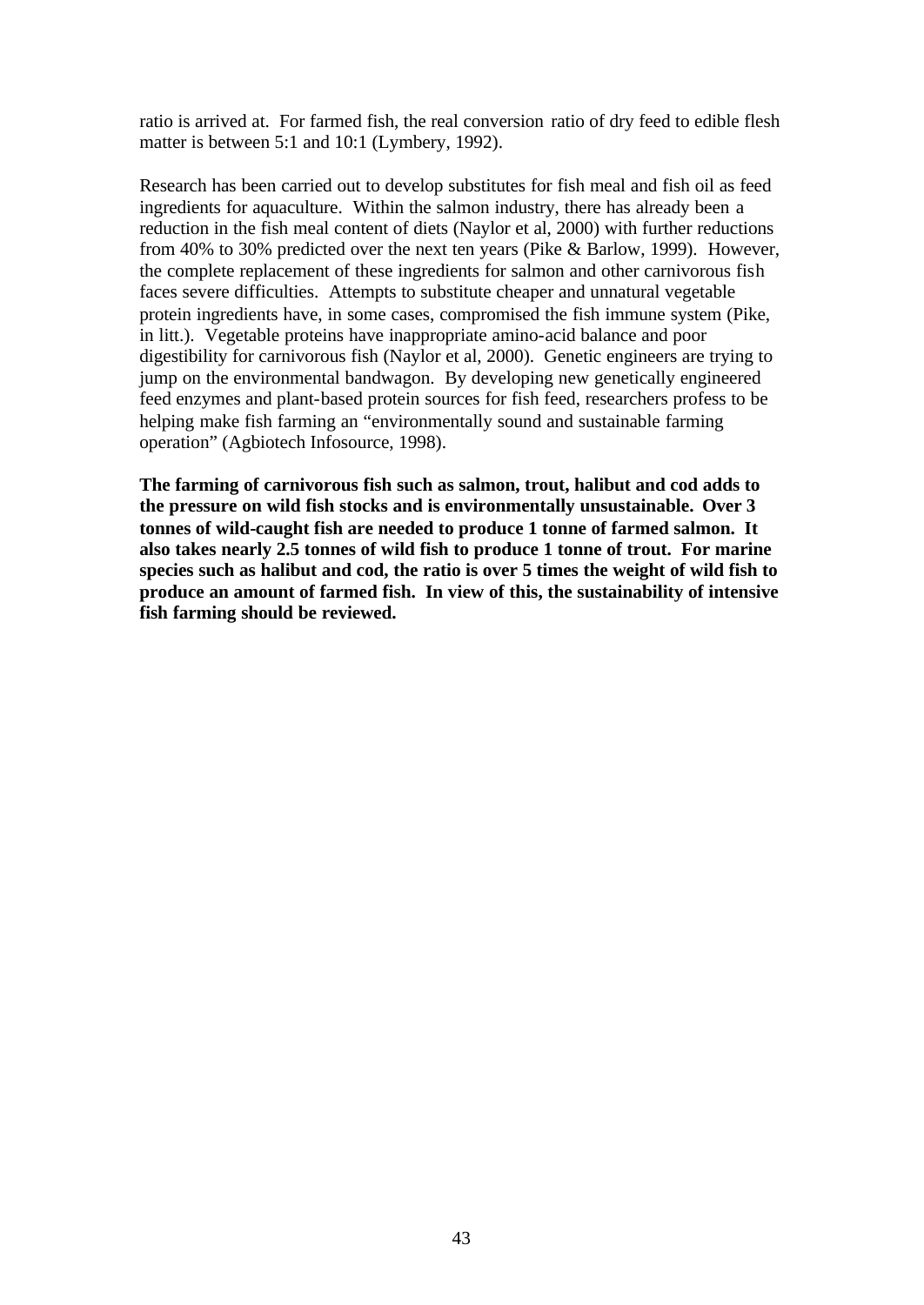# **ENVIRONMENTAL IMPACTS OF INTENSIVE FISH FARMING**

Intensive salmon farming has caused a great deal of controversy over its effects on the environment. Long-term environmental impacts are often good indicators of an overintensive farming system likely to cause welfare concern.

Keeping large numbers of fish concentrated in a small area has led to the pollution of the surrounding environment. Fish wastes, excess feed and chemicals used in husbandry all contribute to pollution of the water.

# **Habitat Degradation**

Solid waste produced from fish faeces and excess feed can settle beneath the salmon cage and surrounding area. This sediment then kills underlying marine life on the seabed, and can affect the composition of species at considerable distances from the cage site. The sediment decays causing partial deoxygenation of the water and the release of damaging compounds such as phosphates, hydrogen sulphide and methane into the water. An increase of soluble wastes in the water, such as levels of nitrates, phosphates and other nitrogenous chemicals can predispose the area to toxic algal blooms.

For each tonne of salmon produced, an estimated 100 kg of nitrogenous compounds, such as ammonia, are released into the aquatic environment. Scotland's fish farm industry produced an estimated 7,500 tonnes of nitrogen in 2000, comparable to the annual sewage output of 3.2 million people, and 1,240 tonnes of phosphorous, comparable to that from 9.4 million people, according to MacGarvin (2000). The population of Scotland is little more than 5 million people.

To avoid the excessive build-up of sediment wastes in one area, fish farms have practised fallowing or resting of sites for periods thought long enough to allow the natural fauna to recover. However, recent research has cast doubt on the success of this site rotation strategy. Even after months of resting and apparent recovery, a formerly polluted site will deteriorate much more rapidly than a site that has not been previously used (Mackay, 1999).

The use of strong chemicals to treat sea lice can pose environmental risks. Most fall within the scope of the EC Dangerous Substances Directive.

Inland trout farms also cause pollution. Waste products and uneaten food are discharged into nearby waterways where high levels of pollution can be detrimental. For every kilogram of trout produced, pollution is emitted that is equivalent to that produced by 0.2-0.5 persons (Pillay, 1992). The UK produced 13,000 tonnes of farmed trout for the table in 1999. The resulting pollution would have been equivalent to the untreated sewage from more than 2.5 million people.

# **Anti-Foulants**

Sea cage netting can become encrusted with growth that restricts the free flow of water through it, thus affecting the level of oxygen-rich water available to the fish and reducing the removal of wastes. To avoid this, larger nets are coated with an anti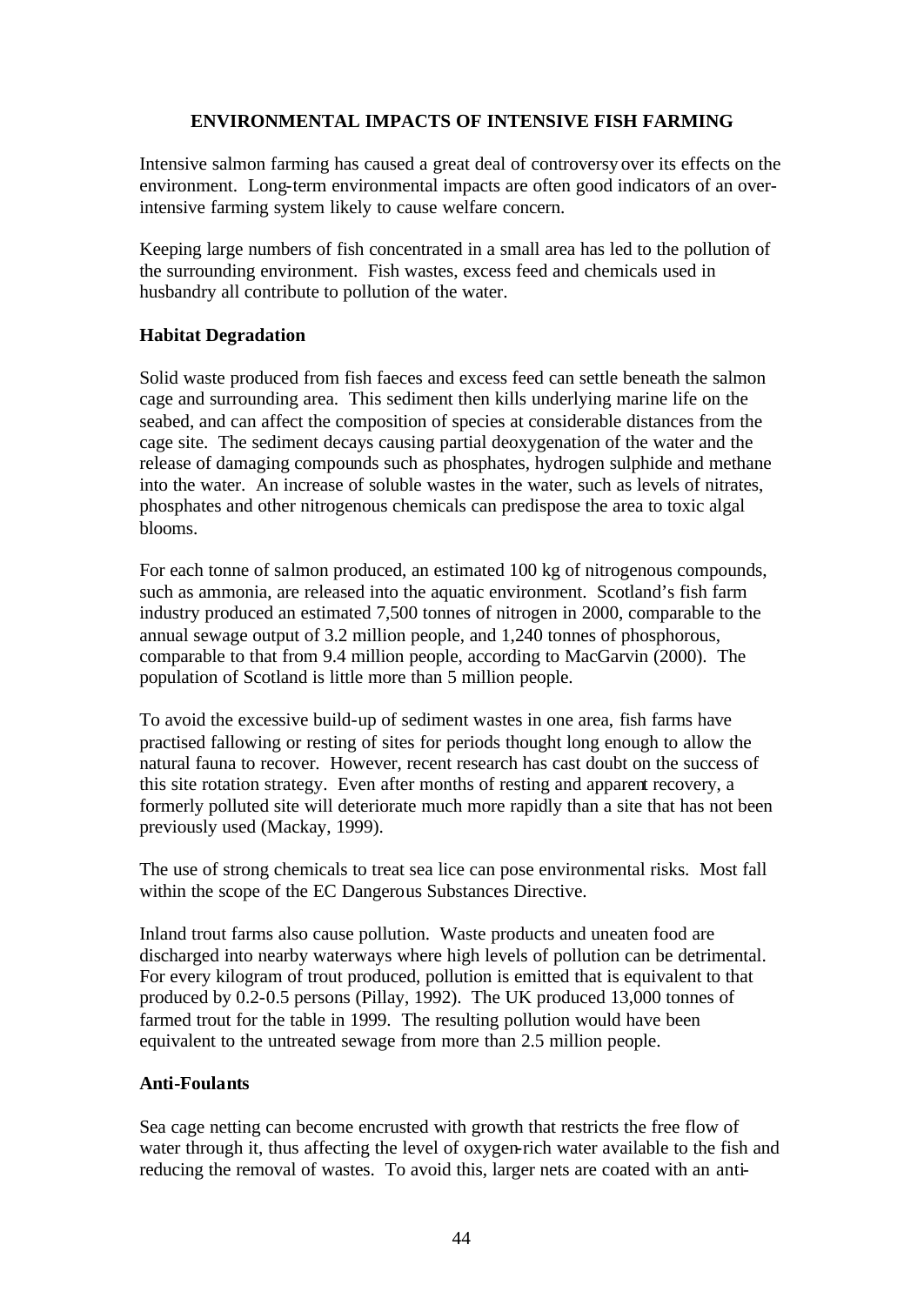foulant chemical. Copper and zinc-based anti-foulants are widely used. Each newly treated net is believed to release around 4-5 kg of copper – listed under the European Union Dangerous Substances Directive - into the environment over the first 3 days after treatment. The level of biological risk from this is poorly understood, but the Scottish Environment Protection Agency (SEPA) warns that a complete ban on these chemicals could result following further research (Mackay, 1999).

# **Threats to Wild Fish - Genetic Contamination from Fish Farm Escapes**

Escapes from fish farms have become a fact of life. During 2000 there were 21 reported escape incidents from salmon farms involving over 411,000 salmon (FRS Marine Lab, 2001). This is nearly double the number of escapes for the previous year. To put these figures into context, farm escapes now outnumber catches of wild salmon by seven to one (Staniford, 2001).

Escapes can result from careless handling, storm or predator damage, or through deliberate releases of economically unviable smolts (young salt-water-ready salmon). And it's not only salmon that escape. Farmed trout are also capable of mass breakouts. In 2000, there were six reported escape incidents from Scottish Rainbow trout farms involving over 63,000 fish (FRS Marine Lab, 2001).

Farmed salmon have been subject to selective breeding programmes since the 1970's to develop production traits desirable to the fish farming industry. These include faster growth rates and later sexual development. Large-scale escapes mean that the ex-farm fish compete with wild stocks for finite food and spawning habitat. There are reports of farmed salmon caught by anglers in Scottish rivers even having salmon eggs and parr (young freshwater salmon) in their stomachs (Orr, 1999).

Fears for the impact on wild populations go beyond wild fish being swamped by sheer numbers of escapees. In 1991, the UK Salmon Advisory Committee expressed its concern that interbreeding between farmed and wild fish may result in the offspring having a reduced ability to cope in the natural environment. This stems from wild fish being genetically adapted to life in their local environment. Simply removing a salmon to a different river can lower the fish's ability to survive. It follows then that widespread genetic pollution from fish farm escapes could have a detrimental effect on the survivability of wild populations. In 1999, SEPA's Professor Mackay declared that genetic pollution should be recognised as a "real and present danger."

There have been a number of sightings of farmed salmon apparently being stranded or caught out by the tide. Commenting on this occurrence in The Orcadian newspaper (28/09/00), marine biologist, James Mortimer said it is "unheard of for wild fish to be ignorant of the phenomenon that is known as tide." This incident serves as a clear illustration of how farmed fish are poorly adapted to life in the wild. Yet their presence in large numbers is likely to displace wild salmon.

# **Threats to Wild Fish- Transfer of Parasites to Wild Stocks**

Sea lice infested farmed salmon have been blamed for the increased death rates amongst wild sea trout. Wild fish swimming past fish farms become infected with sea lice and suffer higher mortalities due to stress induced by the parasites. Sea trout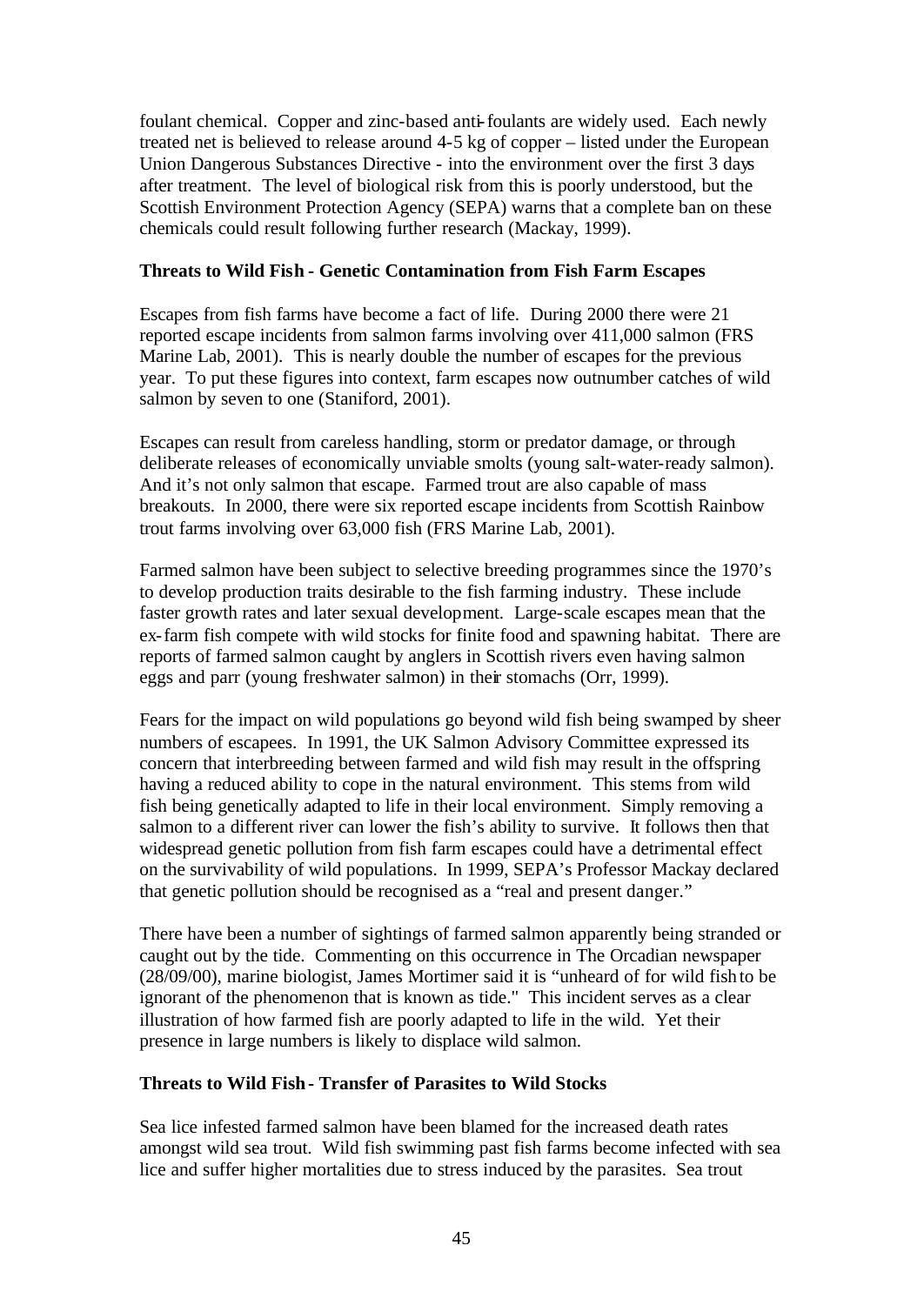numbers have shrunk to a fraction of what they used to be a decade ago in some rivers on the Scottish west coast. This area, of course, is where salmon farms are most concentrated.

Wild salmon stocks have also been affected. Staniford (2001) documents the decline: "Between 1983 and 1997 farmed salmon production in Scotland increased from 4,000 tonnes to nearly 100,000 tonnes and the wild salmon catch decreased from 1,220 tonnes to 267 tonnes. Wild salmon catches in 1999 were less than 200 tonnes with farmed salmon production 127,000. The decline of wild salmon is particularly marked on the west coast where the vast majority of Scotland's 350 salmon farms are located. The latest figures supplied by the Scottish Executive for catches of wild salmon for 1999 show an overall decline of 39% since 1998 – the lowest since records began in 1952. However, there is a 64% decline on the west coast whilst on the east coast, where there are only a few fish farms, the decline is only 8%."

According to Mackay (1999) of the Scottish Environment Protection Agency (SEPA), the link between farmed salmon and declines in wild fish stocks has been made to the point where it should be "accepted as beyond reasonable doubt." Mackay describes this particular environmental effect as at "near-crisis level".

Research suggests that sea lice would need to be effectively eradicated to protect wild stocks from being affected. SEPA has suggested that the location or expansion of salmon farms near the wild fish migratory routes and feeding grounds could soon be severely curtailed if not banned.

**Escaped farmed salmon now outnumber catches of wild salmon by seven to one. 'Genetic pollution' from escapees breeding with wild salmon can have a detrimental effect on the survivability of wild populations. This will be compounded by the infestation of wild fish with sea lice from salmon farms, causing increased death rates amongst wild populations. The link between farmed salmon and declines in wild fish stocks is recognised as being at nearcrisis level.**

**Action must be taken to drastically reduce the impact of fish farming and farm escapes on wild fish populations.**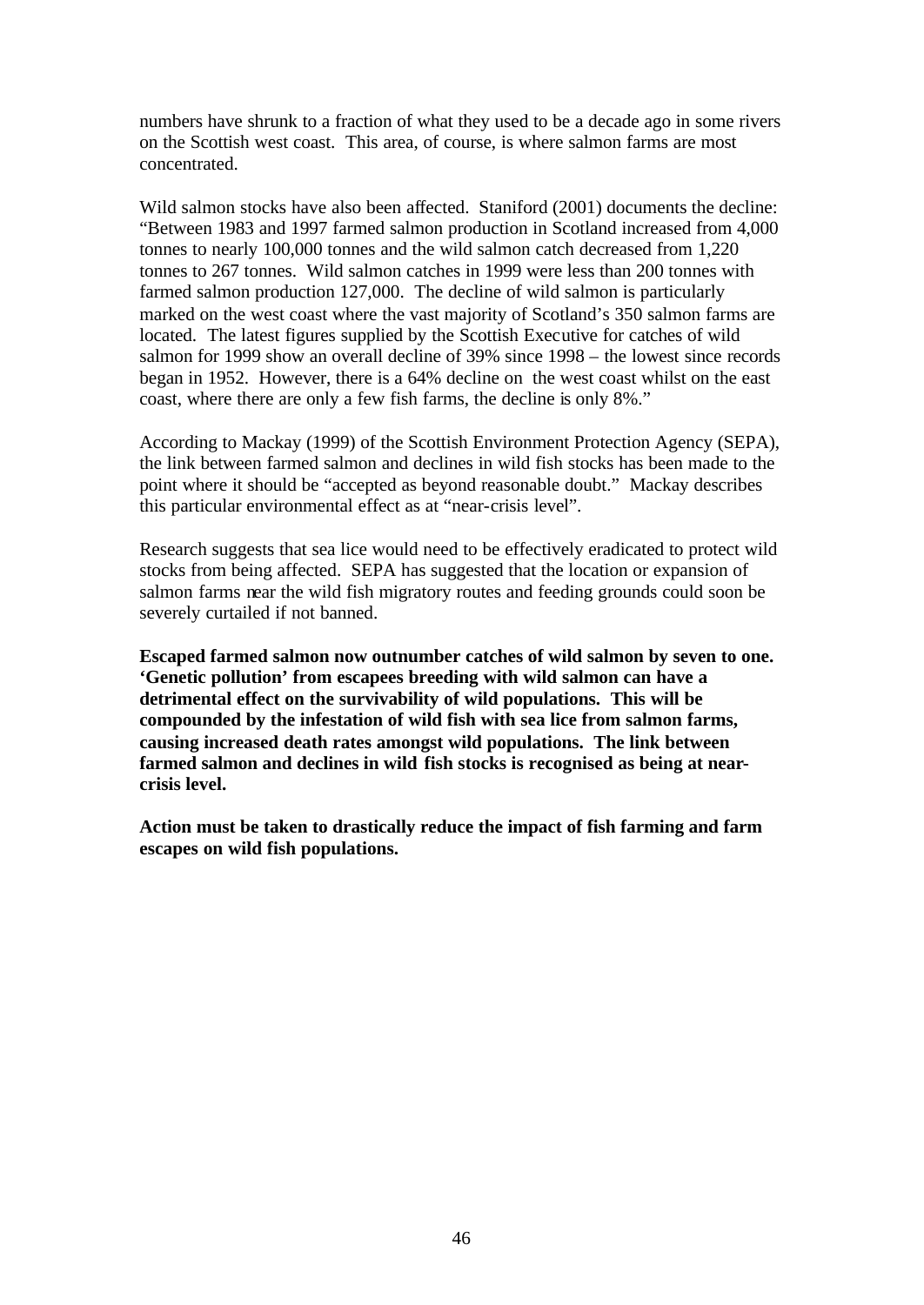### **TOWARD A WELFARE-FRIENDLY ALTERNATIVE -**

#### **LESS INTENSIVE METHODS OF AQUACULTURE REVIEWED**

Conventional methods of fish farming in Europe are intensive. The sheer scale and intensity of this industrial approach causes serious welfare problems. These result from large numbers of fish being confined at high densities giving rise to prevalent injuries to eyes and fins, deformities, outbreaks of disease, widespread and all too often severe parasitic infection, and high levels of mortality. Add to this slaughter methods that are often far from humane, and it can be seen that intensive farming causes great suffering to the fish involved. But are there alternative ways of rearing Britain's annual production of 70 million farmed fish that are more welfare-friendly? A discussion of the welfare merits of two different and emerging approaches to more extensive fish farming follows.

#### **ORGANIC FISH FARMING**

Terrestrial organic farming has become synonymous to many with safe, environmentally sound and welfare-friendly food production. The term "organic" is surely one of the hottest brands in the current food industry. Great expectations are then raised at the prospect of organically farmed fish.

In the UK, three organic farming organisations; Food Certification Scotland, the Organic Food Federation, and the Soil Association, have produced a joint set of standards for organic fish farming (FCS et al, 2000). About a dozen organic salmon and trout farms have so far been established. Organic trout went on sale in 1998, with organic salmon becoming available the following year. The organic salmon farms are sited around Orkney and Shetland. Organic fish farm initiatives have also developed in the USA, New Zealand, Norway and Ireland.

Organic salmon and trout are reared in pens or sea cages similar to those used by conventional fish farms. The difference with the organic method is described as the production of fish free from artificial ingredients and colorants, and reared with low stocking densities. Organic standards also place limits on the artificial manipulation of the fishes' environment, a ban on chemical pesticide treatments for parasite control, and insist on minimal contamination of the natural environment. Slaughter methods that are unacceptable on welfare grounds such as carbon dioxide stunning, or asphyxiation in air or on ice are prohibited.

#### **Does Organic Fish Farming Offer Welfare Benefits?**

Opinions have been divided over the merits of giving less intensive fish farming the label "organic". Britain's leading organic farming body, the Soil Association, has reservations. It sees the current standards as 'interim' in recognition that organic fish farming is at an early stage and admits that there is still work to be done before it fully complies with organic principles.

Animal welfarists have reacted sceptically to the keeping of organic salmon in sea cages, the issue, which the Soil Association admits, is probably the "most emotive".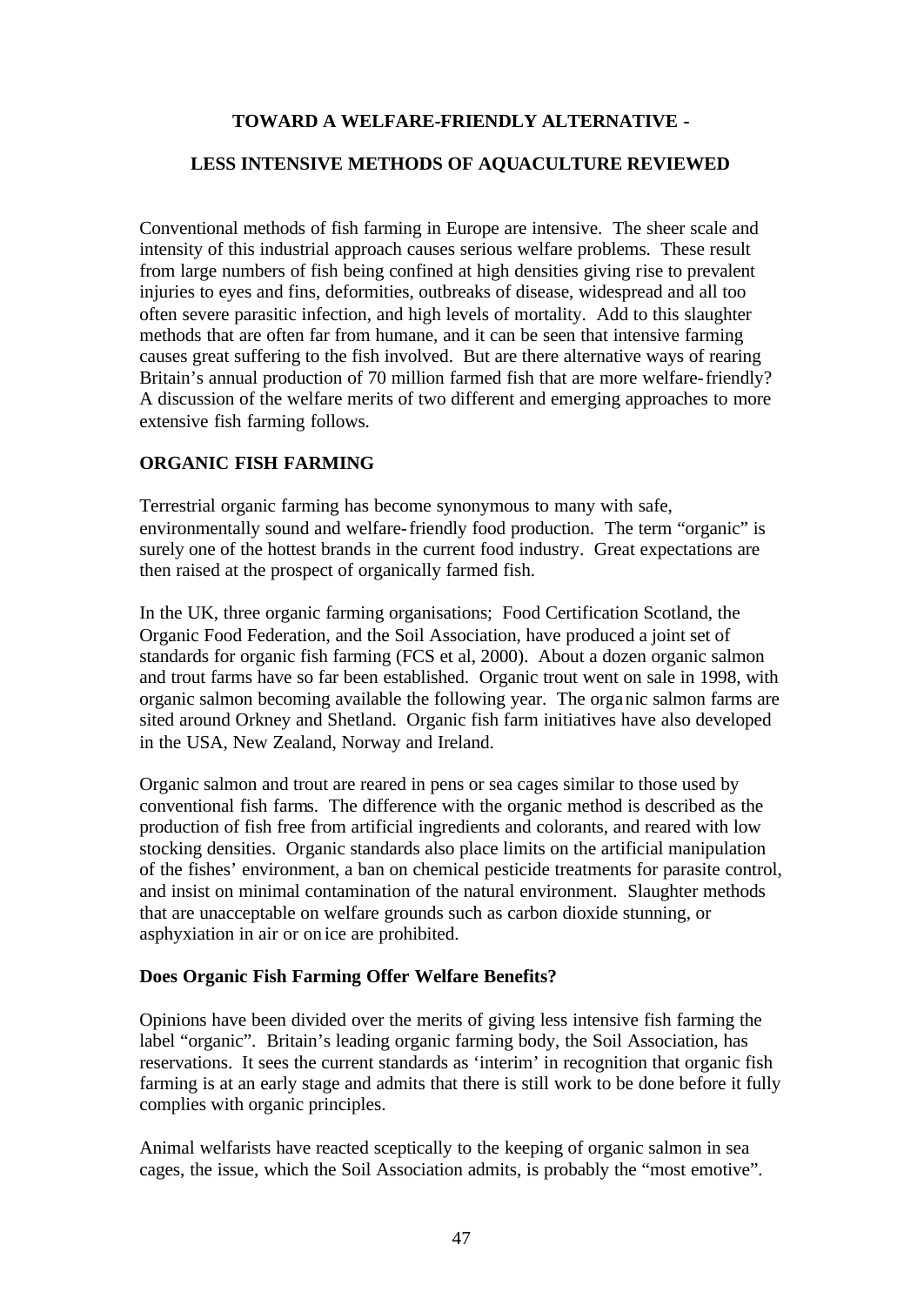It is argued that confinement of salmon in sea cages is little different from keeping cattle or sheep in a field. This analogy is clearly false as 2,500 organic salmon may be kept in a cage measuring 10m x 10m x 10m (Soil Association, 2000). Perhaps the closest analogy is the keeping of turkeys in semi-intensive 'pole-barns'. These are sheds with natural lighting and ventilation in which the turkeys can roam inside, but can never leave its confines. How well this practice for fish fits with the Soil Association's general prohibition on "permanent housing of livestock" for terrestrial animals is questionable.

Looking more widely, the welfare merits of organic fish farming need to be assessed against the most pressing welfare issues; high stocking densities and attendant problems of injuries, cataracts, etc., and slaughter methods for both salmonid species, and sea lice control in marine salmon.

Organic salmon and trout are stocked at considerably lower stocking densities than those widely used in conventional fish farms. This not only means that each fish has more space to carry out its natural behaviours, but also the number of fish for a given cage will, of course, be lower. So taking the example above, the organic salmon cage might contain 2,500 fish, compared with 3,750-5,000 in a conventional Scottish cage, or even 7,500 fish in the Norwegian equivalent. Low stocking rates are an important determinant of a good welfare-friendly system. Organic fish farms should be selflimiting on stocking rates anyway. This is because too many fish confined too tightly together is likely to lead to fish under stress and therefore susceptible to disease. This would run counter to the organic principle of minimising the need for veterinary intervention.

Genetically engineered fish are not permitted under the UK organic standards. Neither are fish that have had their chromosomes manipulated to produce sexreversed fish that are all the same gender, or induced to be genetically sterile. Forbidding these practices is a definite welfare plus for the organically produced fish.

Infestation of salmon with parasitic sea lice is a serious welfare problem. Failure to treat the infestation properly can lead to fish suffering and dying. UK organic standards permit two methods of dealing with sea lice; the use of parasite-eating wrasse as "cleaner" fish to eat the lice; and bathing the affected fish in hydrogen peroxide. Using wrasse may be welfare-friendly for the salmon but it certainly is not for the wrasse. Many wrasse may die during the first winter in the cage when lice numbers are low, or may be bullied or eaten by larger salmon. Treating infested salmon with hydrogen peroxide is seen as another environmentally friendly alternative to the conventional farmer's range of chemical treatments. Again it is not welfare-friendly. Hydrogen peroxide is a highly aversive irritant to the salmon and can cause mortalities. It also requires the fish to be crowded together before application, which they find stressful. It almost goes without saying that there must be a balance between the salmon's aversion to the treatment, and the illness and death through not treating. The best solution is to avoid parasite infestation altogether.

In practice, the Soil Association reports that none of the certified organic salmon farms are currently using wrasse. Organic farmers aim to avoid sea lice infestations, believing that "if an operation is having to treat regularly, then something is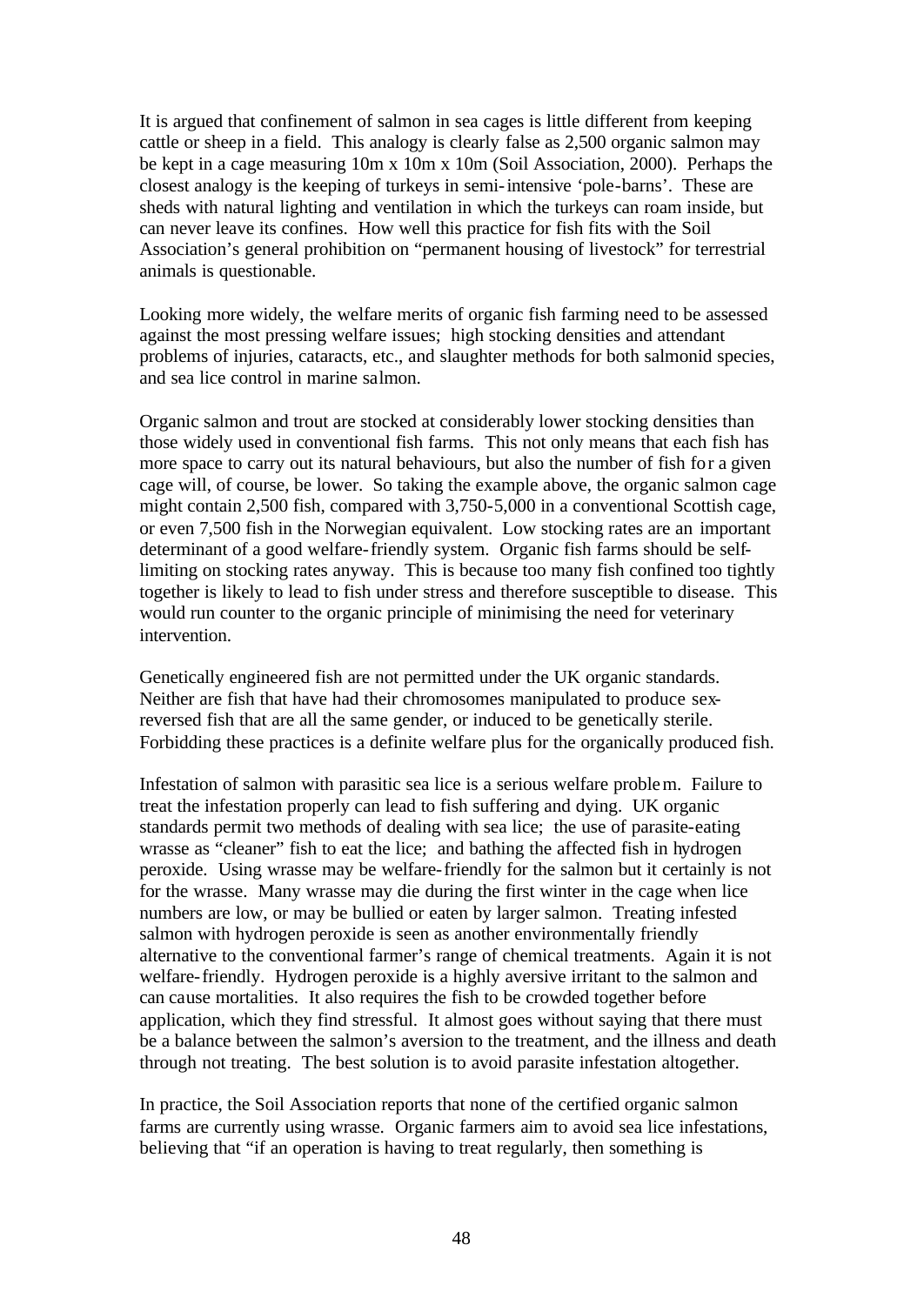fundamentally wrong." However, a welfare-friendly alternative to wrasse or hydrogen peroxide is urgently needed.

Site selection is an important part of organic management. Many sites on the Scottish west coast, where sea lice appear to be endemic, would not be suitable for organic salmon rearing. A clean site with fast-flowing water is required. Fish farms around Orkney are regarded as not having a problem with sea lice due to the strong currents in the area. This selective site requirement should be applauded for its common-sense approach to better welfare. However, organic salmon production could be limited by the availability of suitable sites.

Fish slaughter is an area of major welfare concern. UK Organic standards demand that fish are killed by a method that renders them instantly insensible immediately they are taken from the water. Prohibited methods include suffocation in air or on ice, allowing conscious fish to bleed to death, and stunning using carbon dioxide, all methods that cause suffering. Harvesting of organic fish must be done either by rendering them unconscious by a blow to the head followed by gill cutting, or by electrocution. So long as these methods are carried out effectively, the welfare of the fish should be protected.

Organic fish, in common with their conventional counterparts, are starved for 7-10 days before slaughter. This is to clear food remains from the gut before slaughter. Although temperature dependent, it takes 24-48 hours for gut clearance. There is no demonstrable difference in product quality from a fish starved for 7-10 days, and one starved for no more than 72 hours. However, prolonged starvation of fish accustomed to regular and plentiful feed is highly likely to be detrimental to their welfare. It is therefore not acceptable for fish to be starved for prolonged periods purely for commercial reasons.

Organic fish farming is at an early stage of development. It represents a more extensive alternative to the intensive industry that currently dominates Europe's aquaculture scene. It therefore sets a more sympathetic environment for higher welfare. Current organic standards need tightening to better protect welfare.

On the supermarket fish-counter, the most likely difference to be noticed between factory farmed and organic fish is the organic version's slightly paler flesh colour. This comes from a prohibition on synthetic colorants such as canthaxanthin and anthaxanthin, both widely used in conventional production. To avoid any mix-ups, organic fish have to be tagged and labelled before they reach the retailer. Where unpackaged fish are offered, both ends of the fish must be tagged. Packaging labels or tags must bear the terms "farmed" and "organic", and will also carry the symbol of the relevant organic organisation. Several supermarket chains offer organic farmed salmon and trout, including Safeway, Sainsbury's, Tesco and Waitrose, whilst ASDA and Co-op sell organic trout only.

**Organic fish farming offers consumers a semi-intensive alternative to industrially reared salmon and trout. Rearing fish at lower stocking densities and with strict slaughter standards means that organic standards have some strong welfare-friendly credentials. However, allowing the treatment of sea lice in salmon using cleaner fish (wrasse) and hydrogen peroxide baths, along with**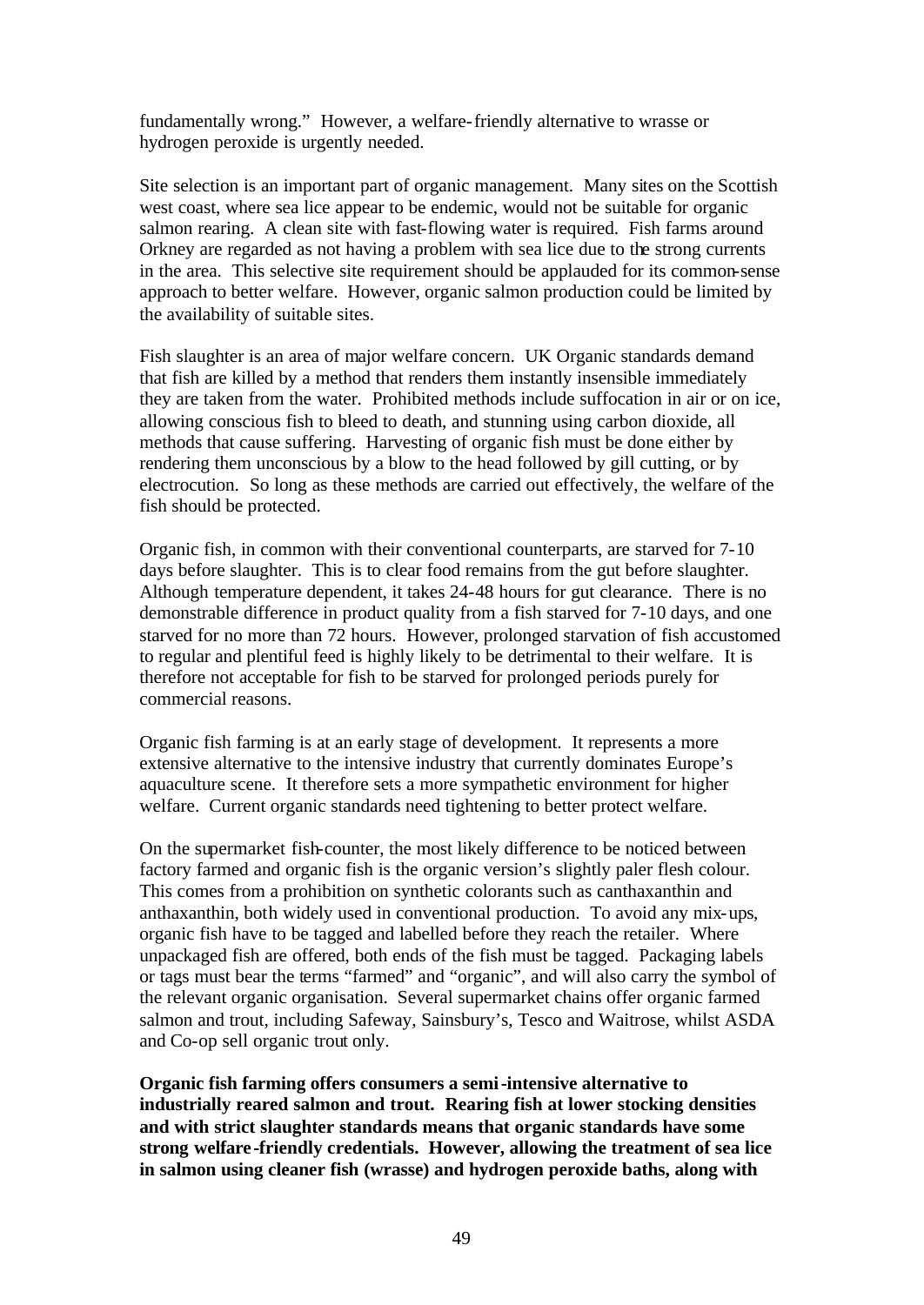**prolonged periods of starvation for the fish before slaughter are welfare oversights that should be addressed urgently.** 

# **SEA RANCHING: A FREE RANGE ALTERNATIVE TO CAGES?**

Free range farming of salmon and other species is already being practiced in many countries and is attracting increasing interest worldwide. The sea ranching of salmon involves rearing young fish and releasing them at the point when they would naturally migrate to sea. The fish then grow out at sea where they feed on a natural, totally unrestricted, free range basis. When they mature, the fish return to their release river where they can be captured.

The rate at which released salmon are recaptured has been reported as 15% in Iceland, 12-40% in Sweden, and 6% in Scotland and Ireland (Sedgwick, 1988). These figures compare with 10% of wild fish returning to their home river after maturing at sea.

"Ranching salmon, which is a means of taking advantage of the natural growth of the fish in the open sea, is an attractive proposition, and one of the most exciting possibilities open to salmon farmers."

Stephen Drummond Sedgwick, 1988

#### **Sea Ranching Around the World**

Twenty-seven countries have already been involved with ranching to some degree (Bartley, 1999). To get an idea of the scale of sea ranching around the world, we only have to look at Japan and Alaska.Japan is the world leader in sea ranching. 2 billion Chum salmon are released annually in Japan with a returning adult recapture rate of 2- 4%. About 100 million Pink salmon, and 20 Million Masu salmon were also released in 1994, along with about 800,000 of the non-native Sockeye salmon (Kitada, 1999).

In Alaska, salmon harvesting is an important industry and accounted for half of the world's entire salmon harvest in 1980. In 1995, more than 33 million hatchery-reared salmon were recaptured as adults. The fact that both ranched and wild salmon fisheries were able to continue successfully side-by-side bodes well for sea ranching as the 'free range' alternative to fish farming with cages.

# **The cage farming of salmon has been banned in Alaska since 1990 due to fears over the damaging affects of fish farming on wild salmon (Knapp, 1999).**

There are potential benefits to the welfare of fish from ranching as opposed to rearing in a cage or pen. For example, the obvious behavioural freedom and natural environment reducing the disease problems associated with intensive aquaculture. However, sea ranching should not be permitted where it is likely to have a detrimental impact on the aquatic environment, on existing fisheries, or on the fish themselves.

# **Sea ranching offers an extensive alternative to intensive fish farming. It involves the release of juvenile salmon to grow in their natural environment, before being**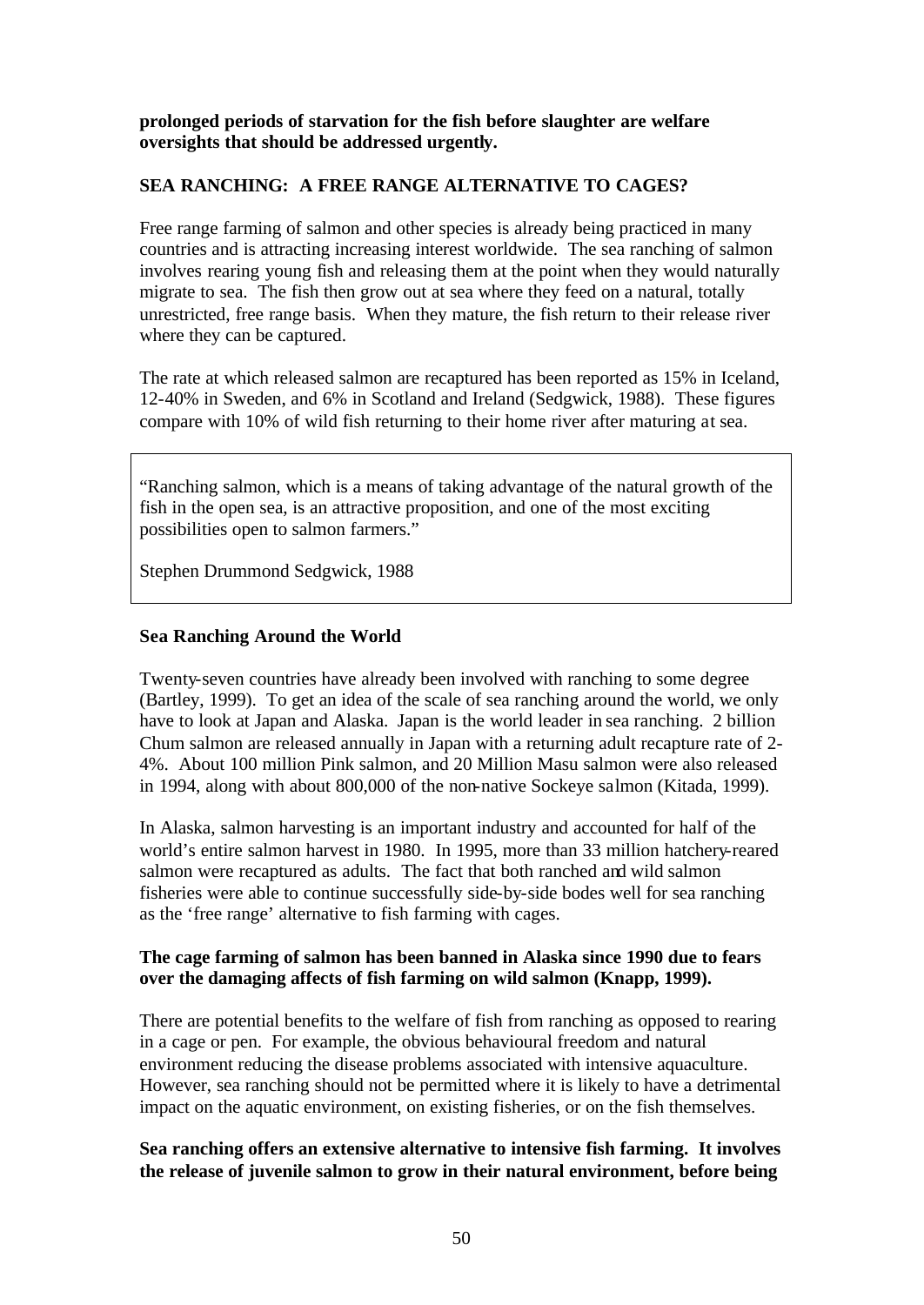**recaptured when mature. This system has the potential for high welfare. However, it brings with it natural threats such as increased predation and food shortage. The potential for sea ranching to damage wild stocks through genetic pollution should be addressed before embarking on any such venture.**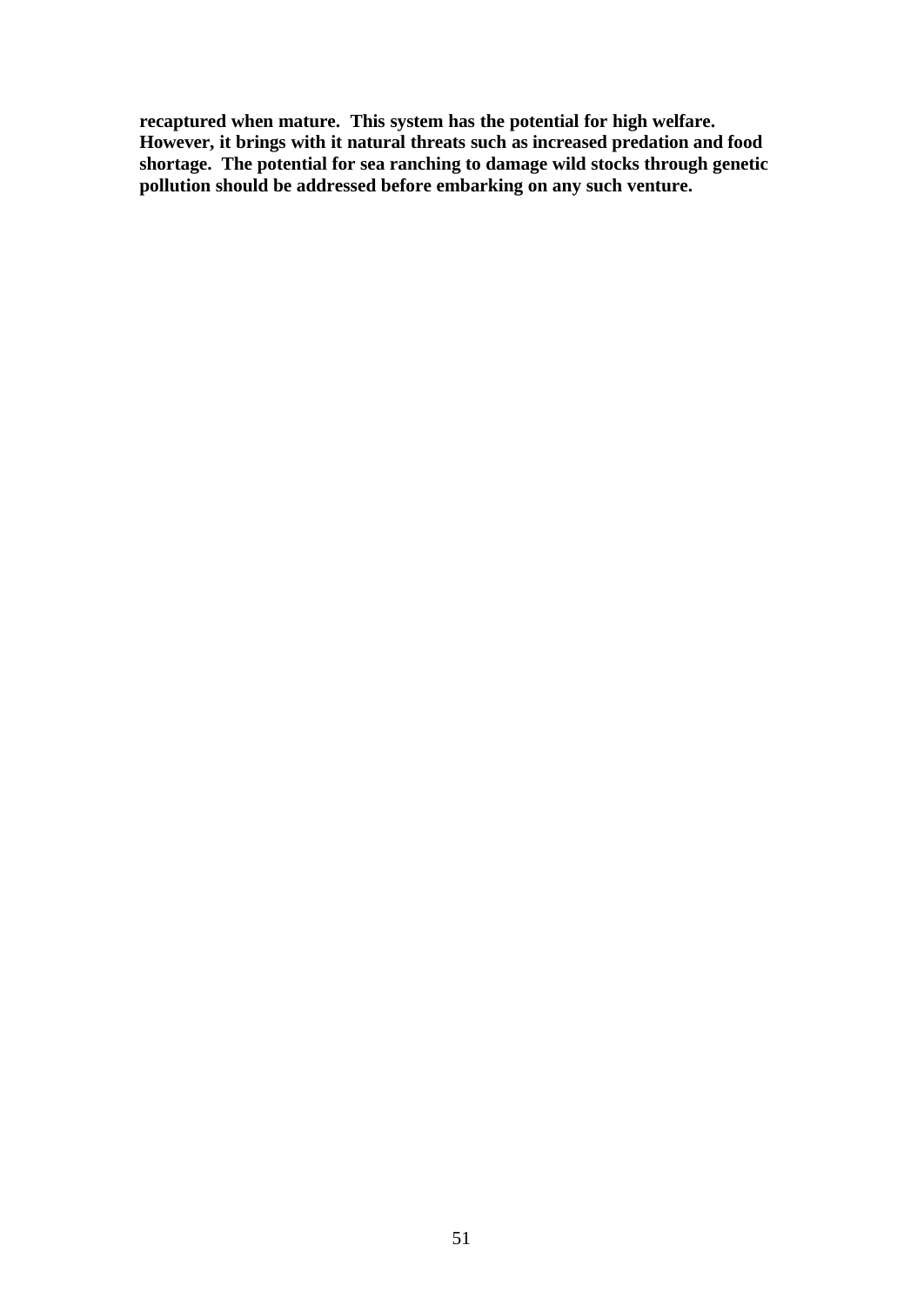# **CONSUMERS - IT'S YOUR CHOICE**

Intensive fish farming has made salmon and trout cheap and plentiful, but at a high price for animal welfare and the environment. More recently, concerns over chemical contaminants in farmed salmon have raised consumer health fears.

# **Of Chemicals & Cages**

A BBC documentary in January 2001 suggested that a single portion of salmon from a Scottish fish farm can contain more than the safe level of toxic chemicals recommended by the World Health Organisation (WHO). Miriam Jacobs of surrey University claimed that levels of man-made polychlorinated biphenyls (PCBs) in a 100 gram serving were equivalent to the WHO limit on daily exposure for an adult. The contamination was believed to come from fish feed, containing a large proportion of wild-caught fish (The Times, 04/01/01). A recent study by Jacobs (2000) concludes that the "possible contribution to dietary intakes of organochlorines from farmed Salmon could be significant for high consumers".

Residues of the chemical pesticide, Ivermectin were recently found in four samples of salmon (VMD, 2000). Ivermectin is not authorised for use in fish and the samples have been subject to investigation by the Ministry of Agriculture's legal branch and the Scottish Environment Protection Agency (SEPA).

Samples of farmed trout have recently been found to contain residues of leucomalachite green, a substance that has never been authorised for veterinary medicine and has not been proven safe for use in fish farming (VMD, 2000).

# **More Fat**

Farmed salmon and trout contain more fat than their wild-caught cousins. Figures from the US Department of Agriculture comparing farmed fish with their wild equivalent show that farmed Atlantic salmon is 50-70% higher in total fat content, whilst farmed Rainbow trout has about 20-55% more fat (USDA Nutrient Database, 1999). Farmed salmon can also contain 15% less protein and 2-3 times less of the healthy Omega-3 oils than wild salmon (Staniford, 2001).

#### **Choices**

Previous advice to consumers worried about the welfare, environmental and health aspects of farmed fish was to buy only wild fish. However, wild salmon populations have since declined, making the wild version hard to come by in the UK. Parasite infestation from farmed fish, pressure from fish farm escapes, and problems with the salmon's freshwater habitat have all been blamed. As a result, fresh wild salmon from the UK is more expensive than farmed fish. Tinned wild Pacific salmon from the west coasts of Canada and the USA is more readily available (BBC, 2001).

Alternatively, several supermarkets are now stocking fresh organic salmon and trout. These are produced less intensively, and free from artificial chemicals and colorants. Low stocking densities, strict slaughter standards, and limits on the artificial manipulation of the fishes' environment add up to a system with strong welfare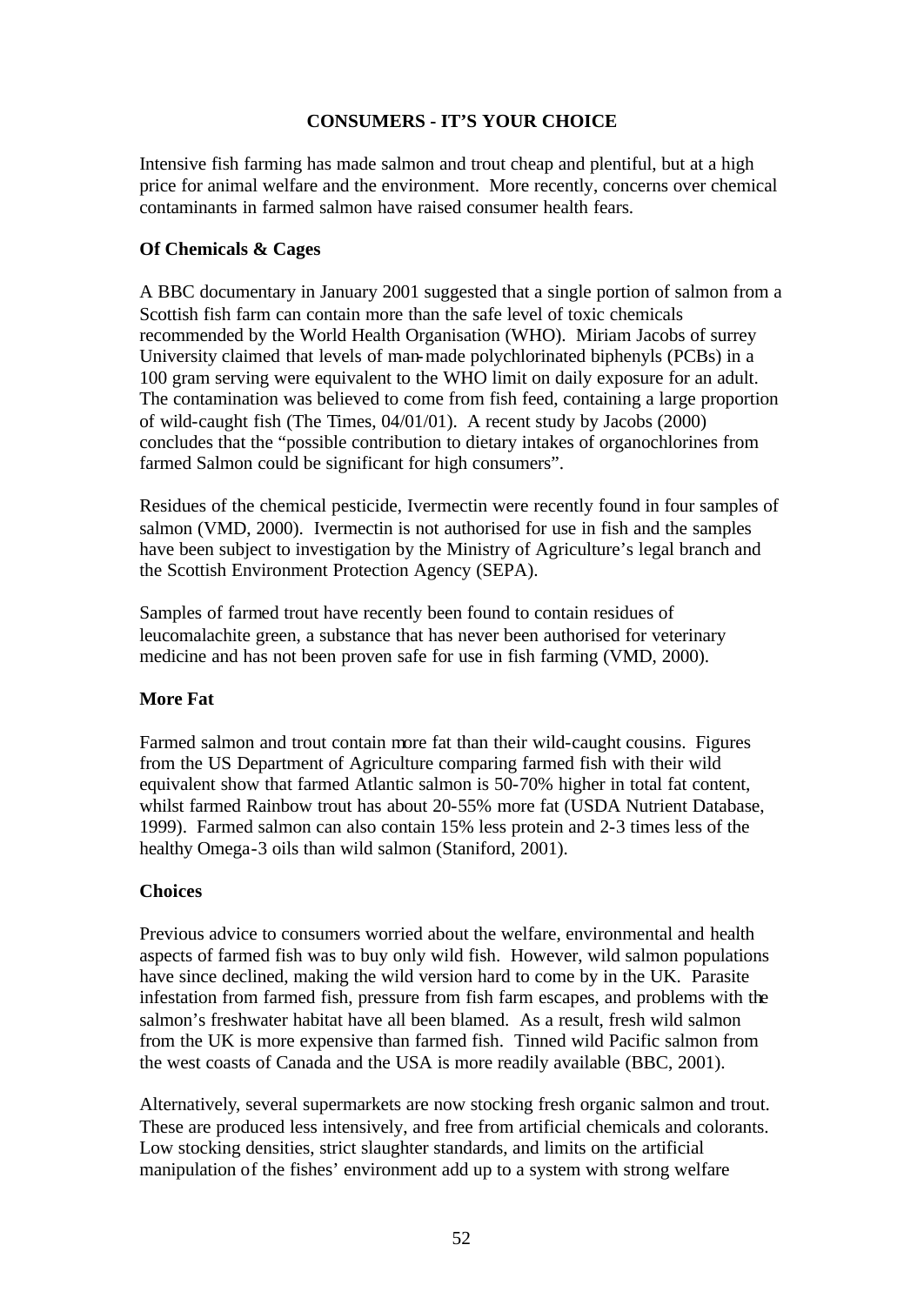credentials. Genetic engineering and chromosome manipulation techniques such as sex-reversed and triploid fish are not allowed under the standards. To make sure that a fish is organic, the labels on the packaging or tags must read "farmed" and "organic", and will carry the symbol of the relevant organic organisation.

### **New Labelling Law**

New legislation agreed in Brussels has come to the aid of concerned consumers. From  $1<sup>st</sup>$  January 2002, fish must be labelled according the production method (taken at sea or farmed) (EC 104/2000). This compulsory labelling requirement will help those consumers wishing to avoid intensively farmed fish.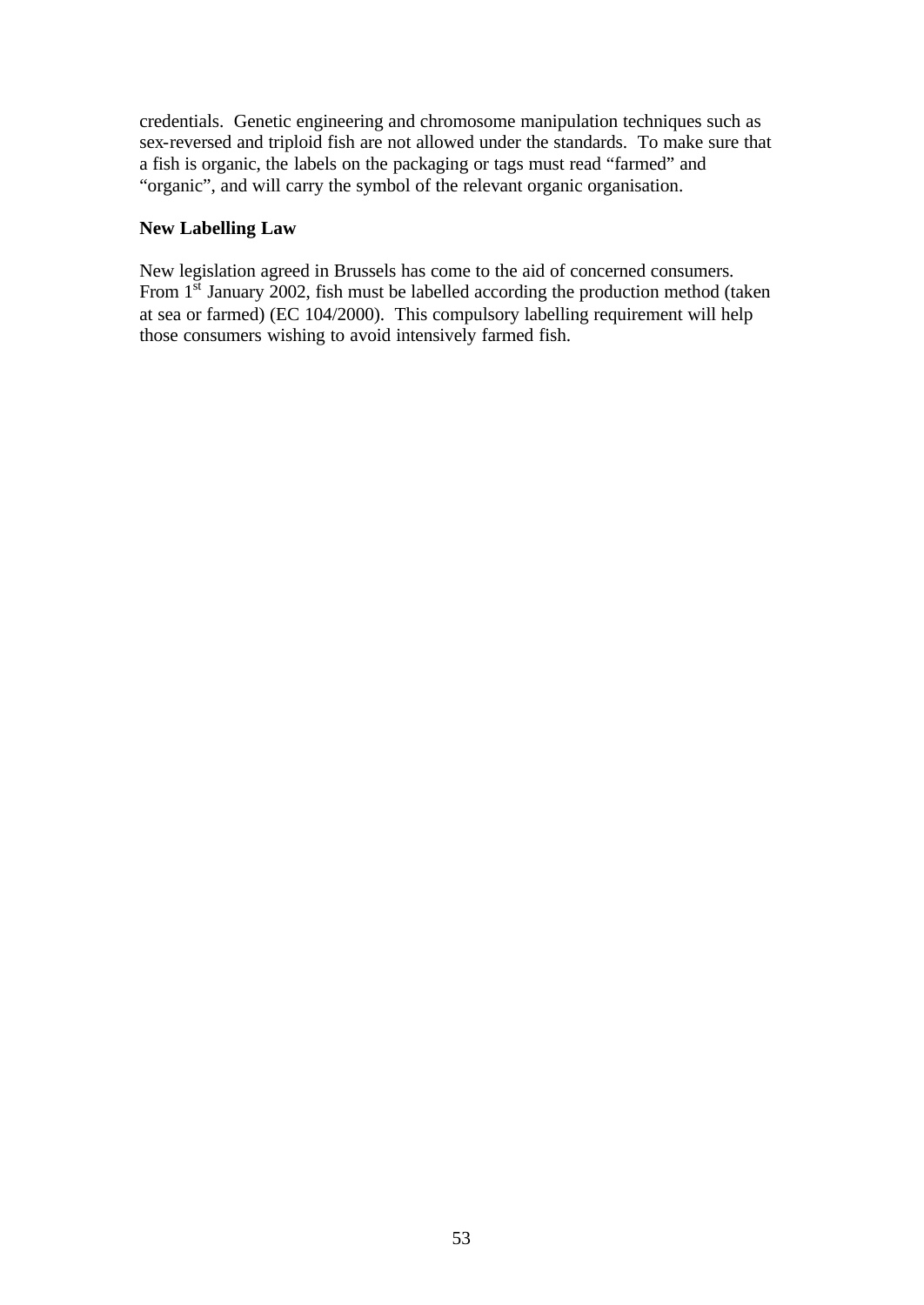# **OTHER FARMED FISH SPECIES**

Consumers may find an increasing number of other farmed fish species on sale. What follows is a summary of farming methods and welfare problems evident in each case.

### **Cod (Gadus morhua)**

Cod farming is seen as a potentially important farm species. This is causing a wave of interest, not least because of the decline of the traditional cod fishery. Rearing trials have been conducted in Canada, Denmark, Norway and the UK. A total of 148 tonnes of farmed cod were produced in Norway in 1998. Over 15 tonnes were produced from Scottish farms in 2000, with 41 tonnes predicted for 2001 (FRS Marine Lab, 2001).

Although early days, it is being suggested that cod could be reared more intensively at higher stocking rates than already tightly stocked salmon. The two-stage rearing process involves the production of cod fry in tanks, then rearing for slaughter in tanks or sea cages as for salmon. Cod can be quite aggressive and early advice is to grade them frequently to sort them into groups according to size. This will cause a welfare paradox as cod become stressed if handled too often.

Another sign of cod farming's early intensification is the suggested use of controlled lighting to manipulate the breeding cycle of broodstock so they produce eggs all year round. The use of strong additional lighting is also seen as a way of preventing growing cod from maturing early, and thereby increasing their weight at slaughter from 3.5 kg to an estimated 5.5 kg (Kvenseth and Hempel, 2000).

Slaughter methods for cod are likely to be similar to those used for salmon.

Interest in cod farming is not new. The successful rearing of cod juveniles in the mid-1980's created an "avalanche of interest" in farming this species. Interest dwindled due to a number of economic and practical problems. These included the cod maturing too early, and also having an enlarged liver causing the body to be deformed. Cannibalism has been a problem in the intensive rearing of cod juveniles, causing the loss of most of the juvenile cod involved in Norway's research programme in the early 1990's (Oiestad, 2000).

One difficulty being tackled is the rearing of cod fry that, unlike salmon, need to be fed on live food (zooplankton and brown-shrimp) to survive. There is a feeling that this requirement could be a limiting factor in cod farming's expansion. However, the elements needed for launching a profitable industry are now said to be in place. The otherwise similar methods of rearing as for salmon have led to cod being seen as a potential option for salmon farmers looking to diversify.

# **Eel (Anguilla anguilla)**

Eels can be reared intensively in land-based fish farms. Re-circulation systems are used, which entail the same water being circulated, cleaned and re-circulated (in a closed system), rather than relying on water flowing through the system and then on down the river as in raceways or earth ponds. Not surprisingly, 'environmentally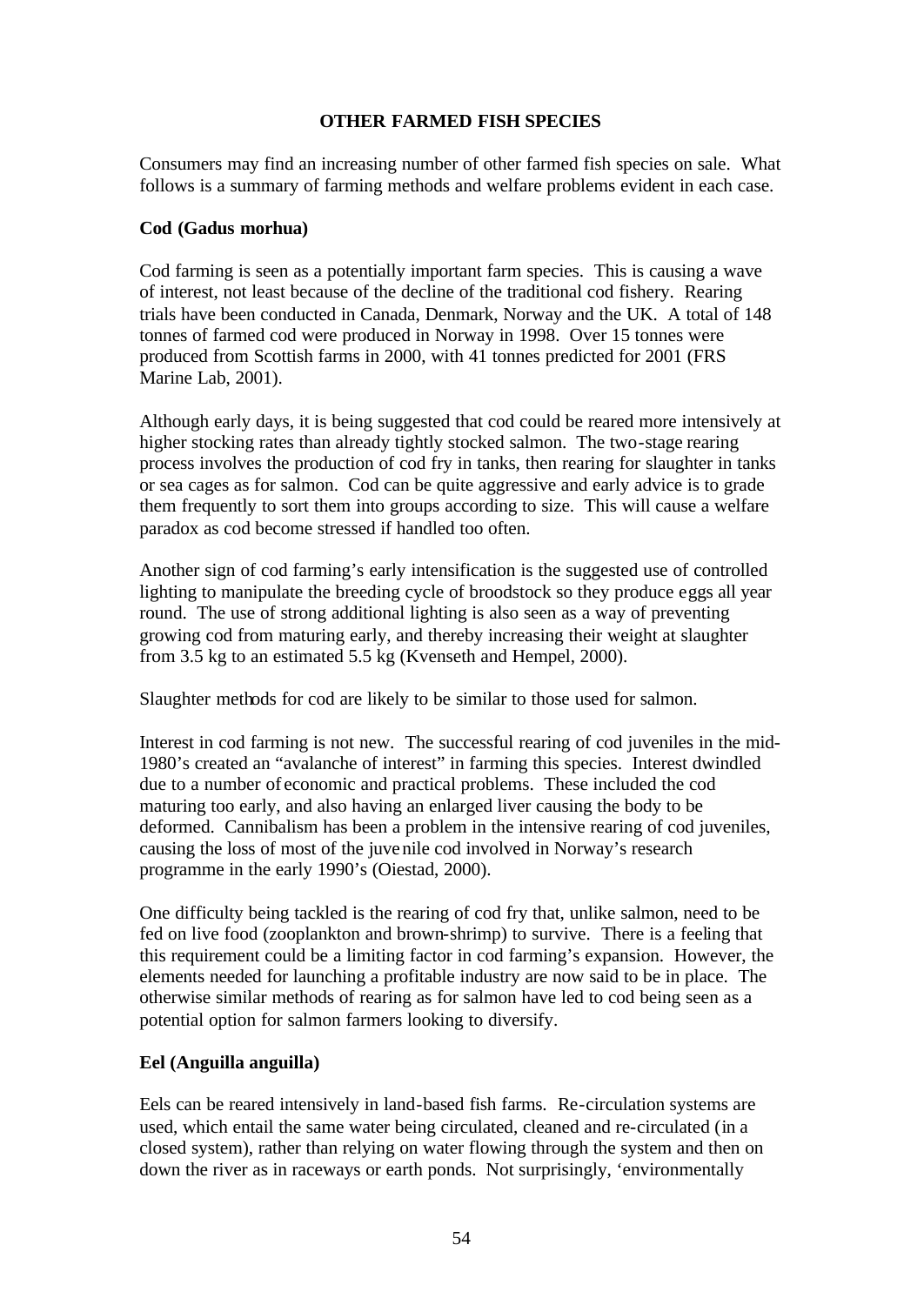tolerant' species, including eels, are farmed this way. Eels can be stocked at high densities and are fast-growing fish, reaching slaughter weight in 10-15 months. They are killed when weighing 125-250 grams (Ley, 1998). Eel farming relies on taking elvers (young eels) from the wild and rearing them in captivity. European eel farming is centred in Denmark, Italy, and the Netherlands.

Commercial slaughter methods for eels are intolerably inhumane. They are either killed by cutting the necks of the fully conscious fish, or anaesthetised and allowed to bleed to death. Alternatively, they may be killed by the traditional method of bathing them in dry salt, which gradually penetrates and desiccates their bodies. The fish are then gutted despite an estimated 80% of them being still alive. Although the death rate amongst the eels increases after gutting, "a significant proportion are still alive after 30 minutes" (van de Vis, 1997). Eels, which are known to leave the water and cross damp land during their migrations*,* cannot be killed by simple exposure to air, as it "takes too long". Killing by neck-cutting of conscious fish or bathing them in salt are totally unacceptable on welfare grounds.

Dr van de Vis compared these methods with an experimental killing method whereby a hole was made in the eels' head using a punch. This caused an instant loss of brain activity or very low levels, resulting in "markedly decreased stress" in the fish.

# **Halibut (Hippoglossus hippoglossus)**

The Atlantic halibut is one of the largest species of flatfish and can grow to a weight of 250 kg or more in the wild. It has been identified as another species that could offer important prospects to salmon farmers for diversification. Development work is being conducted in Norway, Iceland and Scotland. Work has focused on overcoming difficulties in the mass production of fry for farming. The young fish need live food and problems still exist in reliably rearing them beyond this stage.

Young fish are reared in tanks until they weigh more than 100 grams. Frequent grading is needed to reduce aggression. The protruding eyes on these flatfish are particularly susceptible to damage or attack from rearing companions. Growing the fish for slaughter takes place in tanks or sea cages similar to those used for salmon. Cages should have a flat well-tensioned floor, as the fish spend a lot of time swimming close to or lying on the bottom. Shelves can be incorporated within the cages to increase the stocking rate. It is thought that stocking densities similar to those used for salmon may be feasible for this species (Martinez Cordero et al., 1994).

Halibut is a gregarious fish. In the rearing environment, they group together in layers that can be several fish deep. Aggression appears to be inhibited at high densities (Council of Europe, 2000). However, this does not necessarily mean that they do not find such high stocking densities a welfare problem. It is known that in both laying hens (Al-Rawi & Craig, 1974; Baxter, 1994) and territorial fish such as Rainbow trout (Pickering, 1992), aggression can be diminished at both low and very high stocking densities. The greatest levels of aggression can be experienced at intermediate densities. Welfare is likely to be best at the lower densities, but poorest at the highest. This suggests that the relationship between social interaction and population density is not linear, but dome-shaped, at least for these species. This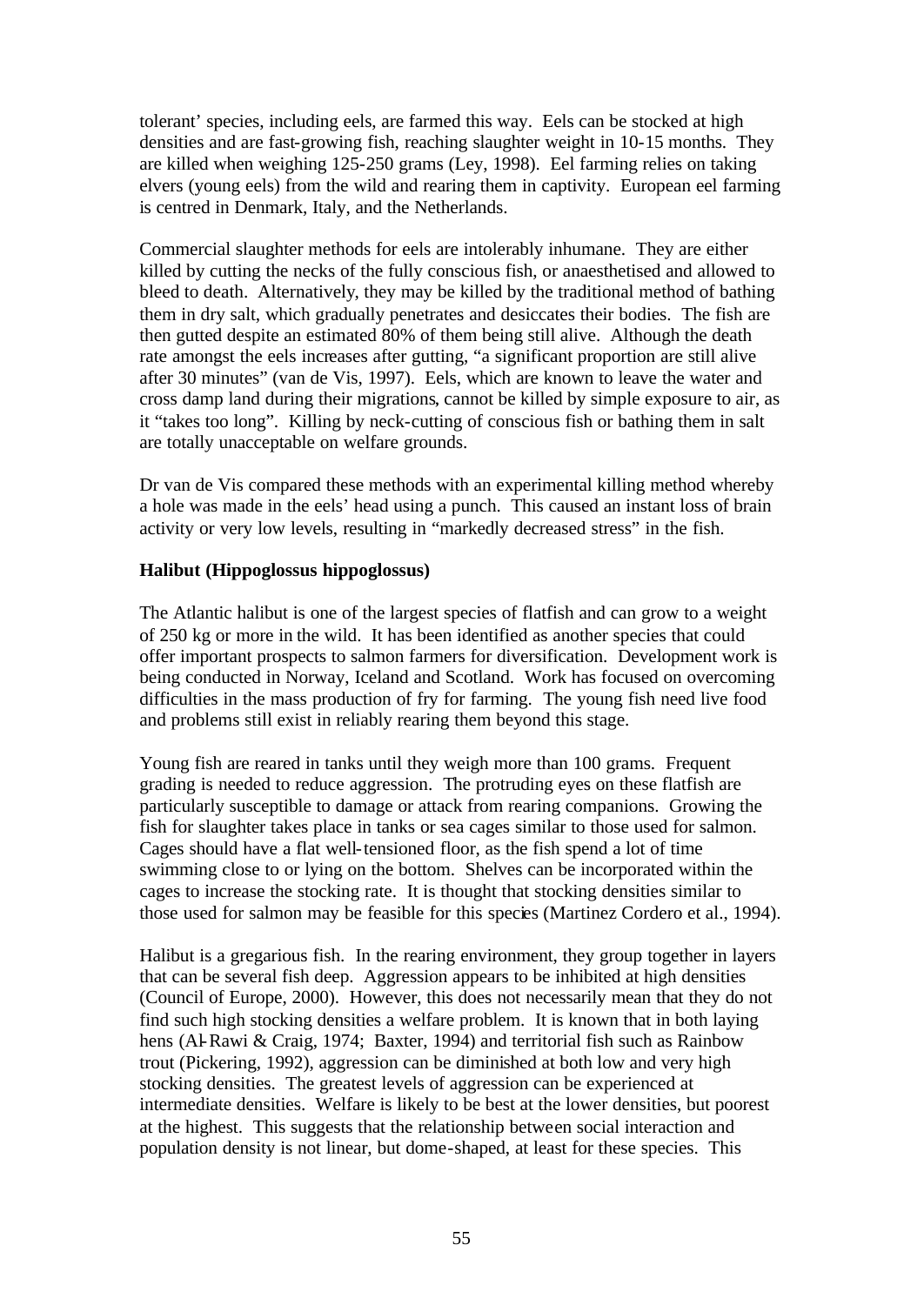relationship should therefore not be taken as an indicator of good or bad welfare without proper assessment of other factors.

It currently takes three years to rear a 2-3 kg halibut for slaughter. Slaughter methods include stunning using carbon dioxide or percussion. The latter method is difficult to do without damaging or destroying the eyes (Wall, 1999). Alternatively, severing the spinal column may be used to kill them. However as Wall (1999) points out, this "may not cause immediate insensibility" in the fish and is likely to cause suffering.

Despite expectations of more than 50 tonnes of halibut from Scottish farms in 2000, only 4.5 tonnes were produced (FRS Marine Lab, 2001). Production is expected to reach 10,000 tonnes by 2011, and would require 30 cage sites and 10 hatcheries (Holmyard, 1998).

# **Sea Bass (Dicentrarchus labrax) and Sea Bream (Sparus aurata)**

Both these whitefish species are widely farmed intensively in the Mediterranean region in countries such as Cyprus, France, Greece, Italy, Spain and Portugal.

# **Turbot (Psetta maxima)**

Turbot is another flatfish species for which farming techniques are being developed. As with other marine species, fry need to be given live food to survive. Turbot is a sedentary fish that frequents the bottom of the tank or cage. It apparently grows at high stocking densities, whereby the fish can be overlapping or even layered on top of each other. Rearing and slaughter considerations are likely to be similar to Halibut (see above). Turbot is farmed in France where 900 tons were produced in 1999, and on a small scale in Ireland and Scotland. One Scottish company is now successfully rearing turbot in the same tank as cod. Farmed turbot is on sale in several UK supermarkets including Tesco, Sainsbury and Waitrose (Holmyard, 2000).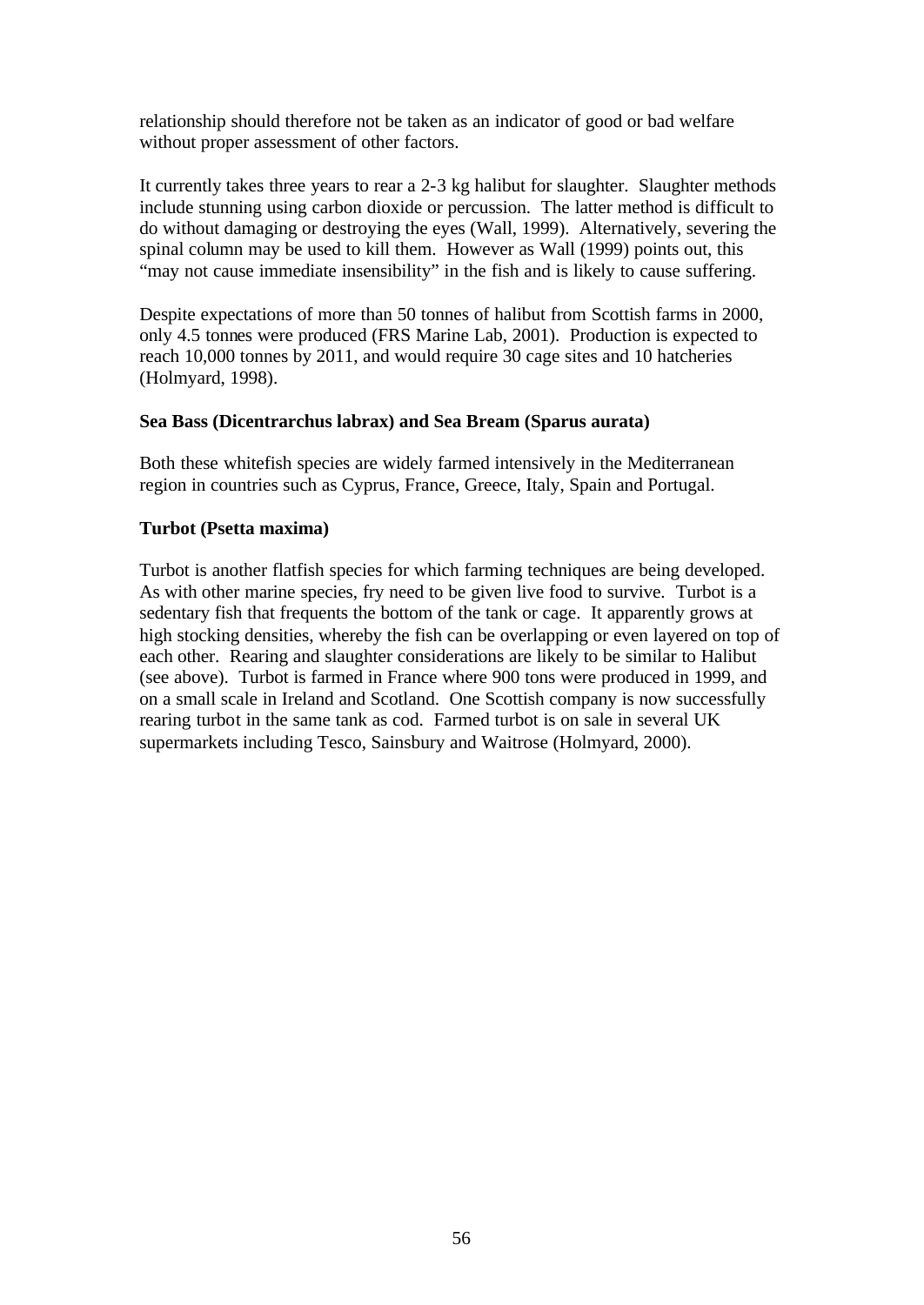#### **SUMMARY OF RECOMMENDATIONS**

- **1. Maximum stocking densities of 10 kg/m<sup>3</sup>for salmon smolts at sea, and 20 kg/m<sup>3</sup>for trout reared in freshwater should be introduced urgently through legislation. Further reductions should be considered in the light of future practical and scientific evidence, taking full account of welfare indicators such as abnormal behaviour, injuries, disease, parasitic attack, and mortality.**
- **2. Salmon sea lice infestation should be controlled by reduced stocking densities and less intensive management. Careful site selection should ensure clean, fast-flowing water to reduce the likelihood of serious parasitic attack.**
- **3. The use of hydrogen peroxide and wrasse as "cleaner fish" for treating sea lice are both unacceptable on welfare grounds.**
- **4. Comparative work is needed to assess the welfare aspects of different grading methods using non-invasive techniques. This work should compare the levels of stress caused by the different grading systems, looking at how much physical damage they cause to the fish (e.g. scale loss and abrasions), the length of time fish go off their feed, and the postgrading 'growth check' – the drop in growth rate in the days immediately after grading. The stress caused to the fish by grading should be minimised.**
- **5. To protect fish welfare, transport times should be reduced to the absolute minimum. Water conditions for the fish in transit, such as oxygen levels, carbon dioxide, and pH, should be monitored at frequent intervals.**
- **6. Biotechnology techniques involving chromosome manipulation (e.g. sex reversal and triploidy) should be prohibited.**
- **7. The use of genetically engineered fish for farming should be prohibited.**
- **8. The usual practice of starving farmed fish for several days, even weeks, before slaughter is highly likely to be detrimental to fish welfare. Starvation periods of longer than 72 hours should be prohibited.**
- **9. Widely used slaughter methods for farmed fish such as suffocating fish in air or on ice, bleeding to death without pre -stunning, and the use of carbon dioxide for stunning are inhumane, totally unacceptable, and should be prohibited urgently.**
- **10. Only slaughter methods that cause an instant death or render fish instantly insensible to pain until dead should be permitted. These include percussive stunning techniques and electrocution where properly designed and effectively carried out. In the case of electrocution, the**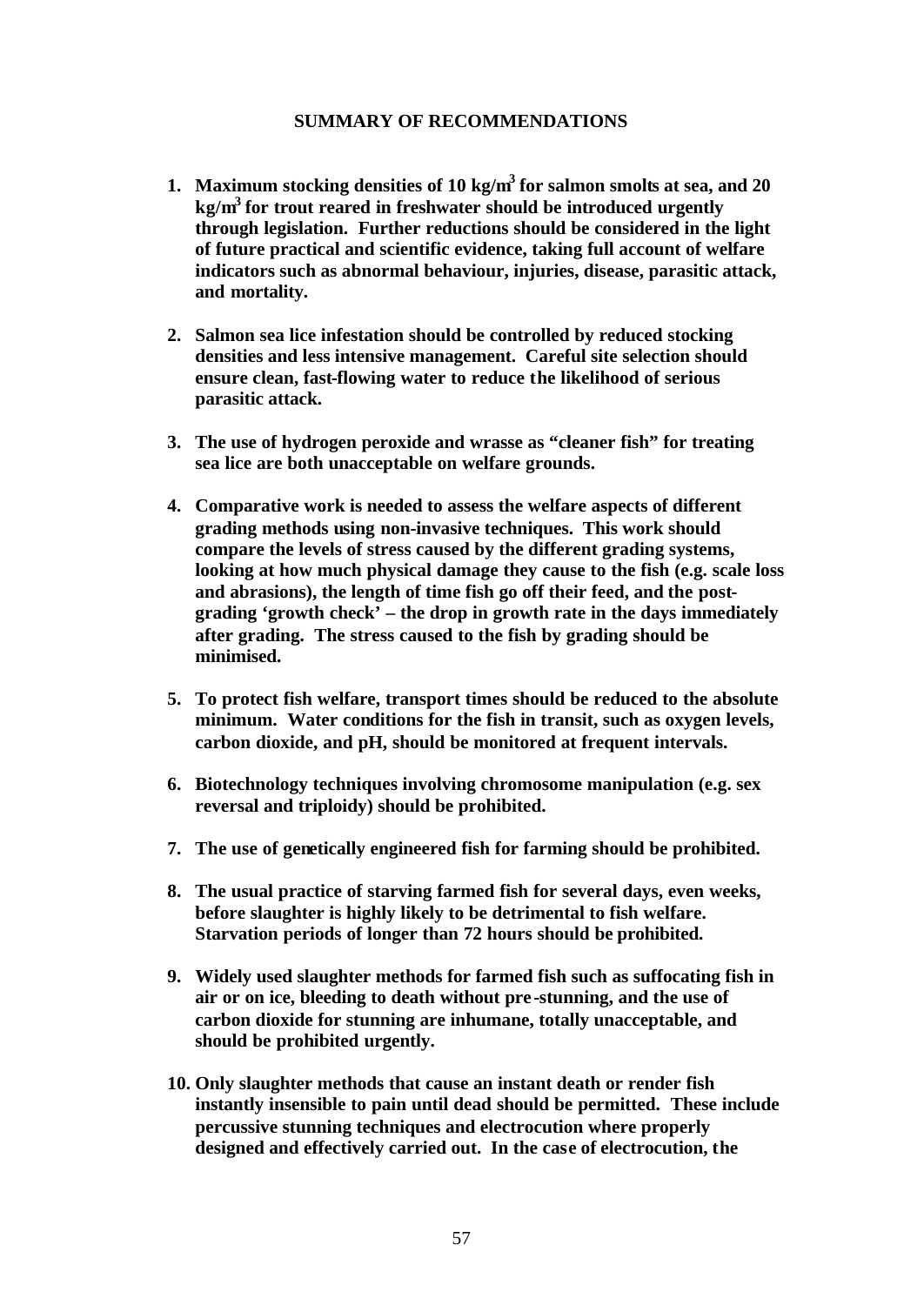**electric current must be sufficient to stun and kill the fish otherwise considerable suffering could result.** 

- **11. Supermarkets selling farmed fish should raise their welfare standards by demanding that suppliers rear fish at much reduced stocking densities, use only humane slaughter methods, and stop the practice of prolonged pre-slaughter starvation.**
- **12. Wildlife should not be shot, drowned or otherwise harmed as an antipredator measure. Every precaution should be taken to avoid predators gaining access to the stock through the use of anti-predator nets and other non-lethal deterrents.**
- **13. In view of the fact that the farming of salmon, trout, halibut and cod adds pressure to wild fish stocks and is therefore environmentally damaging, the sustainability of intensive fish farming should be reviewed.**
- **14. Action must be taken to drastically reduce the impact of farmed fish and farm escapes on wild fish populations.**
- **15. Organic fish farming offers consumers a semi-intensive alternative to industrially reared salmon and trout. However, allowing the treatment of sea lice in salmon using parasite-eating wrasse as "cleaner" fish and bathing in hydrogen peroxide, along with prolonged starvation of fish before slaughter, are welfare oversights within organic standards and should be addressed urgently.**
- **16. Sea ranching offers an extensive alternative to intensive fish farming. It involves the release of juvenile salmon into their natural environment where they grow and have the potential for high welfare. The potential for sea ranching to damage wild stocks through interbreeding – genetic pollution - should be addressed before going ahead with any such venture.**

#### *Conclusion*

*Farmed fish now represent the UK's second largest livestock sector after broiler chickens. The vast majority of the 70 million farmed fish produced in the UK are reared intensively, whereby large numbers of fish are confined in a small area. Intensive rearing methods, together with often appallingly cruel and widely used slaughter practices such as suffocation on air or on ice, and carbon dioxide stunning, are unacceptable on welfare grounds. Urgent action is needed to stop the widespread suffering of intensively farmed fish.*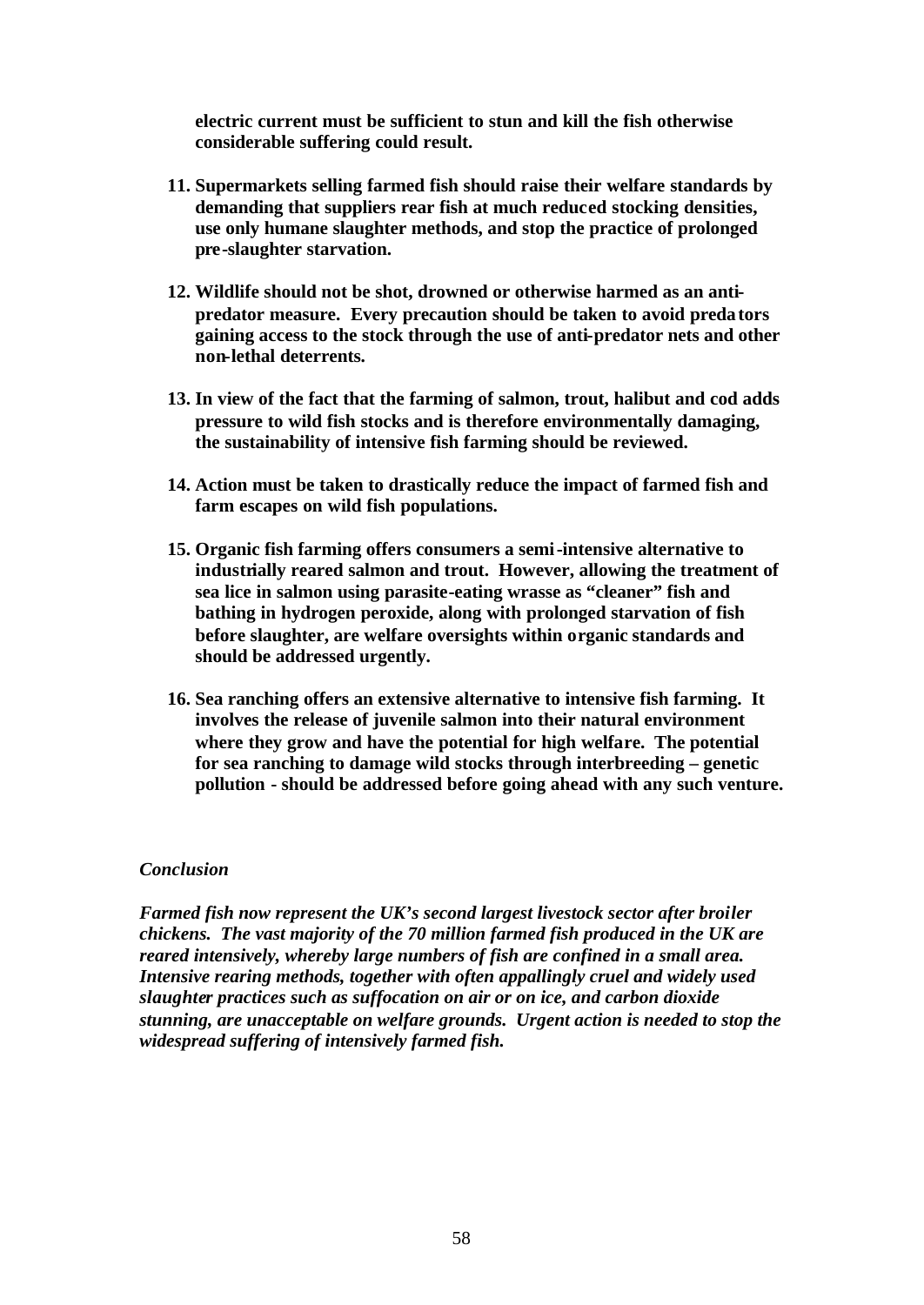# **APPENDIX I**

# **Consultation and Acknowledgements**

A wide range of people offered their views during the preparation of this report, either by direct discussion or by responding to requests for information via questionnaire. The author offers grateful thanks to all those who took the time to discuss the welfare of farmed fish.

# **Consulted via Interview**

Francis Blake, Soil Association Fish Veterinary Group, Inverness Hugh Horrex, Middleton Engineering Hydro Seafood GSP Steve Kestin, University of Bristol Marine Harvest (Scotland) Dr Pike, IFOMA Dave Robb, University of Bristol John Robins, Animal Concern Don Staniford, Environmental Consultant Dr John Webster, Technical Advisor, Scottish Quality Salmon **Consulted via Questionnaire**

British Trout Association

Farm Animal Welfare Council

# IFOMA

Ministry of Agriculture, Fisheries & Food, Animal Welfare Division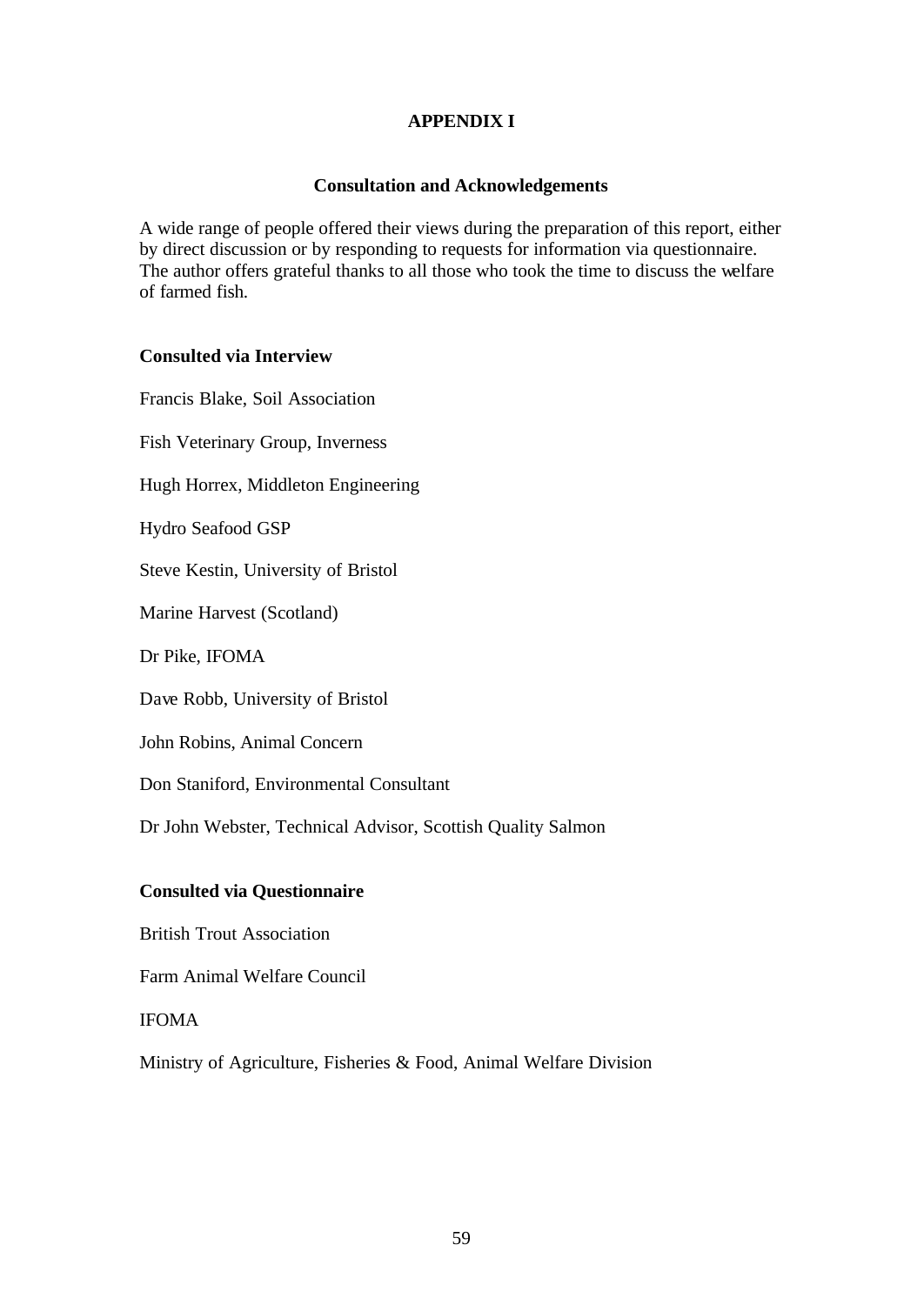# **APPENDIX II**

# **GLOSSARY**

| Alevin             | newly hatched fry of the salmon family that are feeding from<br>the yolk-sac                             |
|--------------------|----------------------------------------------------------------------------------------------------------|
| <b>Brood</b> stock | fish set aside for breeding purposes                                                                     |
| Fallowing          | a rest period for cages or ponds without fish                                                            |
| Fingerling         | fish of about finger length or 10 cm long                                                                |
| Fry                | young fish, between alevin and fingerling stages that are eating<br>external food                        |
| Grilse             | a salmon that becomes sexually mature after one summer at sea                                            |
| Milking            | the stripping of milt from male fish                                                                     |
| Milt               | the semen of male fish                                                                                   |
| Parr               | fingerling salmon distinguished by a series of darker patches, or<br>parr marks, on the flanks           |
| Photoperiod        | the period of light during 24-hours                                                                      |
| Priest             | a hand-held club used to stun fish percussively at slaughter                                             |
| Raceway            | a long tank, usually of concrete, through which water flows at a<br>steady rate                          |
| Smolt              | the juvenile salmon after parr stage, silver in appearance that is<br>able to enter seawater.            |
| Stunning           | a process which causes loss of consciousness in an animal                                                |
| Triploid           | an animal with three sets of chromosomes (containing genetic<br>material - DNA) instead of the usual two |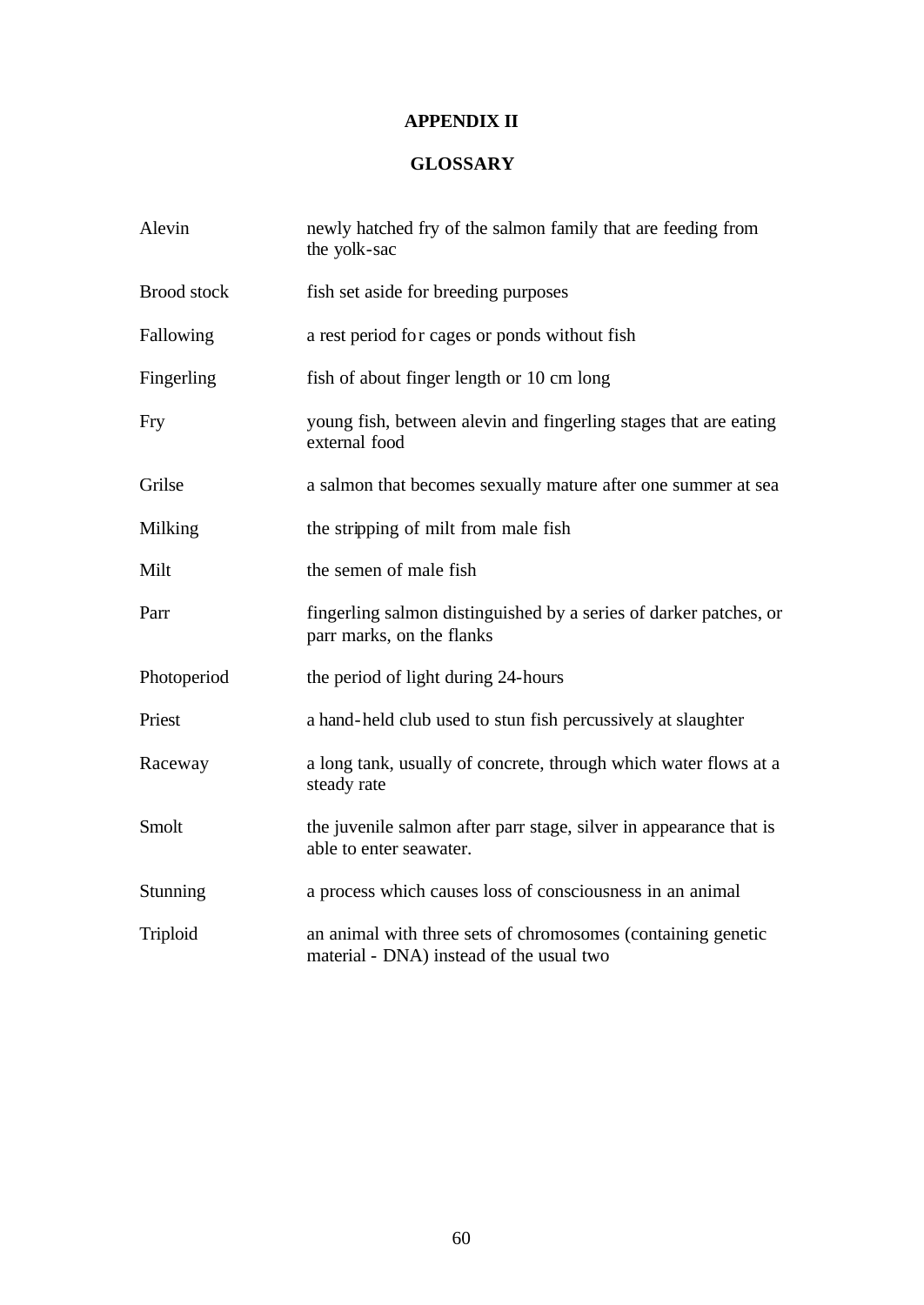#### **REFERENCES**

Agbiotech Infosource, 1998. Biotechnology in Aquaculture: The Future of Fish Farming. 33, February 1998. Ag-West Biotech inc.

Aken, J.v., 2000. Swimming Against the Tide of Reason. Splice, May/June 2000, Vol. 6, Issue 4. Al-Rawi, B. & Craig, J.V., 1975. Antagonistic behaviour of caged chickens related to group size and area per bird. Applied Animal Ethology 2: 69-80.

Bartley, D.M. (1999). Marine Ranching: A Global Perspective. In: Stock Enhancement and Sea Ranching. Howell, B.R., Moksness, E. and Svasand, T. (eds). Pp. 79-90. Fishing News Books, Blackwell Science: Oxford.

Bartley, D.M. (2000). Marine Ranching Summary. Stock Enhancement and Sea Ranching: www.efan.no/was/WAS\_ranch.html (29/12/00)

Baxter, M.R., 1994. The welfare problems of laying hens in battery cages. Veterinary Record 134L 614-619.

BBC, 2001. Warnings from the Wild: The Price of Salmon. www.bbc.co.uk/nature/earth/salmon/wild\_eat.shtml (07/01/01)

Bjerkas, E. and Bjornestad, E., 1999. Is There a Connection Between Rapid Fluctuation in Water Temperature and Cataract Development in the Atlantic Salmon (Salmo salar L)? Bull. Eur. Ass. Fish Pathol. 19 (4), 166-169.

Bjerkas, E., Wall, A.E., and Prapas, A., 2000. Screening of farmed sea bass (Dicentrarchus labrax L) and sea bream (Sparus aurata L.) for cataract. Bull. Eur. Ass. Fish Pathol., 20 (5) 2000, 180-185.

Buttle, L., 2001. Which pigment for Atlantic salmon? Fish Farmer, January/February 2001. pp. 18- 19.

CEFAS, 2000a. 1999 Survey of trout production in England and Wales. In: Trout News, No. 30, July 2000. Centre for Environment, Fisheries and Aquaculture Science: Lowestoft, Suffolk. Pp 5-7.

CEFAS, 2000b. 1999 Survey of trout production in Northern Ireland. In: Trout News, No. 30, July 2000. Centre for Environment, Fisheries and Aquaculture Science: Lowestoft, Suffolk. Pp 8.

Cordero Martinez, F.J., Berveridge, M.C.M. and Muir, J.F., 1994. A note on the behaviour or adult Atlantic halibut, Hippoglossus hippoglossus (L.), in cages. Aquaculture and Fisheries Management 25: 475-481.

Council of Europe, 2000. Draft Recommendation Concerning Farmed Fish  $(5^{th}$  revision),  $23^{rd}$  October 2000. Standing Committee of the European Convention for the Protection of Animals Kept for Farming Purposes (T-AP), Strasbourg.

Darbyshire, R., 2000. Web site: www.users.zetnet.co.uk/richd/Life.html (10/11/00).

Dunham, R.A. & Devlin, R.H., 1999. Comparison of Traditional Breeding and Transgenesis in Farmed Fish with Implications for Growth Enhancement and Fitness. In: Transgenic Animals in Agriculture. Eds: Murray, J.D., Anderson, G.B., Oberbauer, A.M. and McGloughlin, M.M. CAB International.

Dunlop Aquaculture, 2000. Web site: www.fishlink.co.uk/bonnar/ (09/11/00).

EC 104/2000. Council Regulation on the common organisation of the markets in fishery and aquaculture products. Agreed  $17<sup>th</sup>$  December 1999. Council of Ministers, Brussels, Belgium.

Erikson, U., 2000. Potential Effects of Preslaughter Fasting, Handling and Transport. In: Farmed Fish Quality. Kestin, S.C. and Warriss, P.D., 2000. Blackwell Science: Oxford.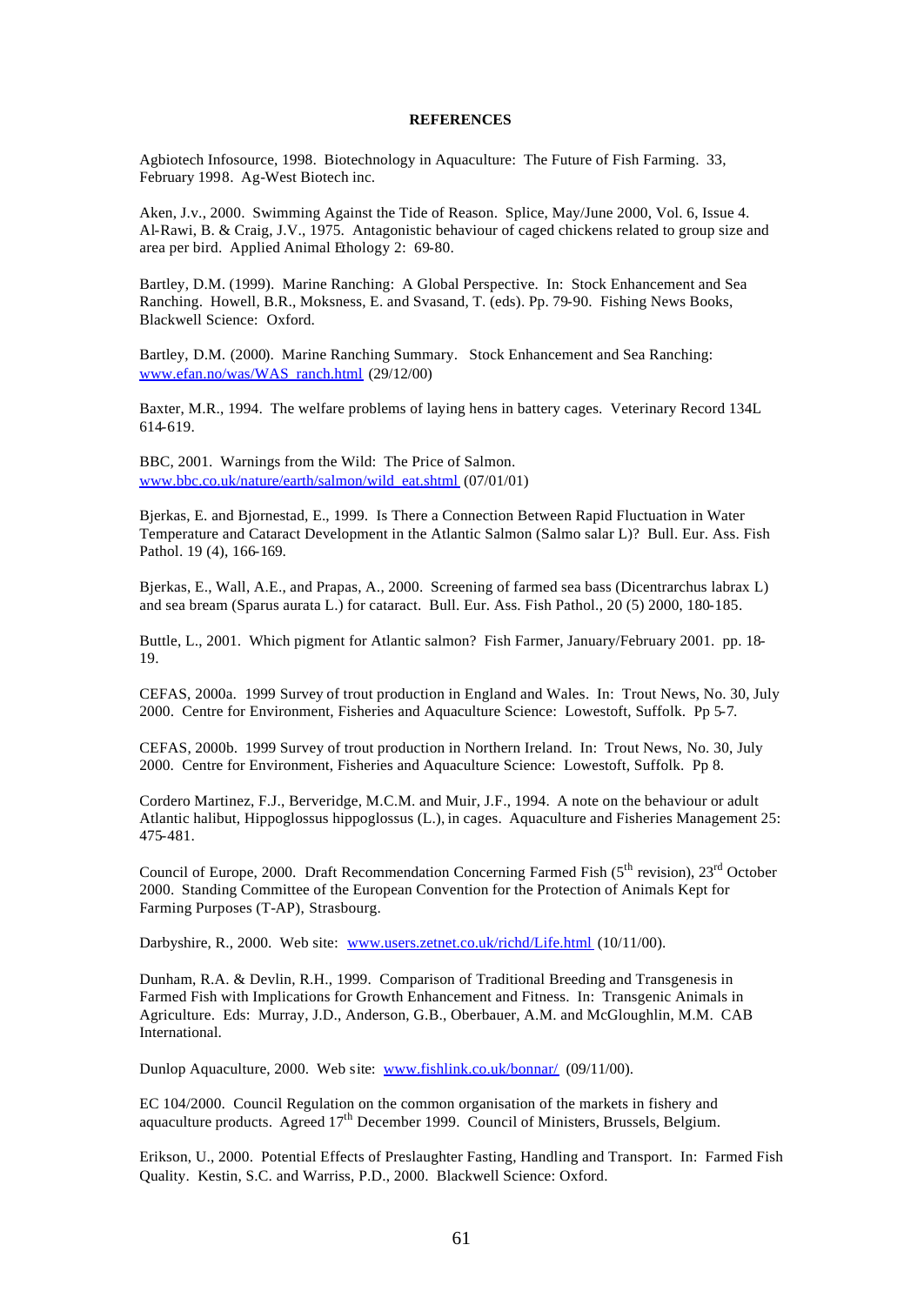FAWC, 1996. Report on the Welfare of Farmed Fish. Farm Animal Welfare Council: Surbiton, Surrey.

FIN, 2000. Fishmeal from sustainable sources. Fishmeal Information Network. June 2000.

Fish Farmer, November/December 1998. An anaesthetic for harvesting. pp. 50.

Fish Farmer, March/April 1998. Cages-to-order move up to 100 m circumference. pp. 14.

Foe, 2000a. Press release: GM Fish: Keep Them in the Cage, Says FoE. Friends of the Earth Scotland.  $11<sup>th</sup>$  April 2000.

FoE, 2000b. Press release: Mass Fish Kill Still Unreported. Friends of the Earth Scotland, 6<sup>th</sup> April 2000.

Food Certification Scotland, Organic Food Federation, Soil Association, 2000. UK Organic Aquaculture Standards, Final – July 2000.

Fraxer, A.F. and Broom, D.M., 1990. Farm animal behaviour and welfare (Third edition). Bailliere Tindall: London.

FRS Marine Laboratory, 2000. Scottish Fish Farms Annual Production Survey 1999. Fisheries Research Services Marine Laboratory: Aberdeen.

FRS Marine Laboratory, 2001. Scottish Fish Farms Annual Production Survey 2000. Fisheries Research Services Marine Laboratory: Aberdeen.

Harrison, R., 1964. Animal Machines. Vincent Stuart Publishers, London.

Holmyard, N., 1998. Slaski champions the halibut cause. Fish Farmer, July/August 1998. pp. 20.

Holmyard, N., 2000. Cod and turbot combine well. Fish Farmer May/June 2000. pp. 14-15.

Horrex, H., 1999. Humane Slaughtering. Fish Farmer, September/October 1999. pp. 42.

Howarth, W. and Leria, C. (1999). Legal Issues Relating to Stock Enhancement and Marine Ranching. In: Stock Enhancement and Sea Ranching. Howell, B.R., Moksness, E. and Svasand, T. (eds). Pp. 509-525. Fishing News Books, Blackwell Science: Oxford.

Howell, B.R., Moksness, E. and Svasand, T. (eds). Pp. 191-204. Fishing News Books, Blackwell Science: Oxford.

Imamura, K. (1999). The Organization and Development of Sea Farming in Japan. In: Stock Enhancement and Sea Ranching. Howell, B.R., Moksness, E. and Svasand, T. (eds). Pp. 91-102. Fishing News Books, Blackwell Science: Oxford.

Jacobs, M., Ferrario, J. and Byrne, C., 2000. Investigation of PCDFs and selected coplanar PCBs in Scottish farmed Atlantic salmon (Salmo salar). Pops in Food, vol. 47. Pp. 338-340.

Johnstone, R., 1992. Production and Performance of Triploid Atlantic Salmon in Scotland. Marine Laboratory, The Scottish Office Agriculture and Fisheries Department.

Kaeriyama, M. (1999). Hatchery Programmes and Stock Management of Salmonid Populations in Japan. In: Stock Enhancement and Sea Ranching. Howell, B.R., Moksness, E. and Svasand, T. (eds). Pp. 153-167. Fishing News Books, Blackwell Science: Oxford.

Kestin, S.C., pers.com. 8<sup>th</sup> November 2000.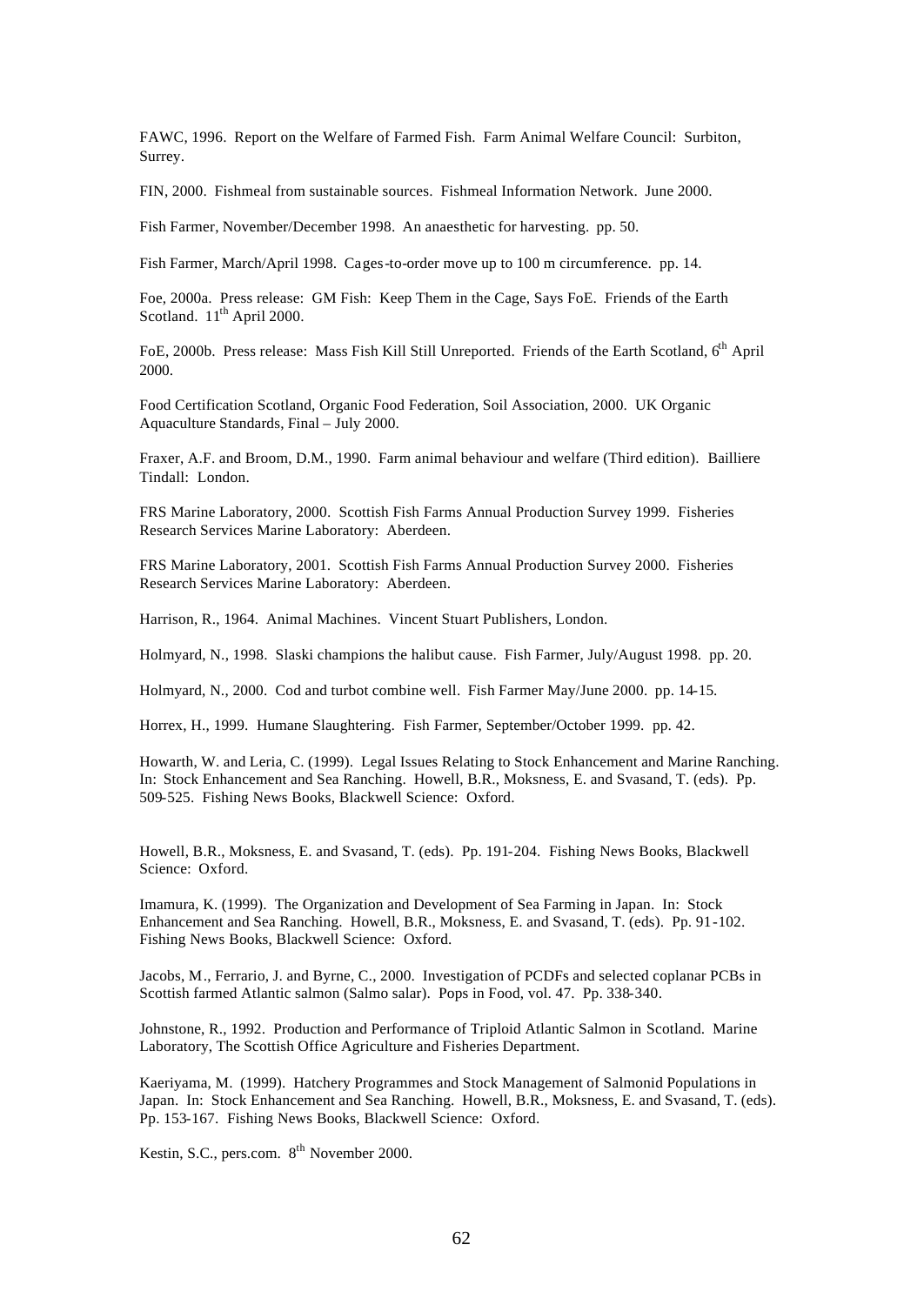Kestin, S.C., Wotton, S.E., Gregory, N.G. (1991). Effect of Slaughter by Removal from Water on Visual Evoked Activity in the Brain and reflex Movement of Rainbow Trout (Oncorhynchus mykiss). Veterinary Record,  $11^{th}$  May 1991.

Kitada, S. (1999). Effectiveness of Japan's Stock Enhancement Programmes: Current Perspectives. In: Stock Enhancement and Sea Ranching. Howell, B.R., Moksness, E. and Svasand, T. (eds). Pp. 103-131. Fishing News Books, Blackwell Science: Oxford.

Knapp, G.P. (1999). Alaska Salmon Ranching: an Economic Review of the Alaska Salmon Hatchery Programme. In: Stock Enhancement and Sea Ranching. Howell, B.R., Moksness, E. and Svasand, T. (eds). Pp. 537-556. Fishing News Books, Blackwell Science: Oxford.

Kvenseth, G., and Hempel, E., 2000. Cod Farming Prospects in Norway. Seafood International; 15 (September 2000). Pp. 39.

Ley, C., 1998. Recirculation gives Dutch eel farm total control. Fish Farmer March/April 1998. pp. 40-41.

Liao, I. C. (1999). How Can Stock Enhancement and Sea Ranching Help Sustain and Increase Coastal Fisheries? In: Stock Enhancement and Sea Ranching. Howell, B.R., Moksness, E. and Svasand, T. (eds). Pp. 132-150. Fishing News Books, Blackwell Science: Oxford.

Lymbery, P., 1992. The Welfare of Farmed Fish. Compassion In World Farming. Petersfield: Hampshire.

MacGarvin, M (2000). Scotland's secret – aquaculture, nutrient pollution eutrophication and toxic blooms. WWF Scotland: Aberfeldy.

Mackay, D., 1999. Perspectives on the Environmental Effects of Aquaculture. Presented to the Aquaculture Europe Conference, Norway, August 1999. Scottish Environment Protection Agency.

Madsen, L., Arnbjerg, J. and Dalsgaard, I., 2000. Spinal deformities in triploid all-female rainbow trout (Oncorhynchus mykiss). Bull. Eur. Ass. Fish Pathol., 20 (5) 2000. pp. 206-208.

Midtlyng, P.J., Ahrend, M., Bjerkas, E., Waagbo, R., and Wall, T., 1999. Current Research on Cataracts in Fish. Bull. Eur. Ass. Fish Pathol. 19 (6), 299-301.

Muir, W.M. & Howard, R.D., 1999. Possible ecological risks of transgenic organism release when transgenes affect mating success: Sexual selection and the Trojan gene hypothesis. PNAS. Vol. 96, 24. November 23rd 1999.

Naylor, R.L., Goldburg, R.J., Primavera, J.H., Kautsky, N., Beveridge, M.C.M., Clay, J., Folkes, C., Lubchenco, J., Mooney, H. and Troell, M., 2000. Effect of aquaculture on world fish supplies. Nature 405, 1017-1024 (2000).

Niiler, E., 2000. FDA, researchers consider first transgenic fish. Nature Biotechnology. Vol. 18, February 2000.

Oiestad, V., 2000. Now cod culture is set to pay off. Fish Farmer. November/December 2000. pp. 26-28.

Orr, D., 1999. The Way to Save the Salmon. The Independent, 30.07.99.

Ottera, H., Kristiansen, T.S., Svasand, T., Nodtvedt, M., and Borge, A. (1999). Sea Ranching of Atlantic Cod (Gadus morhua L.): Effects of Release Strategy on Survival. In: Stock Enhancement and Sea Ranching. Howell, B.R., Moksness, E. and Svasand, T. (eds). Pp. 293-305. Fishing News Books, Blackwell Science: Oxford.

Pickering, A.D., 1992. Rainbow trout husbandry: management of the stress response. Aquaculture, 100: 125-139.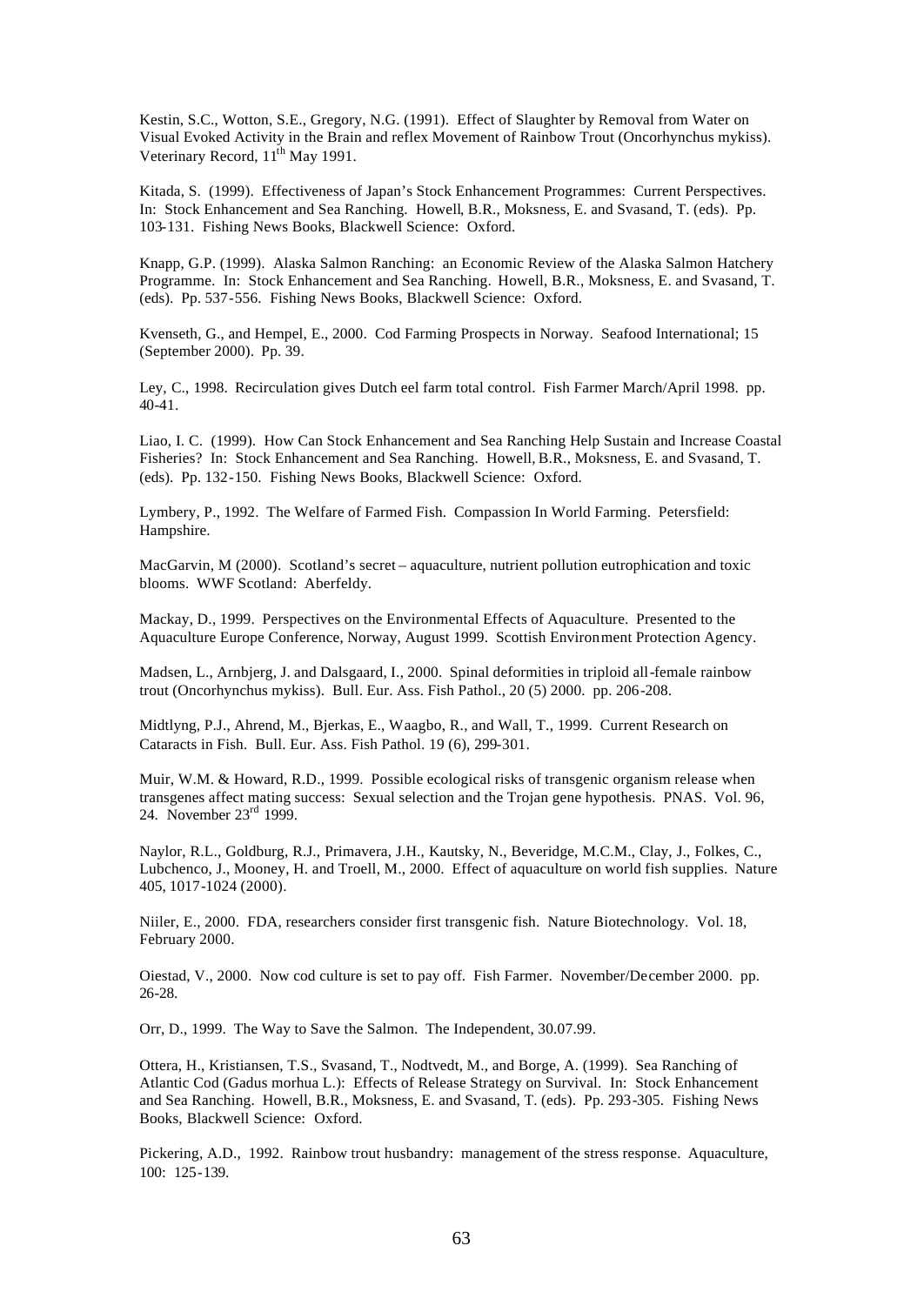Pike, I.H., in litt., 24<sup>th</sup> November 2000.

Pike, I.H. and Barlow, S.M., 1999. Fish Meal and Oil to the Year 2010 – Supplies for Aquaculture. Presented: World Aquaculture 99, Sydney, Australia.

Pillay, T.V.R., 1992. Aquaculture and the Environment. Oxford: Fishing News Books.

Poppe, T., 2001. Interviewed in: Warnings from the Wild: The Price of Salmon. BBC 2, 7<sup>th</sup> January 2001.

Pottinger T.G. and Pickering, A.D., 1992. The influence of social interaction on the acclimation of rainbow trout, Oncohynchus mykiss (Walbaum) to chronic stress. Journal of Fish Biology, 41, 435- 447.

Rae, G.H., 2000. A national treatment strategy for control of sea lice on Scottish salmon farms. Caligus 6, a newsletter funded under the EU FAIR programme. pp. 2-5.

Robb, D., Kestin, S. and Lines, J. (2000b). Progress with humane slaughter. Fish Farmer, November/December 2000. pp. 41.

Robb, D., (2000c). Humane Slaughter. Paper presented at British Trout Farming conference, Sparsholt, Hampshire. September 2000.

Robb, D.H.F., Wotton, S.B., McKinstry, J.L., Sorensen, N.K. and Kestin, S.C., 2000. Commercial slaughter methods used on Atlantic salmon: determination of the onset of brain failure by electroencephalography. Veterinary Record, 9<sup>th</sup> September 2000. pp. 298-303.

Robb et al, 1997. Welfare of Fish at Slaughter. Minutes of workshop held at the School of Veterinary Science, Langford, 4<sup>th</sup> March 1997. Compiled by Robb, D.

Robins, J., pers comm. 23rd January 2001. Animal Concern (Scotland).

Ross, A., 1988. Controlling Nature's Predators on Fish Farms. Marine Conservation Society.

Scottish Parliament, 2000. Request for an Inquiry into Sea Cage Fish Farming and the Environment. Reporters Paper on Petition PE 96, Mr Alan Berry. Prepared for Rural Affairs Committee, December 2000.

Sedgwick, S.D. (1988). Salmon Farming Handbook. Fishing News Books: Surrey.

Shepherd, J. and Bromage, N.R. (1988). Intensive Fish Farming. Oxford: BSP Professional Books.

Soil Association, 2000. Briefing Paper: Fish Farming and Organic Standards. 11/02/2000. Soil Association: Bristol

SQS, 2000. Press release: Scottish Quality Salmon Comment on Transgenic Salmon Eggs From USA.  $11<sup>th</sup>$  April 2000.

Staniford, D., 2001. Intensive Sea Cage Fish Farming: The One That Got Away. Paper presented at Coastal Management for Sustainability – Review and Future Trends, University of London, January 2001. Friends of the Earth Scotland: Edinburgh.

The Times, 04/01/01. King of fish is contaminated by chemicals. Charter, D. pp. 4.

USDA Nutrient Database, 2001. U.S. Department of Agriculture, Agricultural Research Service. 1999. USDA Nutrient Database for Standard Reference, Release 13. Nutrient Data Laboratory Home Page, http://www.nal.usda.gov/fnic/foodcomp (19/03/01)